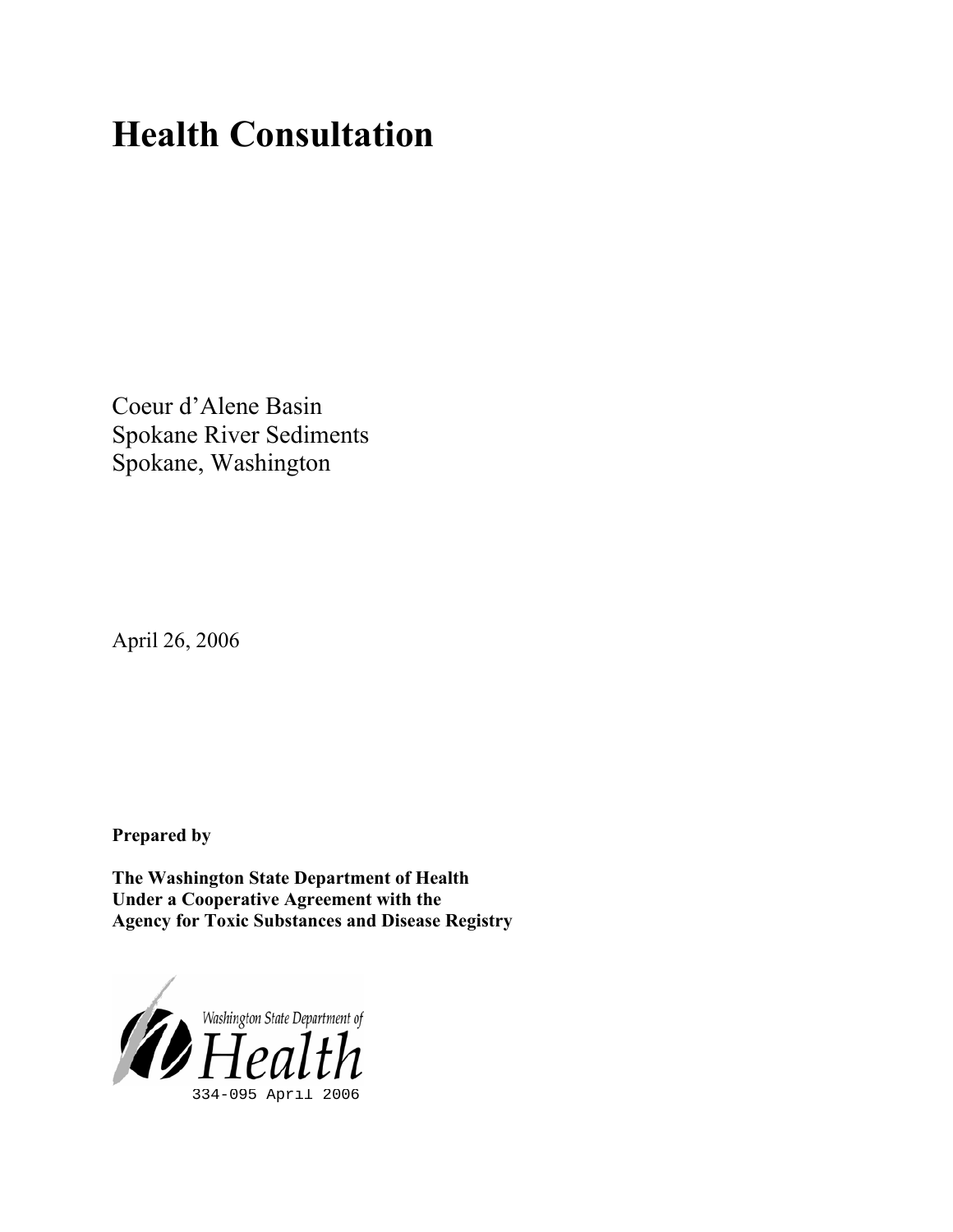# **Foreword**

The Washington State Department of Health (DOH) has prepared this health consultation in cooperation with the Agency for Toxic Substances and Disease Registry (ATSDR). ATSDR is part of the U.S. Department of Health and Human Services and is the principal federal public health agency responsible for health issues related to hazardous waste. This health consultation was prepared in accordance with methodologies and guidelines developed by ATSDR.

The purpose of this health consultation is to identify and prevent harmful human health effects resulting from exposure to hazardous substances in the environment. Health consultations focus on specific health issues so that DOH can respond to requests from concerned residents or agencies for health information on hazardous substances. DOH evaluates sampling data collected from a hazardous waste site, determines whether exposures have occurred or could occur, reports any potential harmful effects, and recommends actions to protect public health. The findings in this report are relevant to conditions at the site during the time of this health consultation, and should not necessarily be relied upon if site conditions or land use changes in the future.

For additional information or questions regarding DOH or the contents of this health consultation, please call the health advisor who prepared this document:

Elmer Diaz Washington State Department of Health Office of Environmental Health Assessments P.O. Box 47846 Olympia, WA 98504-7846 (360) 236-3357 FAX (360) 236-3383 1-877-485-7316 Web site: [www.doh.wa.gov](www.doh.wa.gov/consults)/consults

For people with disabilities, this document is available on request in other formats. To submit a request, please call 1-800-525-0127 (TTY/TDD call 711).

For more information about ATSDR, contact the ATSDR Information Center at 1-888-422-8737 or visit the agency's Web site: www.atsdr.cdc.gov/.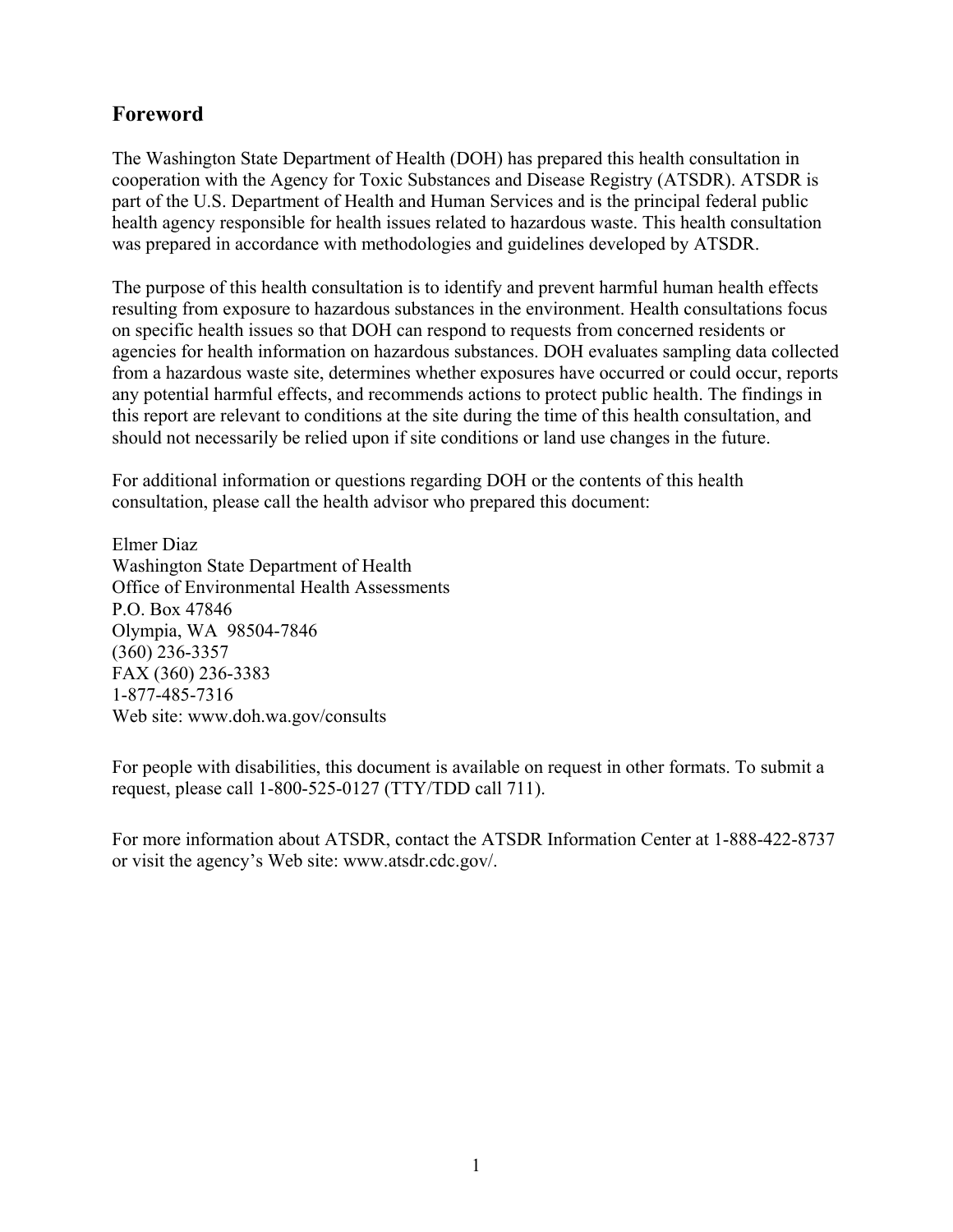# **Glossary**

 $\overline{\mathbf{r}}$ 

| <b>Agency for Toxic</b><br><b>Substances and Disease</b><br><b>Registry (ATSDR)</b> | The principal federal public health agency involved with hazardous waste<br>issues, responsible for preventing or reducing the harmful effects of<br>exposure to hazardous substances on human health and quality of life.<br>ATSDR is part of the U.S. Department of Health and Human Services.                                                                                                                                                                                                                                                                                                                          |
|-------------------------------------------------------------------------------------|---------------------------------------------------------------------------------------------------------------------------------------------------------------------------------------------------------------------------------------------------------------------------------------------------------------------------------------------------------------------------------------------------------------------------------------------------------------------------------------------------------------------------------------------------------------------------------------------------------------------------|
| Bioavailability                                                                     | The fraction of lead that is absorbed and enters the blood by whatever<br>portal-of-entry compared with the total amount of lead acquired.                                                                                                                                                                                                                                                                                                                                                                                                                                                                                |
| <b>Cancer Risk Evaluation</b><br>Guide (CREG)                                       | The concentration of a chemical in air, soil or water that is expected to<br>cause no more than one excess cancer in a million persons exposed over a<br>lifetime. The CREG is a comparison value used to select contaminants of<br>potential health concern and is based on the cancer slope factor (CSF).                                                                                                                                                                                                                                                                                                               |
| Carcinogen                                                                          | Any substance that causes cancer.                                                                                                                                                                                                                                                                                                                                                                                                                                                                                                                                                                                         |
| <b>Comparison value</b>                                                             | Calculated concentration of a substance in air, water, food, or soil that is<br>unlikely to cause harmful (adverse) health effects in exposed people. The<br>CV is used as a screening level during the public health assessment<br>process. Substances found in amounts greater than their CVs might be<br>selected for further evaluation in the public health assessment process.                                                                                                                                                                                                                                      |
| Contaminant                                                                         | A substance that is either present in an environment where it does not<br>belong or is present at levels that might cause harmful (adverse) health<br>effects.                                                                                                                                                                                                                                                                                                                                                                                                                                                            |
| <b>Dermal Contact</b>                                                               | Contact with (touching) the skin (see route of exposure).                                                                                                                                                                                                                                                                                                                                                                                                                                                                                                                                                                 |
| Dose<br>(for chemicals that are not<br>radioactive)                                 | The amount of a substance to which a person is exposed over some time<br>period. Dose is a measurement of exposure. Dose is often expressed as<br>milligram (amount) per kilogram (a measure of body weight) per day (a<br>measure of time) when people eat or drink contaminated water, food, or<br>soil. In general, the greater the dose, the greater the likelihood of an effect.<br>An "exposure dose" is how much of a substance is encountered in the<br>environment. An "absorbed dose" is the amount of a substance that<br>actually got into the body through the eyes, skin, stomach, intestines, or<br>lungs. |
| <b>Environmental Media</b><br><b>Evaluation Guide</b><br>(EMEG)                     | A concentration in air, soil, or water below which adverse non-cancer<br>health effects are not expected to occur. The EMEG is a comparison value<br>used to select contaminants of potential health concern and is based on<br>ATSDR's minimal risk level (MRL).                                                                                                                                                                                                                                                                                                                                                         |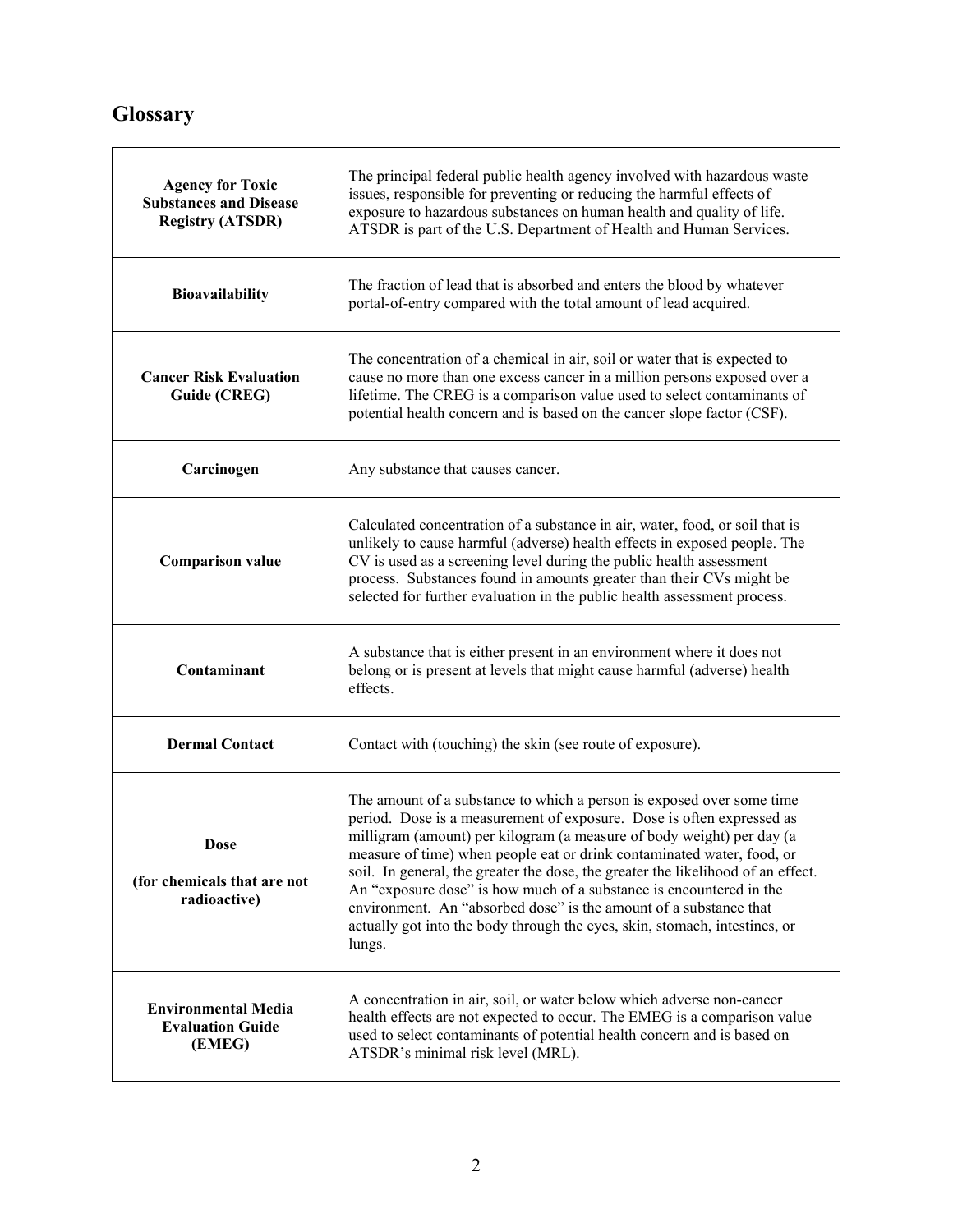| <b>Environmental Protection</b><br><b>Agency (EPA)</b> | United States Environmental Protection Agency.                                                                                                                                                                                                                                                                                          |  |  |
|--------------------------------------------------------|-----------------------------------------------------------------------------------------------------------------------------------------------------------------------------------------------------------------------------------------------------------------------------------------------------------------------------------------|--|--|
| <b>Exposure</b>                                        | Contact with a substance by swallowing, breathing, or touching the skin or<br>eyes. Exposure may be short-term [acute exposure], of intermediate<br>duration, or long-term [chronic exposure].                                                                                                                                          |  |  |
| <b>Hazardous substance</b>                             | Any material that poses a threat to public health and/or the environment.<br>Typical hazardous substances are materials that are toxic, corrosive,<br>ignitable, explosive, or chemically reactive.                                                                                                                                     |  |  |
| Ingestion                                              | The act of swallowing something through eating, drinking, or mouthing<br>objects. A hazardous substance can enter the body this way [see route of<br>exposure].                                                                                                                                                                         |  |  |
| <b>Ingestion rate</b>                                  | The amount of an environmental medium that could be ingested typically<br>on a daily basis. Units for IR are usually liter/day for water, and mg/day for<br>soil.                                                                                                                                                                       |  |  |
| <b>Inhalation</b>                                      | The act of breathing. A hazardous substance can enter the body this way<br>[see route of exposure].                                                                                                                                                                                                                                     |  |  |
| Inorganic                                              | Compounds composed of mineral materials, including elemental salts and<br>metals such as iron, aluminum, mercury, and zinc.                                                                                                                                                                                                             |  |  |
| Media                                                  | Soil, water, air, plants, animals, or any other part of the environment that<br>can contain contaminants.                                                                                                                                                                                                                               |  |  |
| <b>Model Toxics Control Act</b><br>(MTCA)              | The hazardous waste cleanup law for Washington State.                                                                                                                                                                                                                                                                                   |  |  |
| Parts per billion<br>(ppb)/Parts per million<br>(ppm)  | Units commonly used to express low concentrations of contaminants. For<br>example, 1 ounce of trichloroethylene (TCE) in 1 million ounces of water<br>is 1 ppm. 1 ounce of TCE in 1 billion ounces of water is 1 ppb. If one drop<br>of TCE is mixed in a competition size swimming pool, the water will<br>contain about 1 ppb of TCE. |  |  |
| Route of exposure                                      | The way people come into contact with a hazardous substance. Three<br>routes of exposure are breathing [inhalation], eating or drinking [ingestion],<br>or contact with the skin [dermal contact].                                                                                                                                      |  |  |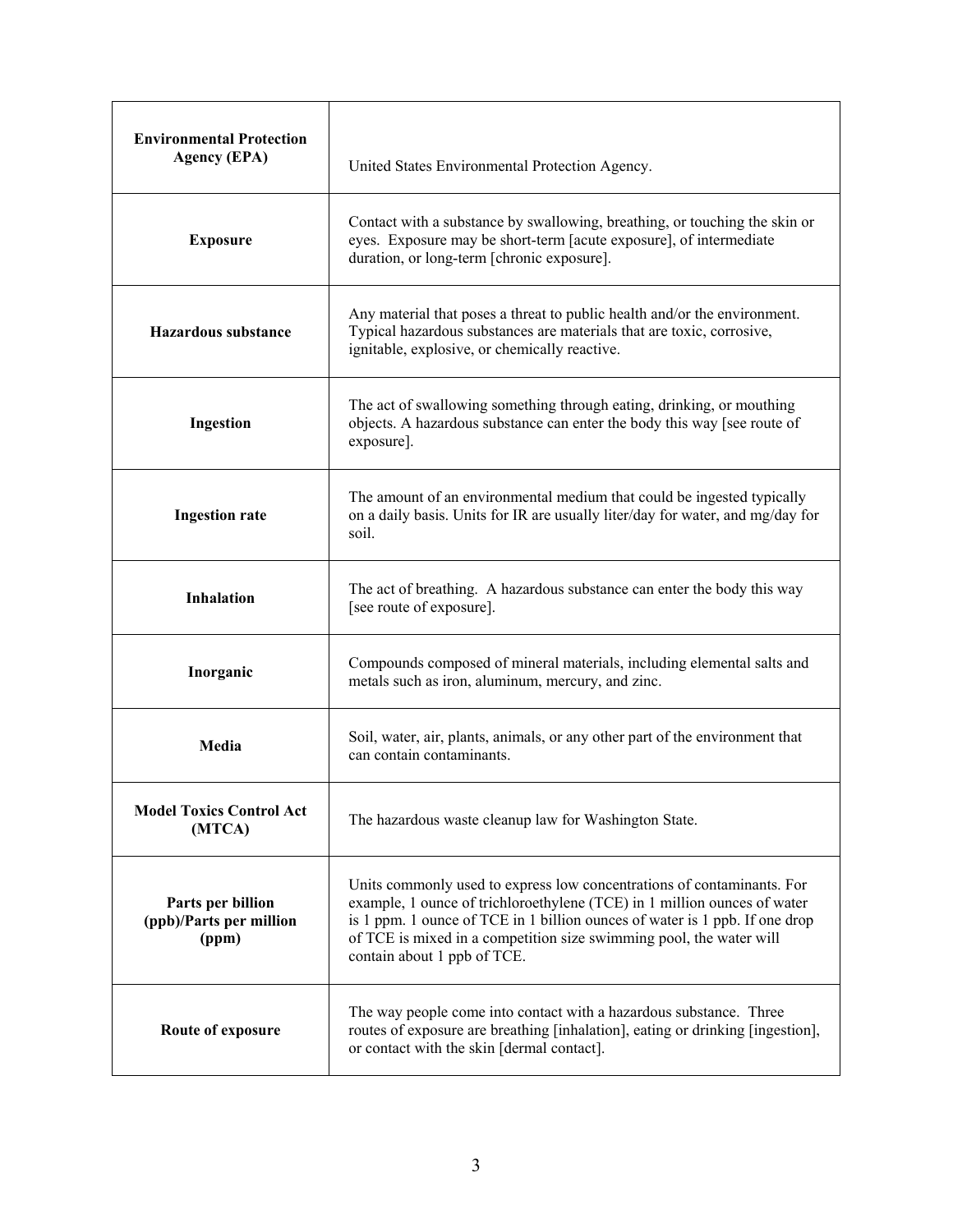# **Purpose**

The Washington State Department of Health (DOH) conducted this health consultation to evaluate whether contaminants found in beach sediments along the Spokane River pose a health hazard to people who use the River for wading, swimming, picnicking, and other recreational activities. This health consultation is directed to the community of Spokane and others who use the shoreline Common Use Areas (CUAs) of the Spokane River for recreation. DOH prepares health consultations under a cooperative agreement with the Agency for Toxic Substances and Disease Registry (ATSDR).

# **Background and Statement of Issues**

More than 100 years of mining, milling, and ore processing in the area of the upper Coeur  $d'$ Alene basin, known as the Silver Valley,  $\frac{1}{2}$  have contributed to concentrations of contaminants such as lead, arsenic and cadmium at levels of health concern in the Spokane River basin. Mining in the Silver Valley disbursed more than 700 million tons of contaminated mine waste mixed with native materials.<sup>2</sup> As a result, contamination from the upper Coeur d'Alene basin has traveled downstream and been deposited along the shoreline of the Spokane River.<sup>3</sup> A concentration gradient has been identified, with higher levels upstream near the upper Coeur d'Alene Basin and lower levels downstream near the city of Spokane. Despite this overall gradient, there is some local variation in contaminant levels from site to site along the river that does not follow this trend. Contaminants are expected to continue to move downstream into the Washington section of the Spokane River and redistribute along the CUAs as an ongoing process. Because of this dynamic process, and the public's unpredictable pattern of use of the shoreline, this health consultation evaluates the Spokane River CUAs as a group instead of individual sites.

The Spokane River is a major recreational area frequently used by residents and non-residents of the state of Washington. The Spokane River Centennial Trail is a 37 mile paved path running along the Spokane River from the Idaho State line to Nine Mile Falls.<sup>4</sup> The trail is used by people of all ages and physical capabilities and has open access in many locations to the Spokane CUAs and beaches along the river. In addition to other river accesses, the Centennial Trial is the primary way people access the river and beaches. Potential for direct human contact with leadand arsenic-contaminated sediment through recreational and other types of activities exists at the shorelines of the Spokane River. Exposed populations may include adults and/or children, residents and/or visitors, trespassers, and others such as fishers, swimmers, and those who play on the shoreline.

In February of 2001, the Spokane Regional Health District (SRHD) issued health advisories for all CUAs of the Spokane River east of the Upriver Dam to the Washington/Idaho border (Figure 1, page 22). The advisories alert the public to elevated levels of lead and arsenic in the beach soils and to describe ways to minimize the risk of lead exposure. Various health advisories are currently in place for the entire Spokane River corridor.

Appendix A, Tables  $A1 - A3$ , and Appendix D, Table D1 list the levels of contaminants found at Spokane River CUAs evaluated by the U.S. Environmental Protection Agency (USEPA). Lead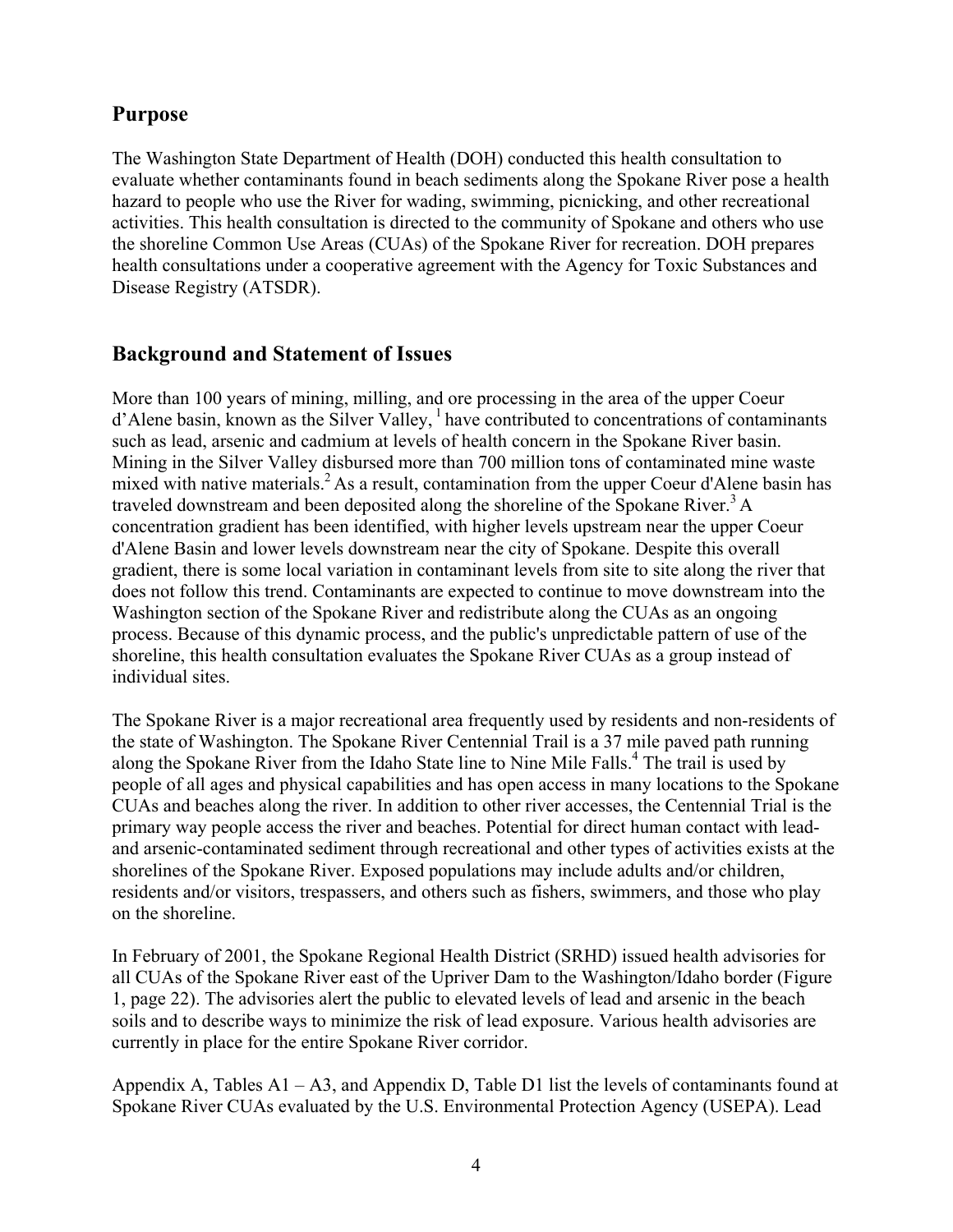and arsenic contaminated sediments were discovered at CUAs located on public and private lands along the banks of the Spokane River from the Washington/Idaho border to the confluence with the Columbia River. In general, all CUAs are shoreline locations and beaches where people play and swim at the water's edge.

In 1998 and 1999, the U.S. Geological Survey (USGS) collected sediment samples in the Spokane River from the north end of Coeur d'Alene Lake in Idaho to the confluence with the Spokane Arm of Lake Roosevelt in Washington (Figure 2, page 23). Additional sampling along the Spokane River was conducted by USEPA in the fall of 2000 to further evaluate  $\overline{C}U\overline{A}s$ ;  $\overline{s}$  a total of 126 sediment samples were collected from beaches at 18 CUAs (Appendix A, Tables A1 – A3). Seven sediment sampling locations were established at each CUA site and analyzed for total metals.<sup>3</sup> Composite samples of one to five grab samples of the upper 12 inches of beach sediment were collected from shoreline areas above the water line where digging type of recreational use is expected <sup>a 2</sup> Samples were sieved to produce particles  $\leq 175 \mu m$  in diameter.<sup>6</sup> This particle size fraction represents the portion of sediments most likely to adhere to skin and be ingested.<sup>7</sup>

Sediment samples were analyzed using a standard laboratory method [EPA-Contract Laboratory Program (CLP)] for total metals.<sup>8</sup> Maximum lead concentrations ranged from 12 mg/kg to 2,360 mg/kg at the CUAs, maximum arsenic levels ranged from 7.7 mg/kg to 45.6 mg/kg, and maximum cadmium levels ranged from 0.1 to 21 mg/kg at the 18 CUAs sampled (Appendix A, Tables A1 and A2, and A3).

EPA developed risk-based screening concentrations (RBCs) that represent estimates of concentrations of contaminants in beach sediments that are expected to adequately protect people engaged in recreational activities along the Spokane River. The RBCs are based on the assumption that children are the most vulnerable population group and may be exposed to beach sediment through ingestion and dermal contact. Levels of lead, arsenic and cadmium were compared to risk-based screening concentrations (RBCs) to evaluate the potential hazards for people who spend time at the CUAs. Lead and arsenic levels at some CUAs exceed the RBCs for lead (700 mg/kg) and arsenic (10 mg/kg) respectively (Appendix A, Tables A1 and A2).

Arsenic concentrations also exceeded the Washington State Model Toxics Control Act (MTCA) Method B cleanup level of 0.67 mg/kg at all CUAs (Appendix A, Table A3). This cleanup level is based on the MTCA goal of allowing no more than one-in-a-million cancer risk. However, since 0.67 mg/kg is below natural background levels, MTCA allows higher cancer risks as long as they do not exceed those associated with exposure to background levels  $9,10$  (which, for the Spokane River has been determined to be 10 mg/kg). At four CUAs, cadmium concentrations exceeded the MTCA Method A cleanup level of 2 mg/kg.

The presence of contaminants above risk-based screening levels does not necessarily represent a threat to public health. People must have sufficient exposure to the contaminants before they will be harmed. In the following sections, the potential for harm from chemicals that exceeded screening levels is evaluated further using all CUAs. River Road 95 and Barker Road North

 $\overline{a}$ 

<sup>&</sup>lt;sup>a</sup> Grab sample is a method for collecting random sediment samples at the subsurface of the soil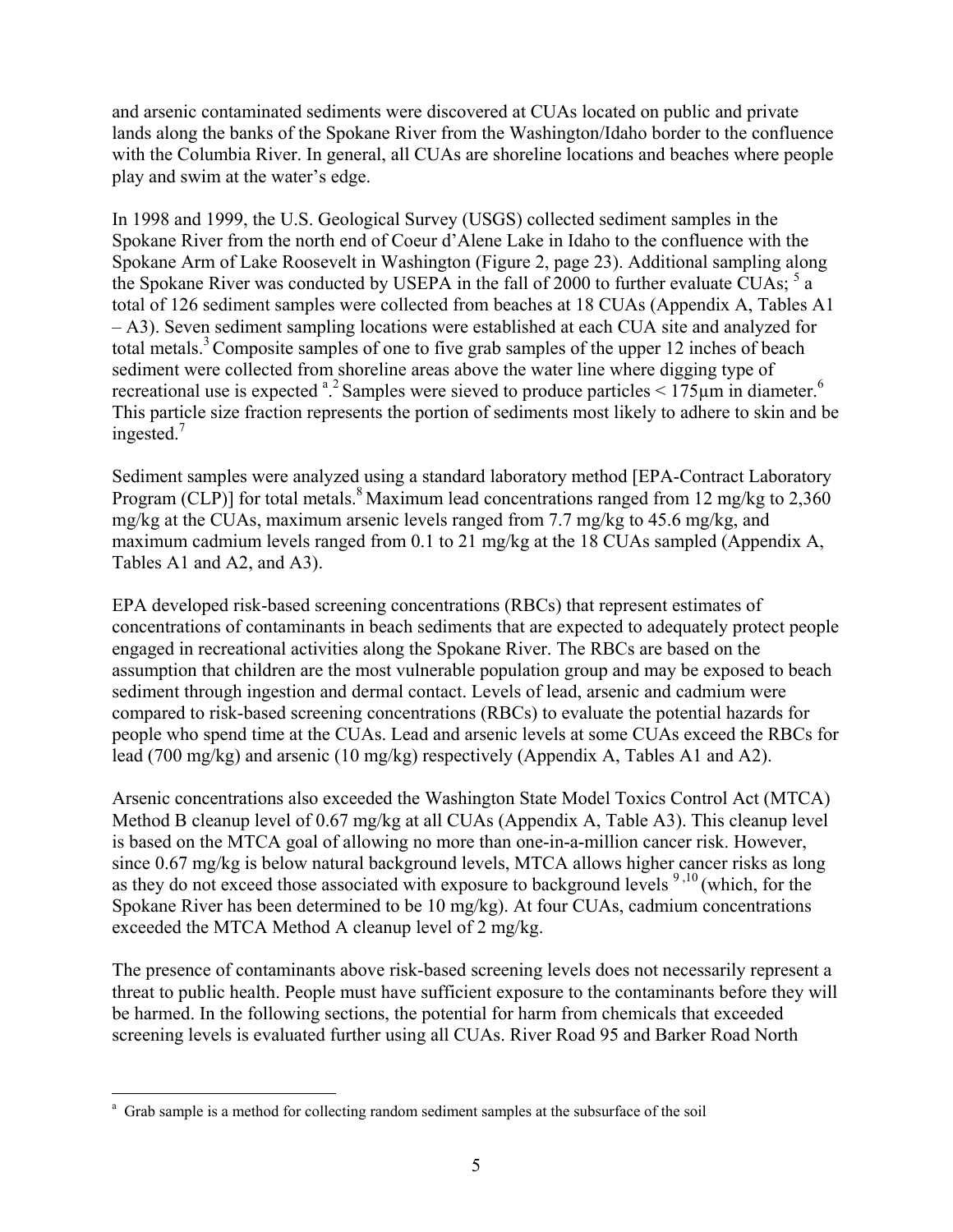CUAs contain the highest lead and arsenic concentrations sampled. Figure 3, page 24, shows the River Road 95 at Starr Road as an example CUA site.

# **Discussion**

Contaminants such as lead, arsenic, and cadmium were found in beach and shoreline sediment at levels that exceed EPA's calculated RBCs (i.e., 700 mg/kg for lead and 10 mg/kg for arsenic) (Table 1, page 8, and 2, page 12) and above the MTCA Method A cleanup level for cadmium (2 mg/kg) (Appendix A, Table A3). Therefore, lead, cadmium and arsenic were investigated as the contaminants of potential concern (COPC) at the River Road 95 and Barker Road North CUAs along the Spokane River (Appendix D, Table D1).

Potential exposure routes for these contaminants are through inhalation, ingestion, and dermal (skin) absorption. Ingestion is the primary route of exposure for lead, arsenic and cadmium in soils and sediments. Young children tend to have more exposure than adults because they tend to put things such as toys and fingers in their mouths. Contaminants in dust or soil can be ingested accidentally by this typical hand-to-mouth activity and some children exhibit pica behavior (i.e., swallowing non-food items on purpose) that could lead to higher exposures. Dermal exposure is not a significant concern because lead, arsenic and cadmium are not readily absorbed into the body through the skin and are not expected to cause a dermal reaction at levels found in the sediments. Inhalation of sediments is unlikely. Therefore, the following evaluation will focus on the potential health hazard to children by ingestion of contaminated sediments. For recreational use of the river beaches, it was assumed that exposure occurred two days per week from June through September, for a total of 35 days per year.

The United States Environmental Protection Agency (USEPA) Record of Decision for Operational Unit 2 of the Bunker Hill Mining and Metallurgical Complex identifies 10 shoreline recreational locations along the Spokane River to undergo clean up. This current health consultation is supplemental to an ATSDR Bunker Hill Public Health Assessment currently under revision and will focus only on further evaluation of potential health impacts related to recreational exposure to lead, arsenic and cadmium in the sediments of all CUAs. River Road 95 CUA (Starr Road) and the Barker Road North CUA contains the highest lead and arsenic concentrations sampled (Tables 1, page 8, and 2, page 12 and Appendix A, tables A1, A2, and A3 and Appendix D, table D1). Some of these CUAs will be re-sampled and further characterized because there is much uncertainty about physical sediment modification, natural attenuation processes, variations in soil and sediment characteristics at sampling locations, and the potential for future contaminant migration along the Spokane River corridor.<sup>11</sup>

### **Lead**

Lead is a naturally-occurring element normally found at low levels in soils. Site-specific background concentrations for lead are not available for Spokane River sediments. Background soil concentrations from the upper Coeur d'Alene basin are higher than Spokane River area background concentrations reported by Ecology because natural mineral formations in the basin are higher in metals than the Spokane River area soil.<sup>3</sup> Background soil lead concentrations in the Spokane Area range between 2 mg/kg and 16 mg/kg.<sup>12</sup> Natural background sediment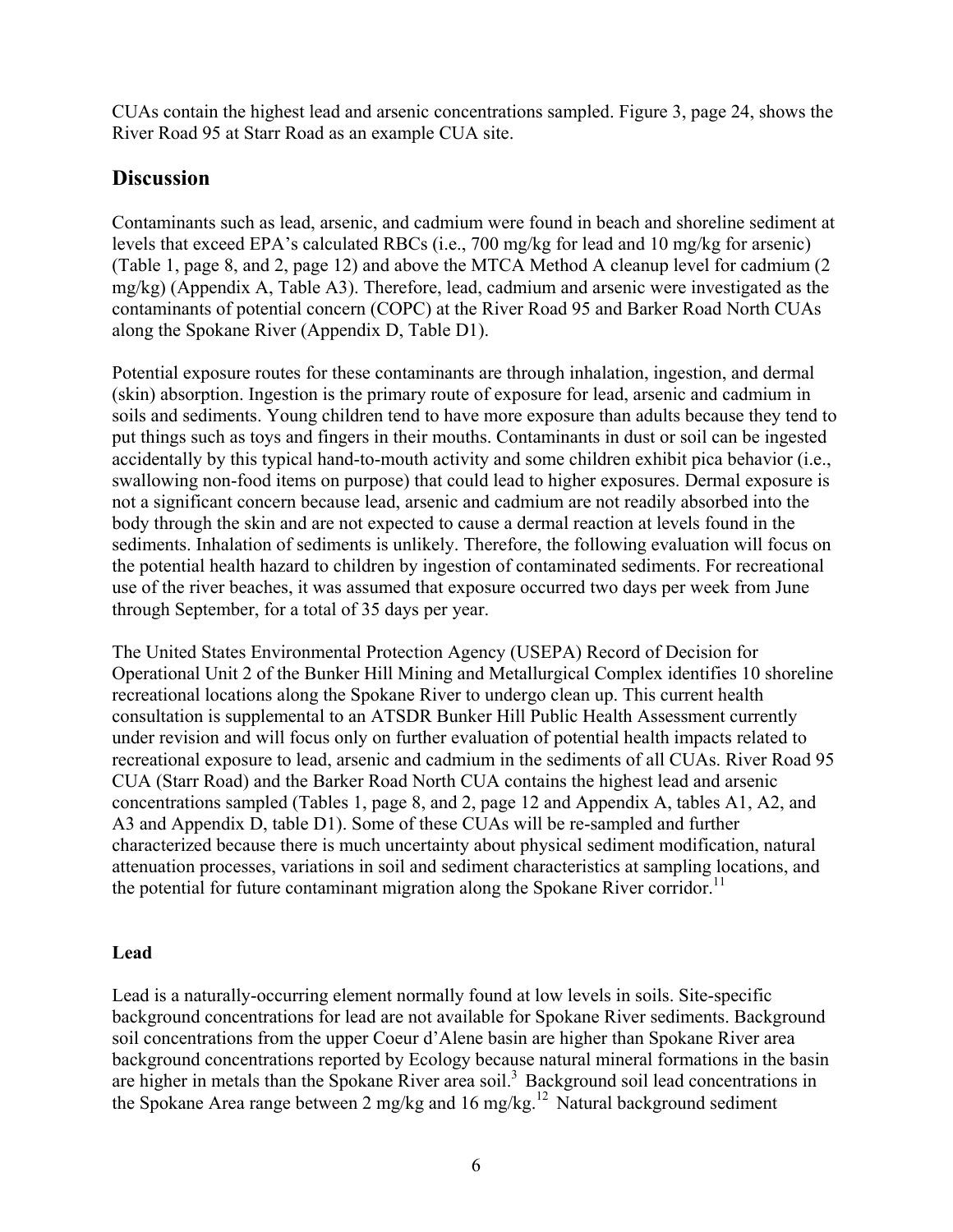concentrations are likely influenced by both Spokane area soils and materials transported from the upper Coeur d'Alene basin that are deposited on Spokane River beaches.

Children six years old and younger are particularly vulnerable to the effects of lead. Compared with older children and adults, they tend to ingest more dust and soil, and absorb more of the lead they swallow. Because children's brains are developing rapidly, they may be more sensitive to the neurological effects of lead than adults. Pregnant women and women of childbearing age should also be aware of lead in their environment because lead ingested by a mother can affect her unborn fetus.

### *Health effects*

Lead poisoning can affect almost every system of the body and often occurs with no obvious or distinctive symptoms. Depending on the amount of exposure a child has, lead can cause behavior and learning problems, central nervous system damage, kidney damage, reduced growth, hearing impairment, and anemia. $^{13}$ 

Exposure to lead can be monitored by measuring the level of lead in the blood. One estimate suggests that blood lead rises 3-7 micrograms of lead per deciliter (µg/dl) for every 1,000 mg/kg lead increase in soil or dust concentration.<sup>14</sup> For children, the Centers for Disease Control and Prevention (CDC) has defined an elevated blood lead level (BLL) as greater than or equal to 10  $\mu$ g/dl (10  $\mu$ g/dl is defined as a toxicological level of concern by the CDC).<sup>15</sup> However, evidence is growing that damage to the central nervous system resulting in learning problems can occur at blood lead levels less than 10  $\mu$ g/dl.<sup>16,17,18</sup> About 2.2 % of children (ages 1-5 years old) in the United States have blood lead levels greater than 10  $\mu$ g/dl.<sup>19</sup>

In adults, lead can cause health problems such as high blood pressure, kidney damage, nerve disorders, memory and concentration problems, difficulties during pregnancy, digestive problems, and pain in the muscles and joints.<sup>13</sup> These have usually been associated with BLLs greater than 30 µg/dl and are unlikely to occur from exposure to Spokane River sediments.

In the 11th Report on Carcinogens (2004), the National Toxicology Program (NTP) of the U.S. National Institutes of Health concluded that "lead and lead compounds are reasonably anticipated to be human carcinogens".<sup>20</sup> In arriving at its conclusion, the NTP relied upon studies on laboratory animals and workers exposed to high levels of lead. The laboratory animals developed brain, kidney, and lung cancer. The workers inhaled high levels of lead fumes or accidentally ingested lead dust. The worker studies did not account for diet and smoking and exposure to other cancer-causing agents. The worker study showed weak evidence for increased risk for lung, stomach, or bladder cancer. The workers were exposed to lead at 50 to 5000 micrograms per cubic meter ( $\mu$ g/m3) in air and had 40 to 100 micrograms lead per deciliter ( $\mu$ g/dl) in blood. For the Spokane River, these above exposures do not fit the types and amounts of exposures for recreational users of CUAs.

Because of chemical similarities to calcium, lead can be stored in bone for many years. Even after exposure to environmental lead has been reduced, lead stored in bone can be released back into the blood where it can have harmful effects. Normally this release occurs relatively slowly. However, certain conditions, such as pregnancy, lactation, menopause, and hyperthyroidism can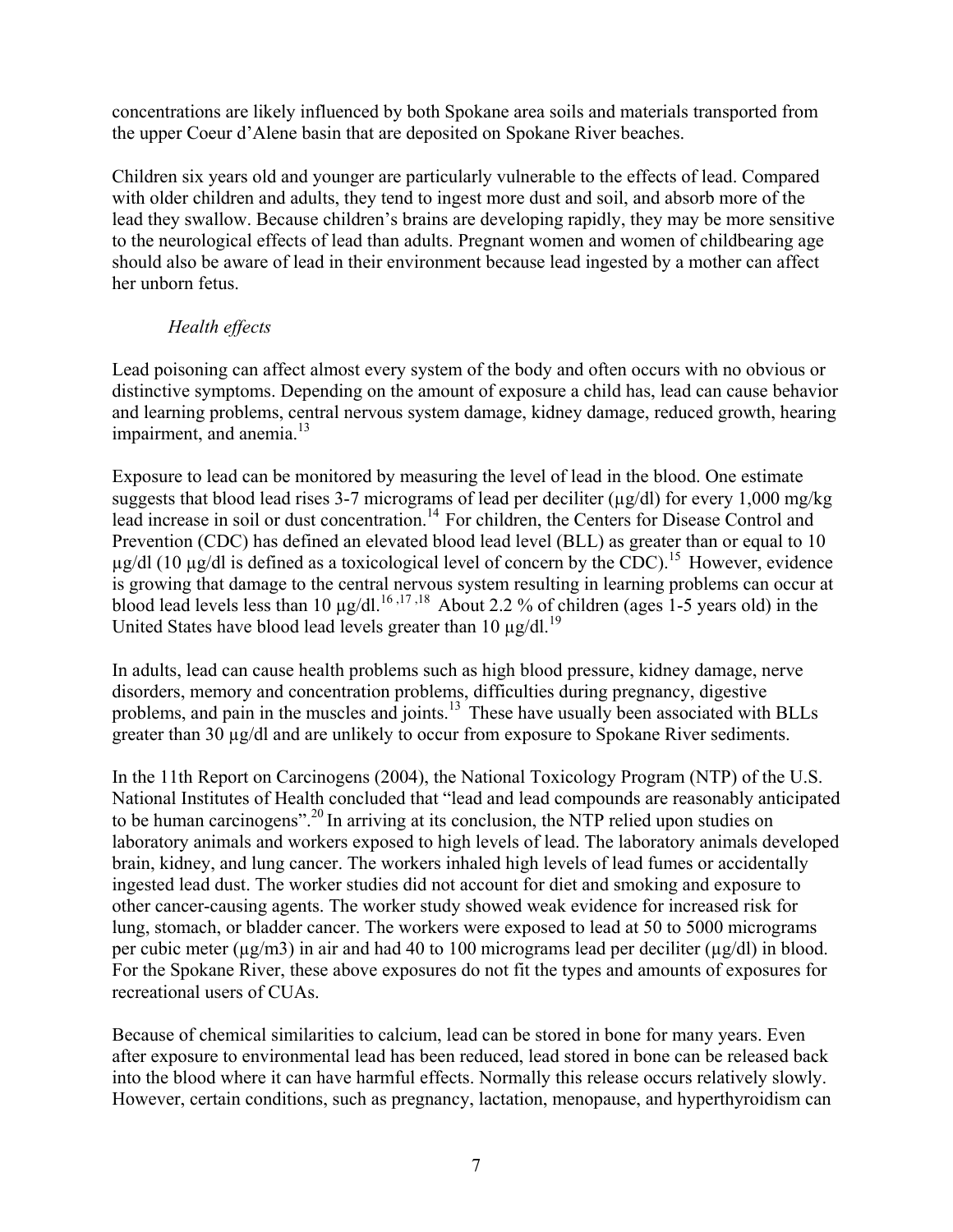cause more rapid release of the lead, which could lead to a substantial rise in blood lead level.<sup>21</sup> Understandably, most if not all of these conditions would not apply to recreational users of the Spokane River.

| <b>Common Use</b><br>Area (CUA)<br>$ID *$ | Lead<br>(mg/kg) |       | Non-<br>Cancer<br>CV<br>(mg/kg) | Cancer<br>C <sub>V</sub><br>(mg/kg) | <b>RBC</b><br>(mg/kg) |
|-------------------------------------------|-----------------|-------|---------------------------------|-------------------------------------|-----------------------|
|                                           | Avg.            | Max.  |                                 |                                     |                       |
| River Road 95 <sup>†</sup>                | 1,410           | 2,360 |                                 |                                     |                       |
| Harvard Road<br>South                     | 367             | 1,070 |                                 |                                     |                       |
| Barker Road<br>North                      | 478             | 822   | <b>NA</b>                       | $NA$ $\ddagger$                     | 700                   |
| North Flora Road                          | 706             | 1,040 |                                 |                                     |                       |
| Harvard Road<br>North                     | 424             | 534   |                                 |                                     |                       |

**Table 1. Summary of average values and maximum levels of lead detected in sieved sediments (diameter less than 175 µm) for CUAs that exceeded the RBCs, at Spokane River, Washington (from USEPA 2000).<sup>3</sup>**

**Note:** † The mean CUA River Road 95 was used to evaluate lead exposure in children RBC: EPA's Risk-Based Screening Concentration

Max: Maximum value

Avg: Average value

NA – No available

 $\ddagger$  Lead and lead compounds are reasonably anticipated to be human carcinogen.<sup>20</sup>

\* Seven sediment sampling locations were established at each CUA site.

#### *Health risk evaluation – The IEUBK model*

To evaluate the potential for harm, public health agencies often use a computer model that can estimate blood lead levels in children younger than seven years of age who are exposed to leadcontaminated soil. This model (developed by EPA and called the Integrated Exposure Uptake Biokinetic Model, or IEUBK model) uses the concentration of lead in soil to predict blood lead levels in children.<sup>22</sup> It is intended to help evaluate the risk of lead poisoning for an average group of young children who are exposed to lead in their environment. The IEUBK model can also be used to determine what concentration of lead in soil could cause an unacceptable number of elevated BLLs in a group of young children. It is often used in this way to set soil cleanup levels for lead.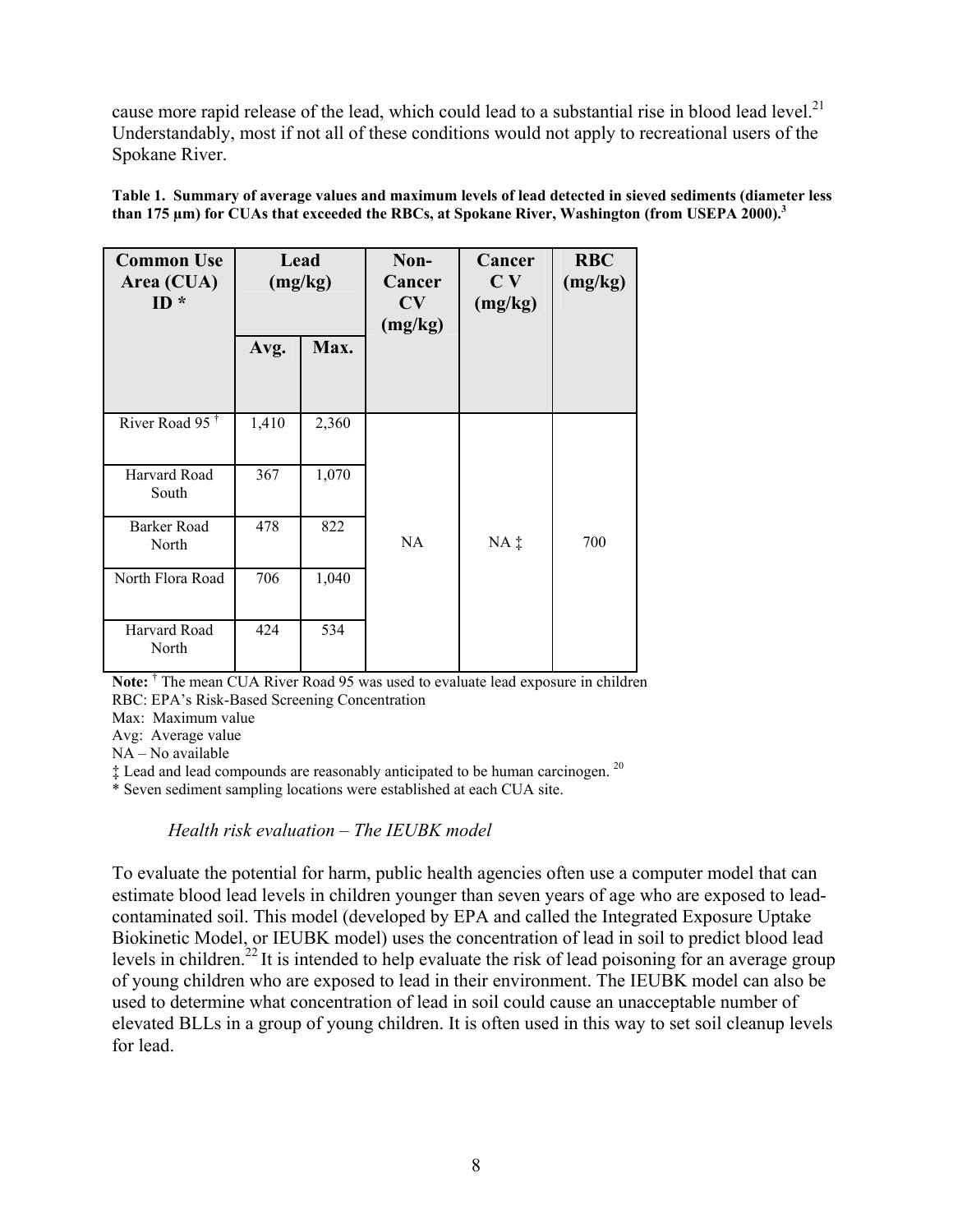The IEUBK model was designed to estimate the probability of distribution of BLLs in children 0 to 84 months of age, based on estimates of these parameters:

- Intake of all potential sources of lead including air, water, diet, and soil at the CUA added to incremental intakes of lead at home.
- Uptake of lead from those media into the bloodstream.
- Distribution of lead to tissues and organs.
- Excretion of lead.

It is important to note that the IEUBK model is not expected to predict accurately the BLL of a child (or a small group of children) at a specific time. In part, this is because an individual child (or group of children) may behave differently than the group of children the model uses to calculate BLLs and therefore have different amounts of exposure to contaminated soil and dust. For example, the model does not take into account reductions in exposure that could result from community education programs. Despite this limitation, the IEUBK model is a useful tool to help prevent lead poisoning because it can provide reasonable estimates about the hazards of environmental lead exposure.

### *Soil lead concentration and estimated blood lead level*

The IEUBK model was used to estimate the percentage of children that could have elevated blood lead levels if they play frequently in areas that have lead contamination and exhibit typical behaviors that result in soil ingestion. These percentages were calculated using the arithmetic mean as the central tendency estimate (CTE) of the soil lead concentrations measured at the CUA River Road 95. Studies have shown good agreement between BL concentrations predicted by the IEUBK model and observed BL concentrations at Superfund sites when the inputs to the model are arithmetic means of the concentrations in the exposure units.<sup>23,24</sup>

The average concentration of lead detected in the sediment at the River Road 95 CUA (0-12 inches) was 1,410 mg/kg. DOH used a beach sediment exposure scenario to account for lead intake resulting from exposure to soil and dust. The following assumptions were considered as reasonable to run the IEUBK Model:

- 1. Children may be exposed to lead in soil and dust at both at the river as well as at home (located outside the CUA).
- 2. The mean concentration of lead in the beach sediment at the CUA is 1,410 mg/kg.
- 3. A child plays at the beach 2 full days/week from June through September (for a total of 35 days of exposure) and stays at home 5 days per week. The soil ingestion rate equals to 100% of residential soil and dust. The soil beach ingestion rates were set at 85 – 135 mg/day, and the total ingestion rates were set at 85 – 196 mg/day.
- 4. The residential soil concentration was set at the IEUBK default value of 200 mg/kg, and the soil and dust ingestion rates were set at 45% in the soil for 5 days and 55% in dust for 7 days. The total ingestion rates were set within the range of 85 – 135 mg/day.

### *Exposure frequency*

The exposure is assumed to occur for 2 days/week for 16 weeks (for a total of 35 days of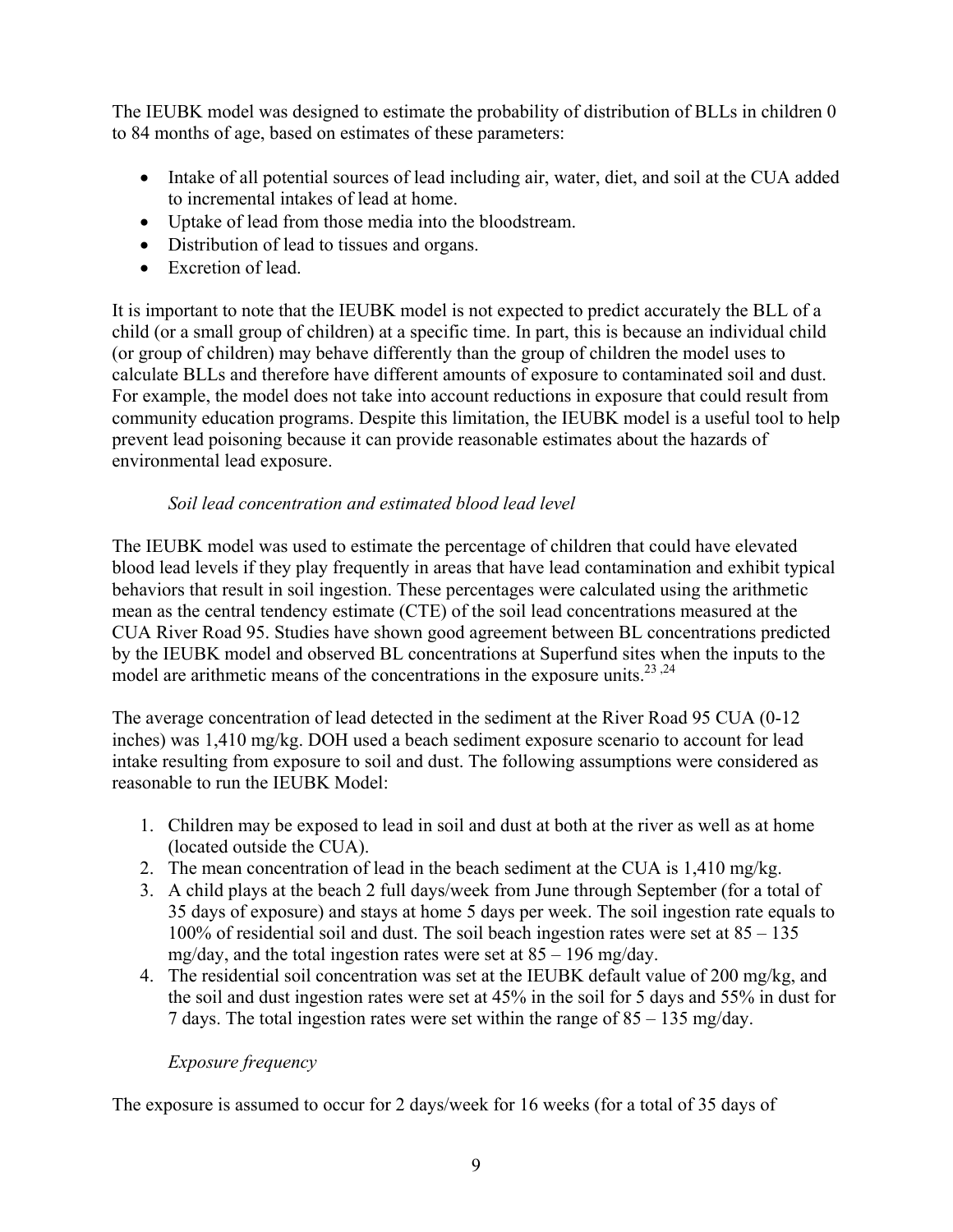exposure) as a typical frequency of seasonal contact with the CUAs. This estimate is reasonable and consistent with the outdoor activity patterns of children in the upper basin and EPA's Exposure Factors Handbook.<sup>25,26</sup>

#### *Ingestion rates for beach sediment*

On the 2 days/week that children visit the beach, the daily ingestion rates for beach sediment were set to equal the default age-specific values for daily residential soil plus dust ingestion (e.g., 100 mg/day for age 0 to 84 months). To account for the 5 days that children are not at the beach, the model was run in the default mode.

#### *Estimation of PbB values*

Blood lead levels were estimated for children exposed 2 days/week to the weighted soil lead concentration of 377.93 mg/kg in beach sediment (see Appendix B) and to background levels of lead at home (assumed to be 200 mg/kg). The model predicts an approximate 11 percent risk that a 12 to 24 month old child exposed to the conditions listed above will have a BLL greater than 10 µg/dl. Appendix B, Table B2 summarizes blood lead concentration values that exceed 10µg/dl within different age ranges at the CUA River Road 95, Spokane, Washington.

#### *Default values for the EPA IEUBK Model versus the Box Model*

Appendix E, Table E1 summarizes the IEUBK default and box assumptions used in the Coeur d'Alene River Basin.

#### *Use of the IEUBK default assumptions versus* site-specific *assumptions*

In its report entitled "Superfund and Mining Megasites," the National Academy of Sciences (NAS) reviewed the way the IEUBK model was used to evaluate hazards of exposure to environmental lead contamination in the Coeur d'Alene River Basin.<sup>27</sup> The report indicates that when reliable site-specific information is available, it should be used instead of default assumptions. The DOH considered the possibility of using the IEUBK model with site-specific information instead of default parameters.

The NAS report discussed the use of non-default parameters to better predict BLLs in the "Box," a 21-square mile area in the Coeur d'Alene basin. Some blood testing had been performed for people living in the Coeur d'Alene Basin (within the Box as well as east and west of the Box), and the results of these tests were compared with BLLs predicted by the IEUBK model to see how well the model worked. For children within the Box and east of the Box, running the model with default values for the parameters resulted in higher predicted geometric mean BLLs and greater percentages of children with BLLs exceeding 10 µg/dL than was found by testing the children. However, using default parameters caused the model to predict geometric mean BLLs and percentage of children with BLLs exceeding 10 µg/dL that were slightly lower than the measured values for children west of the Box (i.e., in the direction of the Spokane River sites that are the subject of this health consultation). In order to have the model provide more accurate predictions for children within the Box, the EPA adjusted two of the input parameters for the model. Bioavailability of lead from soil was lowered from 30% to 18%, based on a plausible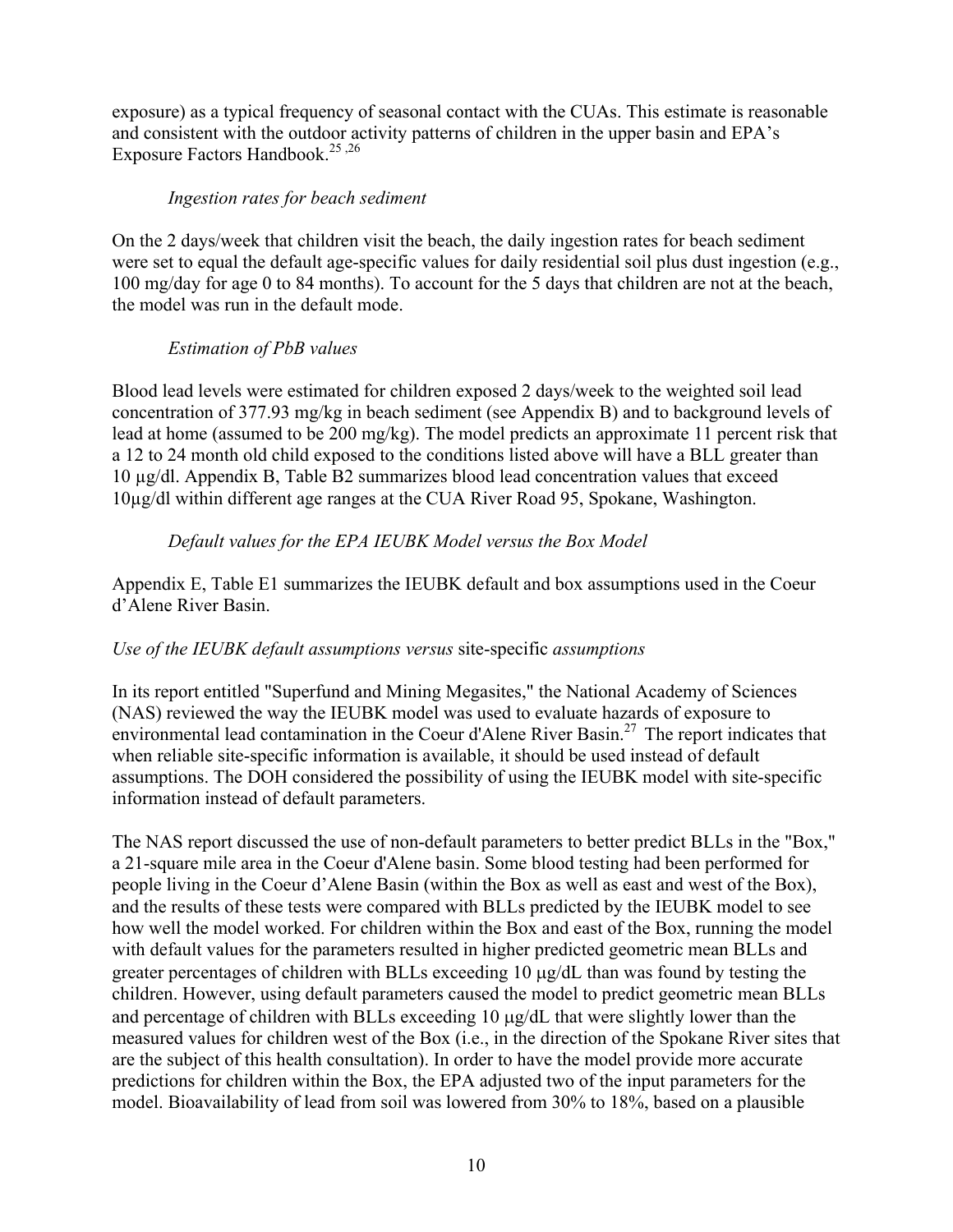assumption that much of the lead present in soils within the Box is present as galena which has a relatively low bioavailability in swine studies. <sup>28, 29</sup> Also, the fraction of exposure attributed to neighborhood soils was increased compared to the default parameter. Running the IEUBK model with these Box-specific parameters resulted in better agreement between measured and predicted BLLs for children within and east of the Box. However, for children west of the Box, these adjustments caused the model to more severely underestimate the geometric means and percentage of children with BLLs greater than 10 µg/dL.

A discussion cautioning the use of Box-specific parameters when using the IEUBK model to estimate BLLs in children west of the Box is found on page 260 of the NAS report: "Disparate model performance in the lower basin may be related to differing exposure profiles. For example, shoreline recreation in the lower basin may lead to significant exposure to exposed materials with high lead content and bioavailability. Neighborhood soils therefore may be a poor surrogate in the lower basin leading to box model underprediction. As described in the Operable Unit-3 Human Health Risk Assessment (OU-3 HHRA), follow-up studies of children with high levels of lead in their blood in the lower basin suggest strongly that riverbank material may be an important source of lead exposure (TerraGraphics et al. 2001). The Coeur d'Alene River Basin might also exhibit spatial variation in soil lead bioavailability. Smaller particles are transported further downstream in watersheds and generally exhibit higher lead bioavailability (Mushak 1991) than larger particles." <sup>30</sup>

Based on this information, it seems inappropriate to use the Box-specific input parameters for the purpose of modeling BLLs for sites along the Spokane River. Studies to evaluate site-specific bioavailability or chemical speciation of lead at the Spokane River sites have not been conducted. Available data indicate that using the IEUBK model with default parameters provides good estimates for BLLs in children living west of the Box.

#### *Uncertainties related to the IEUBK model and lead toxicity*

The IEUBK model relies on many input parameters to estimate BLLs in children exposed to environmental sources of lead. Several of these parameters (such as soil ingestion rate, lead bioavailability, frequency of exposure, and concentrations of lead where exposure occurs) can be difficult to measure accurately and can vary from person to person and from location to location within a contaminated site. EPA developed default values for all of the parameters to allow the model to be used easily without having to perform potentially costly and time-consuming studies at every site. A few studies comparing BLLs predicted with the IEUBK model with those measured in children suggest that the model can provide reasonable estimates of BLLs in children when using default parameter values. However, there are some conditions, such as those within and east of the Coeur d'Alene Basin Box, where predictions can be improved by changing some of the default parameters.

Without adequate study data, there will be uncertainty about how well the default IEUBK parameter values reflect true conditions at a site, and it is possible that use of the default parameter values could lead the model to overpredict or underpredict actual BLLs. At this time there are no site-specific data from the Spokane River beach sites to use in place of the default parameters and no basis for changing the default parameters.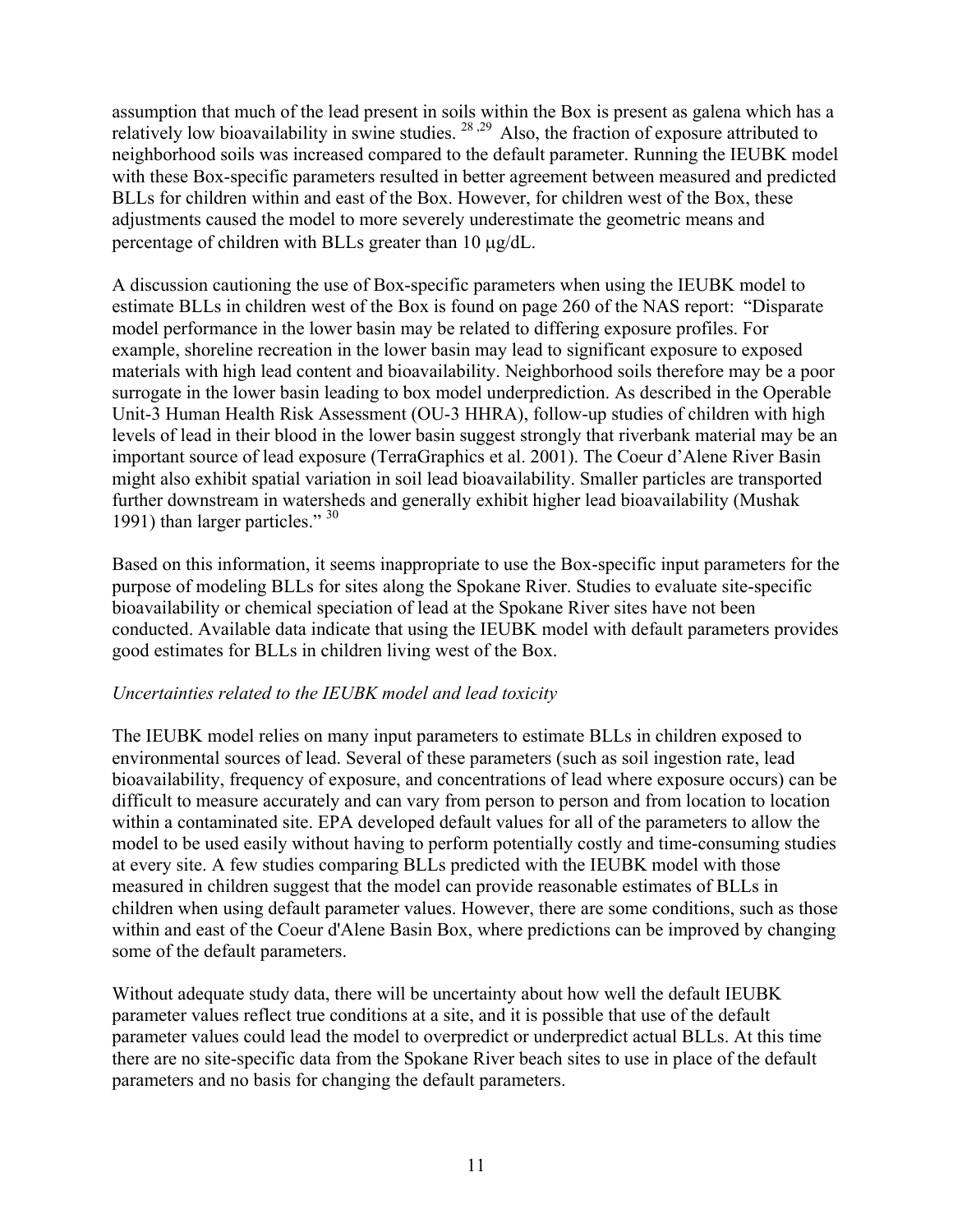For this health consultation, the IEUBK model was used to estimate the percentage of children who would have elevated blood lead levels, defined by the Centers for Disease Control and Prevention as those exceeding 10  $\mu$ g/dL.<sup>31</sup> As mentioned before, evidence is growing that deficits in cognitive and academic skills associated with lead exposure occur at blood lead concentrations lower than 5  $\mu$ g/dL.<sup>32,17,18</sup> This suggests that using the IEUBK model to calculate the percentage of children with blood lead levels greater than 10 µg/dL may cause the hazards from lead at the Spokane River sites to be underestimated. For exposures at the beach, children are assumed to potentially ingest greater amounts of soil/sediment than they would do at home; therefore, children are more likely to increase BLLs because riverbank material may be an important source of lead exposure. $27$ 

*Mean values at CUAs that exceed RBCs and BLLs in children exposed to lead in the Spokane River Sediment* 

| <b>Common Use</b><br>Area (CUA)<br>ID $*$            | Lead<br>Avg. | (mg/kg)<br>Max. | Non-<br>Cancer<br>risks | Cancer<br><b>Risks</b> in<br><b>CUAs</b> | <b>Exceed</b><br>EPA's 5<br>$%$ goal<br>of BLLs<br>in<br>children<br>(age $6-$<br>48<br>months)<br>>10<br>$\mu$ g/dL | <b>RBC</b><br>(mg/kg) |
|------------------------------------------------------|--------------|-----------------|-------------------------|------------------------------------------|----------------------------------------------------------------------------------------------------------------------|-----------------------|
| River Road 95 $^{\dagger}$                           | 1,410        | 2,360           |                         |                                          | Yes <sup>a</sup>                                                                                                     |                       |
| <b>North Flora</b><br>Road <sup><math>†</math></sup> | 706          | 1,040           | Yes                     | ţ                                        |                                                                                                                      | 700                   |

Table 2. Mean values for CUAs with levels that exceed children's BLLs greater than 10  $\mu$ g/dL.

Note: <sup>†</sup> The mean CUA River Road 95 and North Flora Road were used to evaluate lead exposure in children RBC: EPA's Risk-Based Screening Concentration

Max: Maximum value

Avg: Average value

 $\ddagger$ : Lead and lead compounds are reasonably anticipated to be human carcinogen.  $^{20}$ 

\* Seven sediment sampling locations were established at each CUA site.

<sup>a</sup> 5 % refers to the percentage of children that exceeds EPA's target cleanup goal of having no more than 5 % of the community with BLLs above 10 µg/dL.

Table 2 shows mean values for River Road 95 and North Flora Road CUAs that exceed children BLLs. Appendix B, Tables B2 and B4 show BL concentration values that exceed 10  $\mu$ g/dL for different age ranges.

#### **Arsenic**

Arsenic is a naturally occurring element in the earth's soil. Natural background soil arsenic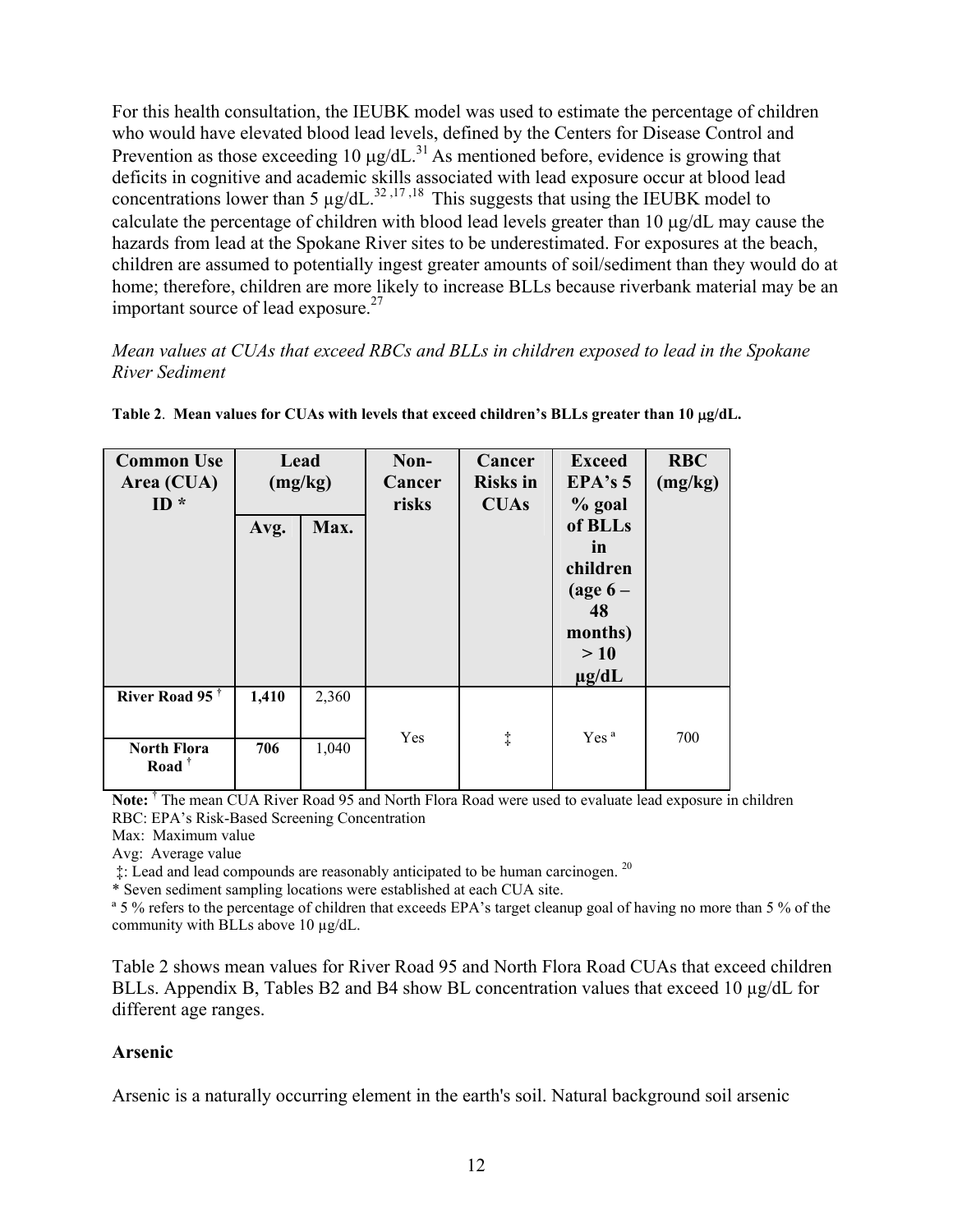concentrations for the greater Spokane area have been reported to range from approximately 1 mg/kg to 10 mg/kg.12 A background value identified by the Washington State Department of Ecology for sediments in the upper Spokane River has been established at 10 mg/kg for the purpose of CUA cleanup planning (USEPA ROD).

The main route of exposure for arsenic at the Spokane River sites is expected to be through ingestion of contaminated sediments. Dermal contact with sediments is unlikely to result in harmful exposure because arsenic is poorly absorbed through the skin. Ingestion of inorganic arsenic has been shown to cause cancer and many other health problems in people, including cardiovascular disease, stroke, diabetes, liver damage, nerve damage and changes in the skin.<sup>33</sup>

For the hazard evaluations below, the upper 95% confidence limit (UCL) of the mean arsenic concentration at a site will be used as the reasonable maximum exposure  $(RME)$  estimate.<sup>34</sup> Using the UCL 95% as the RME helps ensure that exposures are not underestimated due to spatial or temporal variability and measurement error. Table 3, page 14, lists the UCL 95% values found at the CUAs that exceeds RBCs, MTCA Method B and ATSDR comparison values.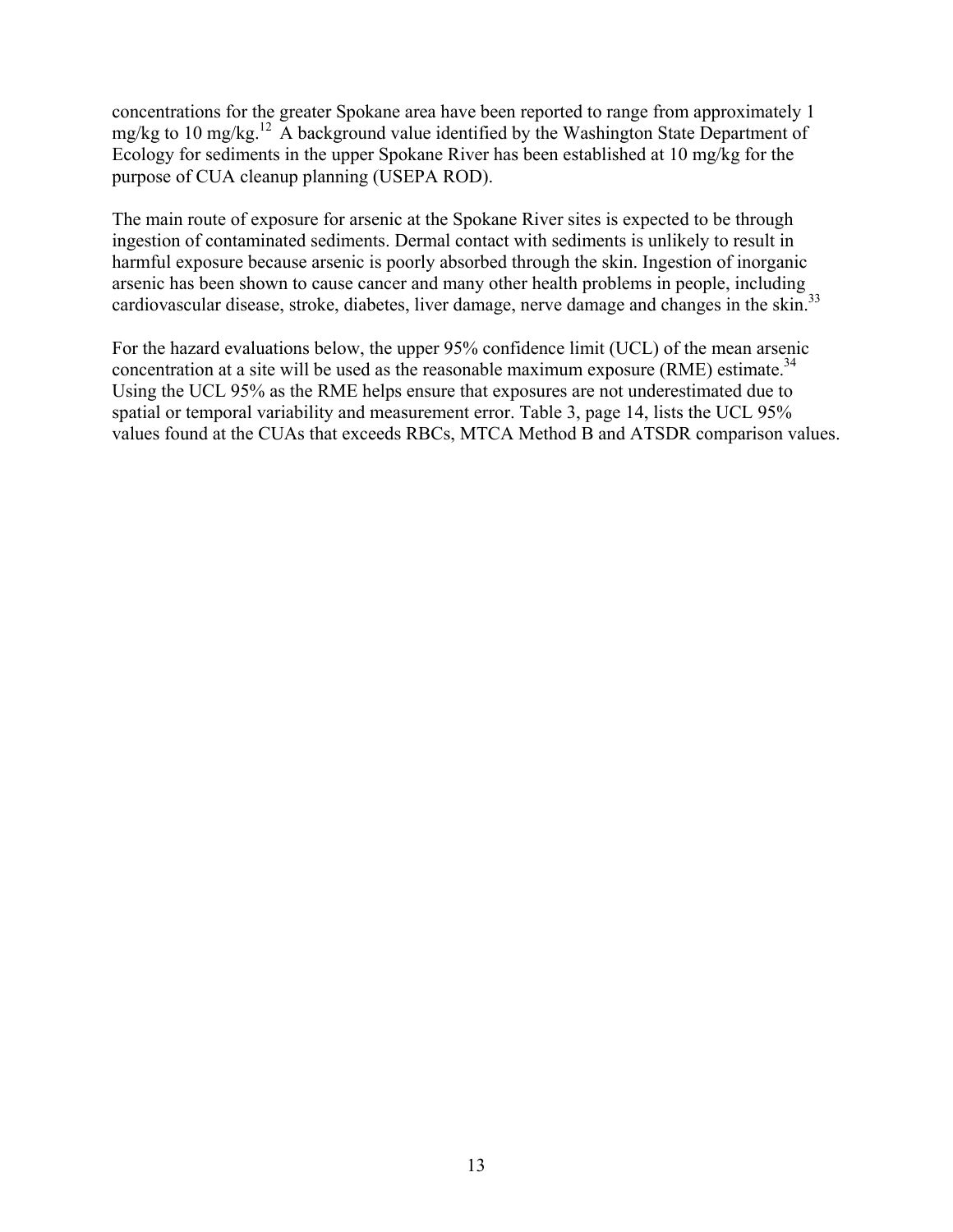**Table 3. Summary of the UCL 95% of arsenic detected in sieved sediments (diameter less than 175 µm) for CUAs that exceeded the RBCs screening at Spokane River, Washington (from USEPA, 2000).3** 

| <b>Common Use</b><br>Area (CUA)<br>ID | <b>Arsenic</b><br>(mg/kg)<br><b>UCL 95%</b> | Non-<br>Cancer<br>CV<br>(mg/kg) | Cancer<br>C <sub>V</sub><br>(mg/kg) | <b>MTCA</b><br><b>Method</b><br>B<br>(mg/kg) | <b>RBC</b><br>(mg/kg) |
|---------------------------------------|---------------------------------------------|---------------------------------|-------------------------------------|----------------------------------------------|-----------------------|
| <b>River Road 95</b>                  | 29.3                                        |                                 |                                     |                                              |                       |
| Harvard Road<br>North                 | 20.2                                        |                                 |                                     |                                              |                       |
| Harvard Road<br>South                 | 15.1                                        | $20^{\circ}$                    | $0.5^{\rm b}$                       | $0.67^{\circ}$                               | 10                    |
| <b>Barker Road</b><br><b>North</b>    | 36.2                                        |                                 |                                     |                                              |                       |
| North Flora Road                      | 21.4                                        |                                 |                                     |                                              |                       |
| People's Park                         | 16                                          |                                 |                                     |                                              |                       |
| Jackson Cove                          | 15.6                                        |                                 |                                     |                                              |                       |

**Note: Bold** CUAs with the highest concentration values were evaluated in this health consultation a. EMEG – ATSDR's Reference Dose Media Evaluation Guide (child)

b. CREG – ATSDR's Cancer Risk Evaluation Guide (child)

c. Ecology's Cleanup Levels and Risk Calculations under the Model Toxics Control Act (MTCA) Cleanup Regulation (CLARC).<sup>9</sup>

RBC: EPA's Risk-Based Screening Concentration

#### *Hazard Evaluation for Arsenic - Non*-*cancer Effects*

In order to evaluate the potential for non-cancer adverse health affects that may result from exposure to arsenic-contaminated soil and sediment, an exposure dose was estimated for children who might come into contact with the contamination during seasonal beach recreation. The estimated arsenic dose for this scenario was then compared to ATSDR's minimal risk level (MRL) and EPA's oral reference dose (RfD) which, for arsenic, have the same values. MRLs and RfDs are doses below which non-cancer adverse health effects are not expected to occur and, for arsenic, are based on effects seen in people. A level of uncertainty exists when defining an MRL or RfD because of uncertainty about the quality of data on which it is based. To account for this uncertainty, "safety factors" are used to set RfDs and MRLs below toxic effect levels (e.g., Lowest Observed Adverse Effect Level [LOAEL]) that have been observed in relevant studies. This approach provides an added measure of protection against the potential for adverse health effects to occur. For chronic oral exposure to arsenic, the MRL and RfD is 0.0003 milligrams of arsenic per kilogram of body weight per day (mg/kg/day).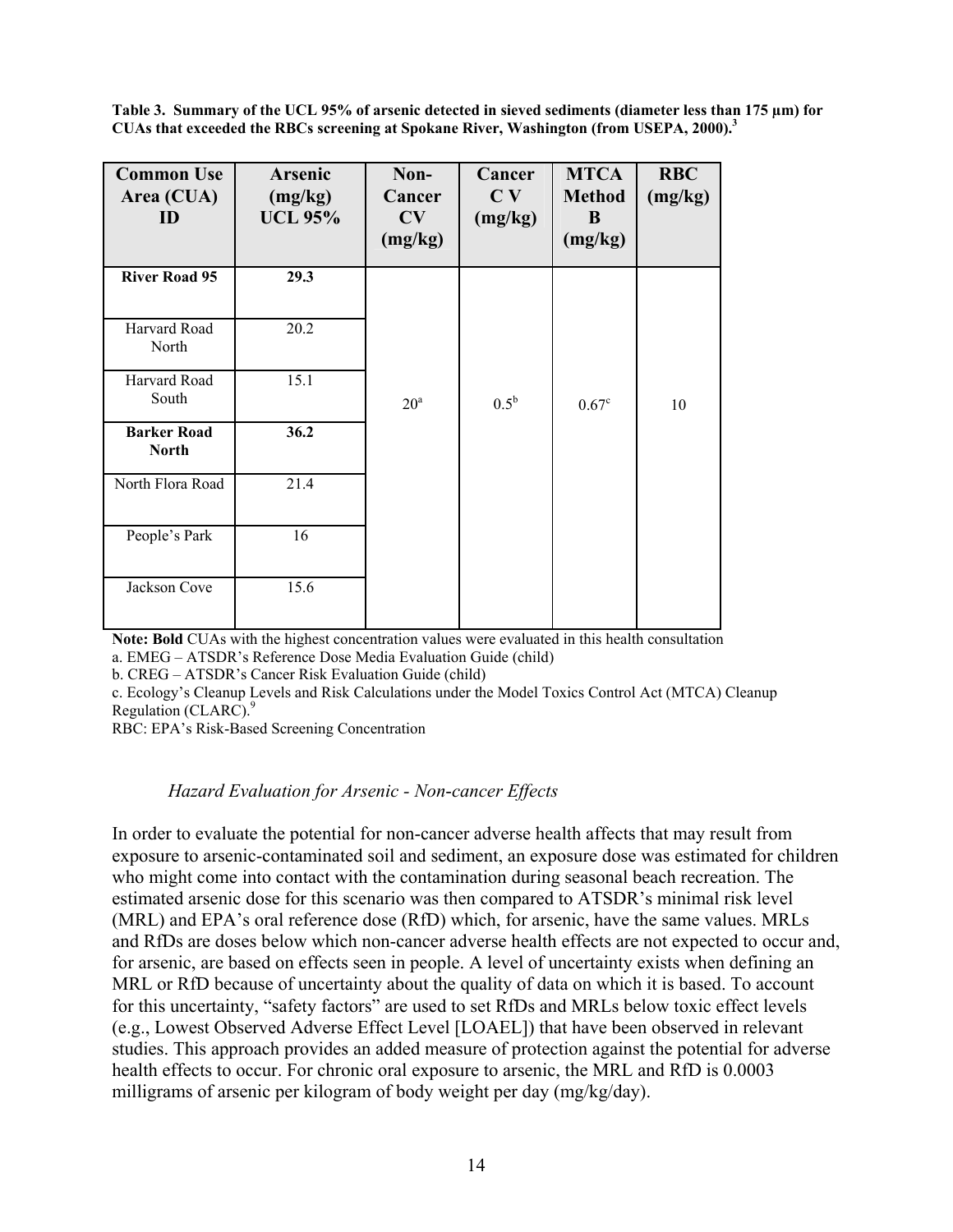The calculated soil arsenic concentration at the 95 % UCL is 36.2 mg/kg at Barker Road North and 29.3 mg/kg at River Road 95 (Table 3, page 14, Appendix A, table A1, and Appendix D, table D1). An exposure scenario of two days per week for 16 weeks (June through September) at these sites with exposure to 36 mg/kg or 29.3 mg/kg was used in dose calculations in Appendix C, tables C2 and C3. A child (age 3-6) would receive an exposure dose of 0.0000577 and 0.0000465 respectively, which is lower than the chronic MRL of 0.0003 mg/kg/day.

Estimated doses for children and adults are below the acute and chronic MRLs indicating that non-cancer health effects are unlikely to occur from exposures at the CUAs of the Spokane River sediment.

#### *Hazard Evaluation for Arsenic - Cancer*

This document describes cancer risk that is attributable to site-related contaminants in qualitative terms like low, very low, slight and no significant increase in cancer risk. These terms can be better understood by considering the population size required for such a theoretical risk estimate to result in a single cancer case. For example, a low theoretical increase in cancer risk is about one additional contaminant-related cancer case per ten thousand persons exposed over a lifetime. A very low theoretical risk is about in one additional cancer case per several tens of thousands exposed over a lifetime and a slight risk would require an exposed population of several hundreds of thousands to result in a single case. DOH considers cancer risk to be not significant when the estimate results in less than one cancer per one million exposed over a lifetime. The reader should note that these estimates are for theoretical excess cancers that might result in addition to those normally expected in an unexposed population. The actual risks are likely to be lower and may even be zero.

Exposure to arsenic has been strongly linked to increased risk of bladder cancer, lung cancer, skin cancer, liver cancer, and kidney cancer in people. EPA classifies arsenic as a Group A (known human) carcinogen by the oral and inhalation routes.

#### *Uncertainty*

There is some controversy with respect to assessing potential risks associated with exposure to arsenic. Both the RfD and the Cancer Slope Factor (CSF) are based on human ecological studies that have recognized uncertainties. Such studies may have errors in assigning people to specific exposure groups. Also, EPA's current CSF considers only skin cancer, while quantitative estimates of bladder and lung cancer are now available. To adjust for these uncertainties, DOH used early-life exposure scenarios and a range of other CSFs that consider lung and bladder cancer slope factors to adjust for cancer risks associated with arsenic-contaminated soils. Cancer risks are generally higher from early-life exposures than from similar exposure durations later in life. Therefore the following adjustments were used in this evaluation (Appendix C, Table C4).<sup>35</sup>

• For exposures before 2 years of age (i.e., spanning a 2-year time interval from the first day of birth up until a child's second birthday), a 10-fold adjustment.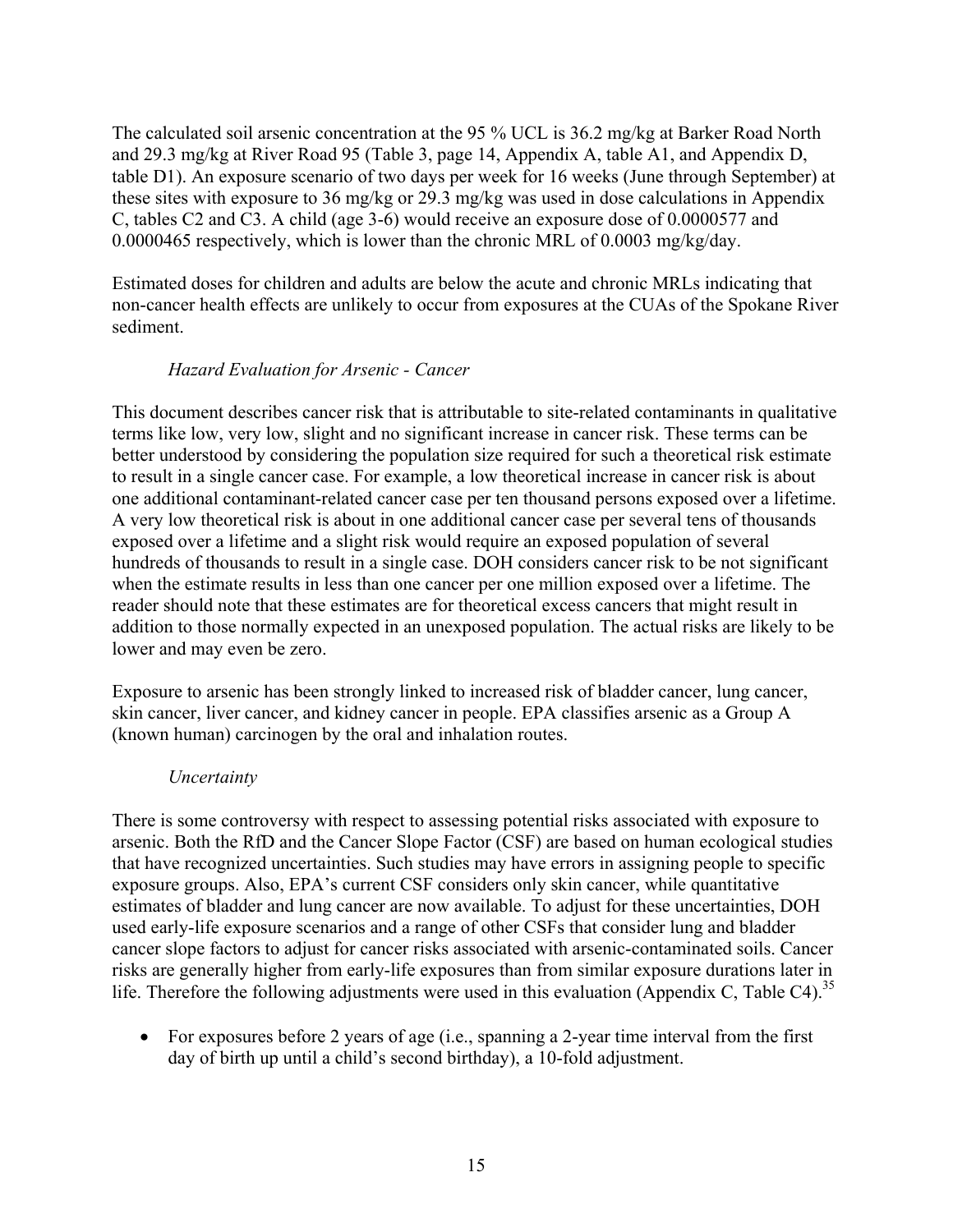- For exposures between 2 and <16 years of age (i.e., spanning a 14-year time interval from a child's second birthday up until their sixteenth birthday), a 3-fold adjustment.
- For exposures after turning 16 years of age, no adjustment.

The 95% UCL for arsenic in the soil at the Barker Road North site (36.2 mg/kg) and at the River Road site (29.3) exceed the ATSDR Cancer Risk Evaluation Guide (CREG) of 0.5 mg/kg. Exposure doses were calculated for a child over a 5-year exposure period with 35 days of exposure per year (specifically, two days per week exposure from June through September). The calculated theoretical lifetime cancer risk for such an exposure at either the Barker Road North site or the River Road site is estimated at about 8 and 6 additional cancers in a population of 100,000 people respectively (Appendix C, Table C5 and C6). The risks listed here are calculated estimates that are somewhat uncertain and could overestimate or underestimate the actual cancer risk.

#### *UCL 95% values at CUAs that exceed RBCs and cancer risk for children exposed to arsenic in the Spokane River Sediment*

Table 4, below, shows all CUAs that exceed 1 in a million theoretical cancer risks for children exposed to arsenic-contaminated sediment along the shorelines of the Spokane River. The risk from arsenic at these sites is very low  $(10^{-5}$  cancer risk), but exceeds the Washington state goal for public health protection of one in a million cancer risk from environmental contaminants. Appendix C, Table C7 shows values that exceed one in a million cancer risks as a result of exposure to arsenic-contaminated sediment from the Spokane River CUAs in the Spokane River, Washington.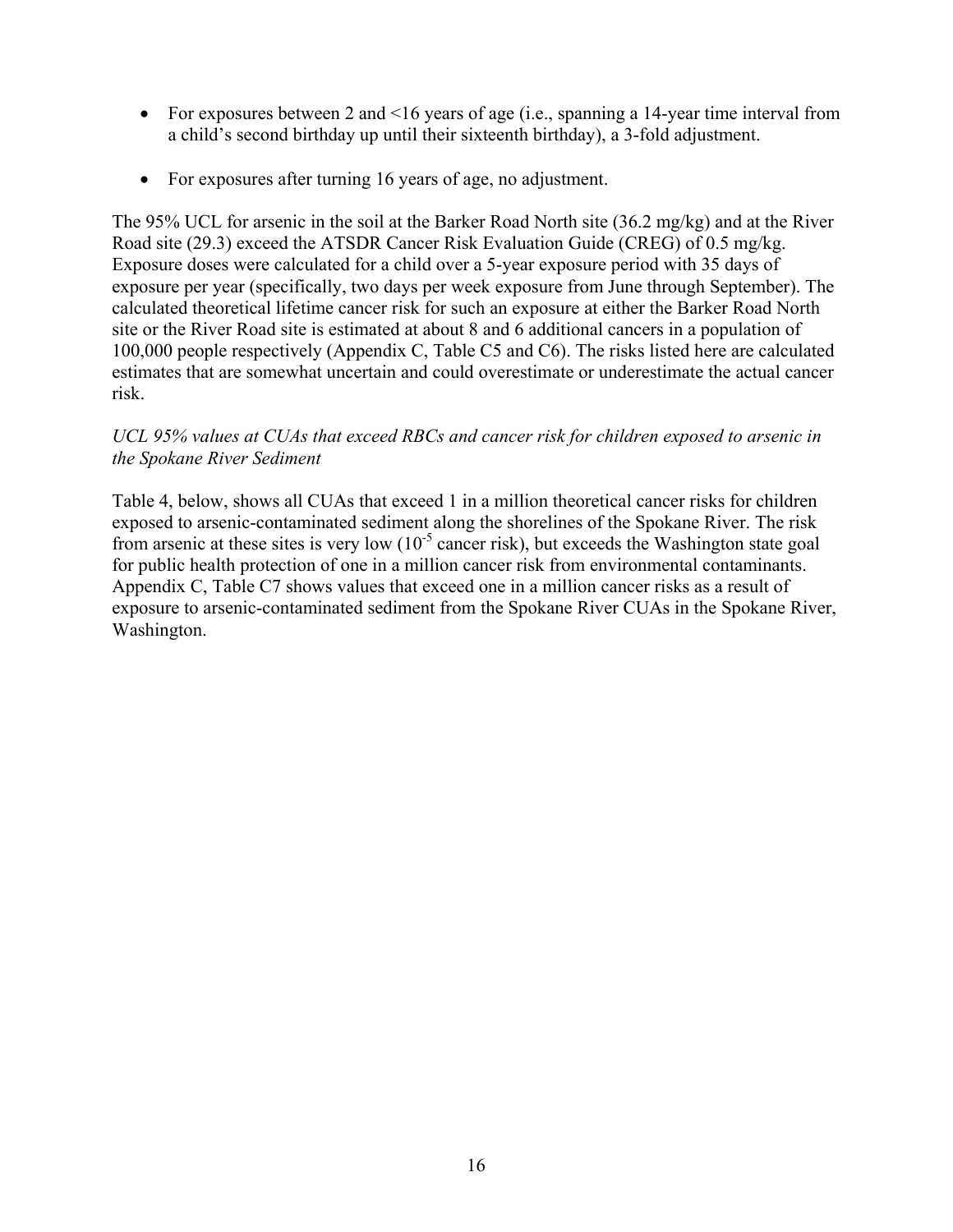**Table 4**. **UCL 95% arsenic values for CUAs with levels at RBCs values and that exceeds theoretical cancer risks of 2 in 100,000 people to recreational users of the Spokane River.** 

| <b>Common Use</b><br>Area (CUA)<br>ID | Arsenic<br>(mg/kg)<br><b>UCL 95%</b> | <b>Exceeds</b><br>Human<br><b>Cancer Risks</b><br>$(2 \text{ in } 100,000)$<br>people) | <b>RBC</b><br>(mg/kg) | <b>MTCA</b><br><b>Method</b><br>B<br>(mg/kg) |
|---------------------------------------|--------------------------------------|----------------------------------------------------------------------------------------|-----------------------|----------------------------------------------|
| River Road 95                         | 29.3                                 |                                                                                        |                       |                                              |
| Harvard Road<br>North                 | 20.2                                 |                                                                                        |                       |                                              |
| Harvard Road<br>South                 | 15.1                                 |                                                                                        |                       |                                              |
| <b>Barker Road</b><br>North           | 36.2                                 |                                                                                        |                       |                                              |
| North Flora Road                      | 21.4                                 |                                                                                        |                       |                                              |
| People's Park                         | 16                                   |                                                                                        |                       |                                              |
| Jackson Cove                          | 15.6                                 | Yes                                                                                    | 10                    | $0.67^{\rm a}$                               |
| Plante Ferry Park                     | 14.5                                 |                                                                                        |                       |                                              |
| Riverside Park                        | 11.75                                |                                                                                        |                       |                                              |
| Wynecoop<br>Landing                   | 10.4                                 |                                                                                        |                       |                                              |
| Coyote Spit                           | 9.9                                  |                                                                                        |                       |                                              |
| The Docks                             | 9.7                                  |                                                                                        |                       |                                              |
| Porcupine Bay                         | 10.8                                 |                                                                                        |                       |                                              |
| "No name"<br>Campground               | 10.5                                 |                                                                                        |                       |                                              |
| Horseshoe Point                       | 13.9                                 |                                                                                        |                       |                                              |

a. Ecology's Cleanup Levels and Risk Calculations under the Model Toxics Control Act (MTCA) Cleanup Regulation (CLARC). $9$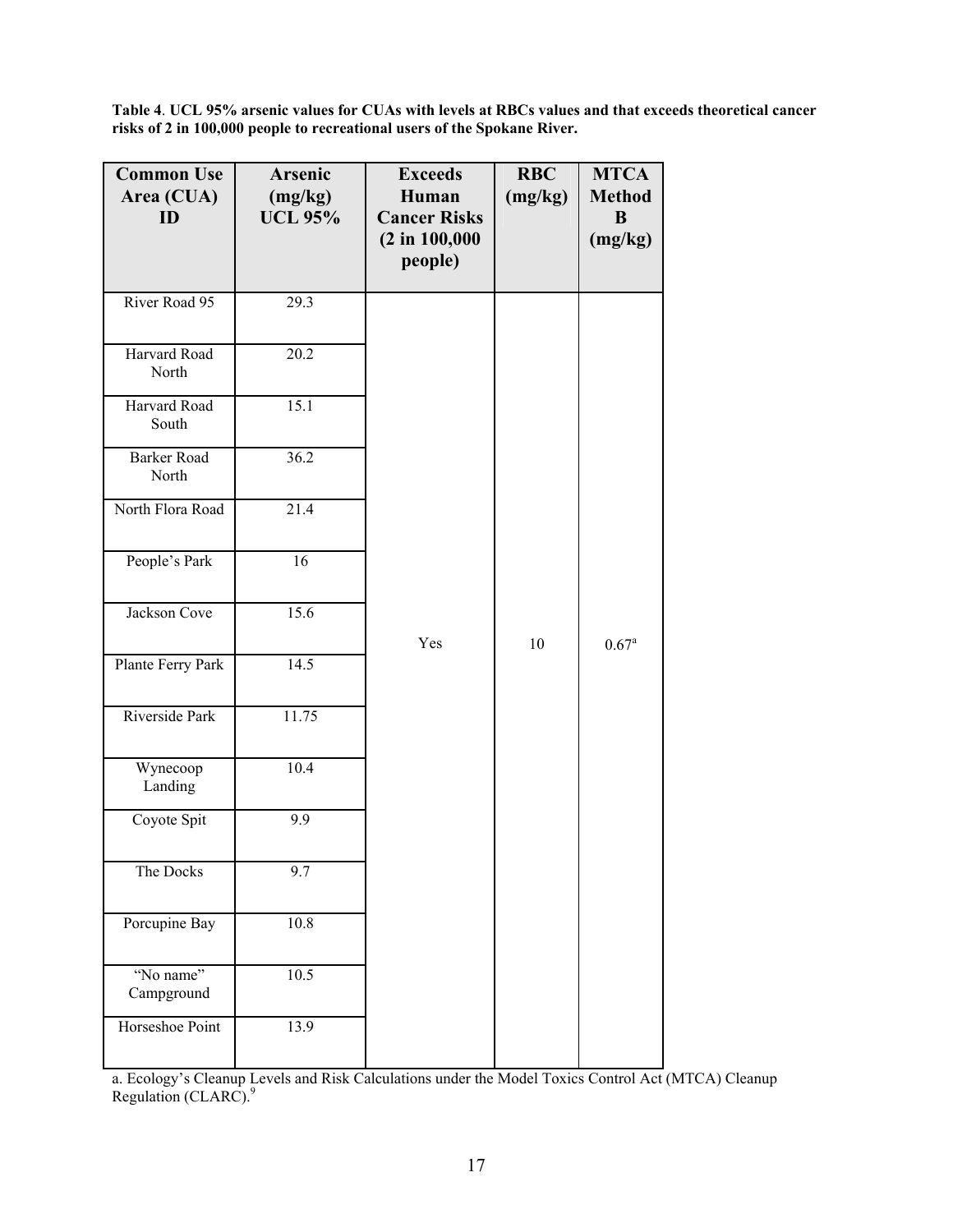#### **Cadmium**

Cadmium is a naturally occurring element in the earth's soil. Background soil cadmium concentration ranges between 0.1 and 5.0 mg/kg, statewide in Washington State.<sup>36</sup> The EPA classified cadmium as a probable human carcinogen based on animal studies. Cadmium contaminated soil can accidentally be ingested by hand to mouth activity. Cadmium is stored in the liver and kidneys and slowly leaves the body in the urine and feces.<sup>37</sup> Dermal exposure is not normally an important pathway because very little cadmium enters through the skin.

For the hazard evaluations below, the upper 95% confidence limit (UCL) of the mean cadmium concentration at a site will be used as the reasonable maximum exposure  $(RME)$  estimate.<sup>34</sup> Using the UCL 95% as the RME helps ensure that exposures are not underestimated due to spatial or temporal variability and measurement error.

#### *Non-cancer effects*

In order to evaluate the potential for non-cancer adverse health affects that may result from exposure to cadmium-contaminated soil, and sediment, an exposure dose was estimated for children who might come into contact with the contamination during seasonal beach recreation. The estimated cadmium dose for this scenario was then compared to ATSDR's (MRL) or EPA's (RfD). MRLs and RfDs are doses below which non-cancer adverse health effects are not expected to occur.

A level of uncertainty exists when defining an MRL or RfD because of uncertainty about the quality of data on which it is based. To account for this uncertainty, "safety factors" are used to set RfDs and MRLs below toxic effect levels (e.g., Lowest Observed Adverse Effect Level [LOAEL]) that have been observed in relevant studies. This approach provides an added measure of protection against the potential for adverse health effects to occur. If a dose exceeds the MRL or RfD, this indicates only the potential for adverse health effects. The magnitude of this potential can be inferred from the degree to which this value is exceeded. The higher the estimated dose is above the MRL or RfD, the greater the likelihood that the chemical will cause health problems. This comparison is known as a hazard quotient (HQ) and is given by the equation below:

#### *Equation 1*

 $HQ = Estimated$  Dose (mg/kg-day) RfD (mg/kg-day)

The chronic oral MRL for cadmium is 0.0002 mg/kg/day. It is assumed that the body rapidly absorbs about 5 % of the cadmium ingested in water and about 2.5 % of the cadmium ingested in food. The estimated NOAEL for chronic cadmium exposure is 0.005 and 0.01 mg/kg/day from water and food, respectively.<sup>38</sup> Chronic exposure studies in humans indicate that the NOAEL is 0.0021 mg/kg/day and the LOAEL is 0.0078 mg/kg/day.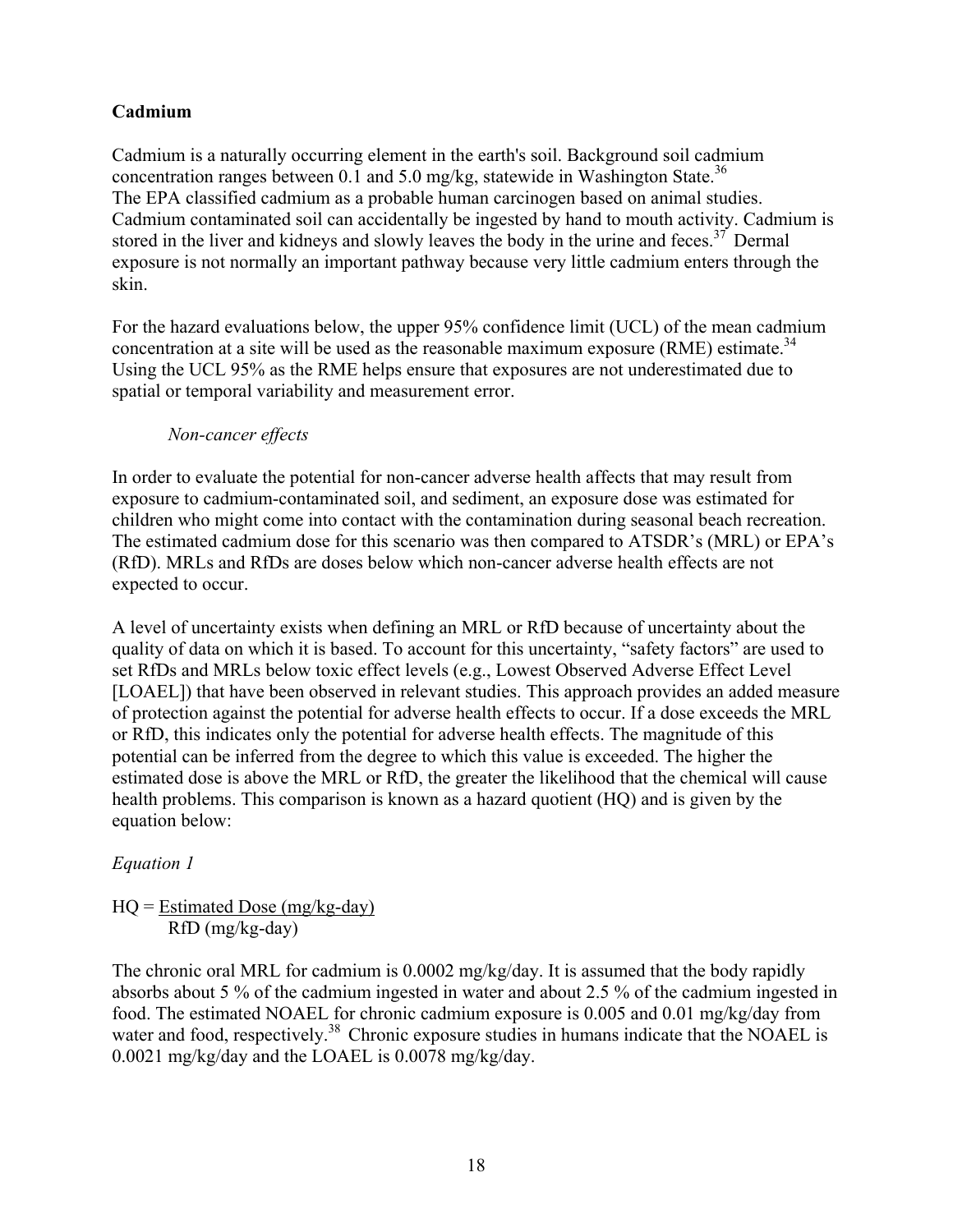The 95% upper confidence limits of cadmium of 17.6 mg/kg in the subsurface soil (0-12 inch interval) at River Road and 13.1 mg/kg at Barker Road North were used to calculate hazard quotients for a person exposed to beach sediment for two days a week from June through September (35 days/year).

The calculated hazard quotients are about  $0.027$  and  $0.02$  respectively (see Appendix C – Tables C2 and C3) for both sites (ages 3-6). Exposure for children (ages 3 to 6 years old) is estimated to be about 0.0000267 and 0.0000199 milligrams of cadmium per kilogram of body weight per day and is not expected to result in non-cancer health problems.

#### *Cancer effects*

The calculated theoretical lifetime cancer risk for such an exposure is estimated at about 1 additional cancer in a population of 1 million people (Appendix C, Table C6). DOH considers this to be a very low theoretical increased cancer risk over a short period of time.

### *Child Health Considerations*

Exposure scenarios for children's play activities, such as digging, that involve contact with beach sediment along the Spokane River were evaluated in this document to determine if children's exposures were of public health concern. ATSDR and DOH recognize infants and children are susceptible to developmental toxicity that can occur at levels much lower than those causing other types of toxicity. Infants and children are also more vulnerable to exposures than adults. The following factors contribute to this vulnerability at this site:

- Children are more likely to play in ways that involve close contact with soil and sediment in contaminated outdoor areas.
- Children often bring food into contaminated areas, resulting in hand-to-mouth activities.
- Children are smaller and receive higher doses of metals exposure per body weight.
- Children are shorter than adults; therefore they have a higher possibility to breathe in dust and soil.
- Fetal and child exposure to lead can cause permanent damage during critical growth stages.

These unique vulnerabilities of infants and children demand special attention in communities with contamination of their water, food, soil or air. Children's health was considered in the writing of this health consultation and the exposure scenarios treated kids as the most sensitive population being exposed. Reducing children's exposure to lead is an important public health activity. The U.S. government in general, and the CDC in particular, have established a goal of eliminating lead poisoning (specifically, blood lead levels exceeding 10 µg/dL) in children by 2010.

( http://www.whitehouse.gov/omb/expectmore/summary.10003508.2005.html http://www.cdc.gov/nceh/lead/about/fedstrategy2000.pdf )

It is expected that children will be playing and digging in contaminated sediment at the CUAs from June through September. Children's activities on the beach and residential homes may result in frequent, significant exposure to soil contaminants. Health Advisories and/or signs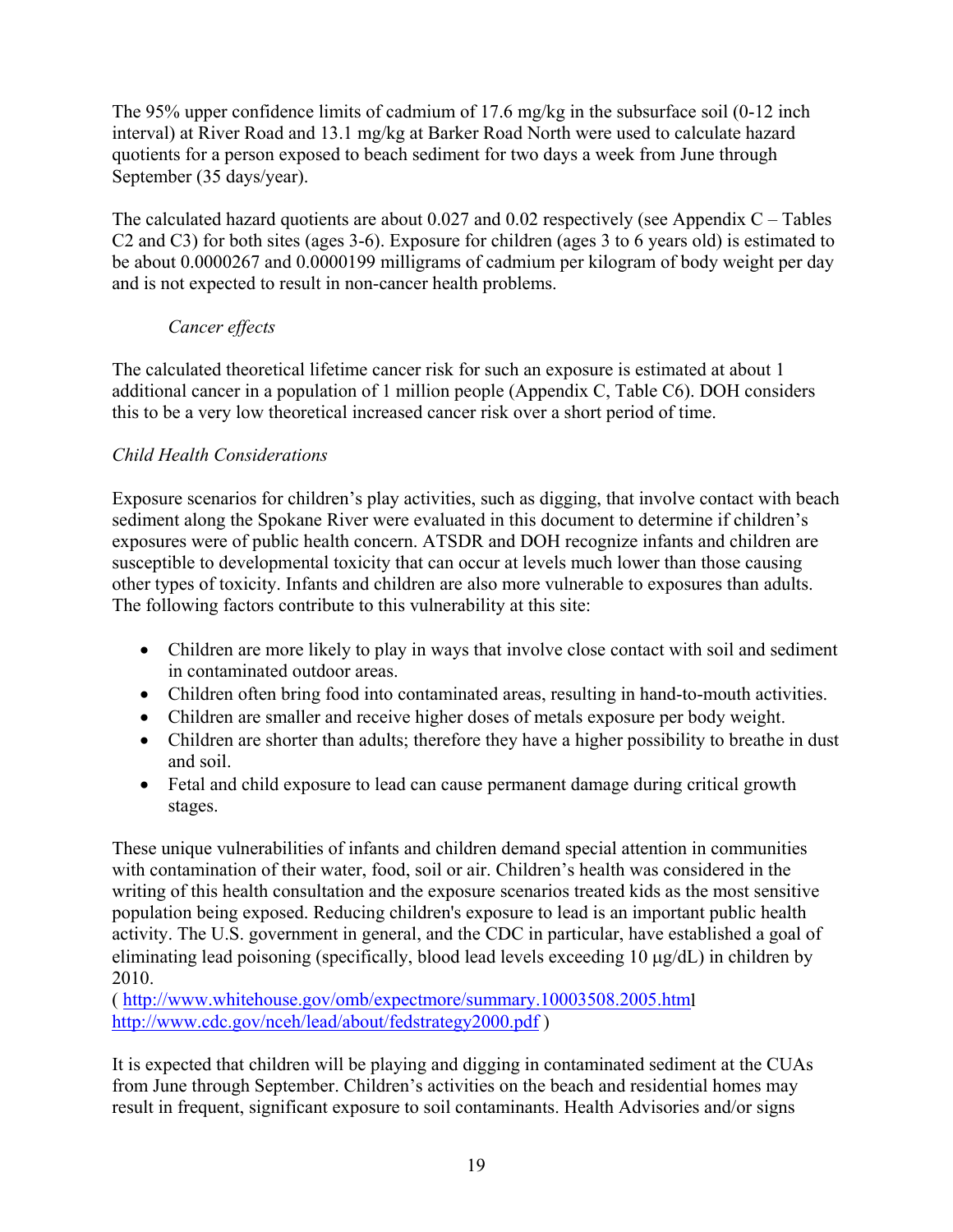posted at the contaminated CUAs along the Spokane River can help reduce children's exposure to lead and arsenic that is present.

# **Conclusions**

Potential for direct human contact with lead- and arsenic-contaminated sediment through recreational and other types of activities exists along the shoreline at CUAs of the Spokane River. Exposed populations may include adults and/or children, residents and/or visitors, trespassers, and others such as fishers, swimmers, and those who play on the shoreline.

The mean lead concentrations at two of the CUAs exceeded the RBC, indicating that uncontrolled exposure at the sites could result in an unacceptable risk of lead poisoning for young children.

The estimated additional theoretical cancer risk from exposure to the 95% UCL arsenic concentrations at each of the sampled CUAs is greater than one in one hundred thousand. While the theoretical risks are considered very low  $(10^{-5}$  cancer risk), they exceed the Washington state goal (one in a million excess cancer risks) by a factor of ten or more.

Sediment and contaminants are migratory in the river system. Current sampling results from any one CUA cannot accurately predict future levels.

Patterns of human use may change. A majority of this river segment is accessible from the Centennial Trail. Contaminant levels of new areas that people choose to use in the future is unknown.

Based on this information, DOH concludes that the Spokane River, and its CUAs, from the state line to the upriver dam is a past and current public health hazard. Due to the dynamic nature of the river system and its sediments, and plans for cleanup, an indeterminate health hazard exists in the future.

This health consultation supports the use of health advisory signs along portions of the Spokane River, as well as remedial efforts proposed by the U. S. Environmental Protection Agency (EPA) and the Washington Department of Ecology to reduce or eliminate the contamination for local and non-local residents who visit the shoreline and beach common-use areas for recreational purposes. The determination of public health hazard for this segment of the river indicates that there is an expectation of impact to public health. Cleanup of individual CUAs, or segments of the river, where contaminant levels are currently below those that warrant this determination is a prudent health protection measure for future users of these sites.

Available environmental sampling data at the CUAs suggest that there is some variation in contaminant levels from site to site along the river. CUAs with lower concentrations of contaminants will generally be associated with lower degrees of hazard when people's exposures are the same. However, the true risk to the public is difficult to assess accurately and depends on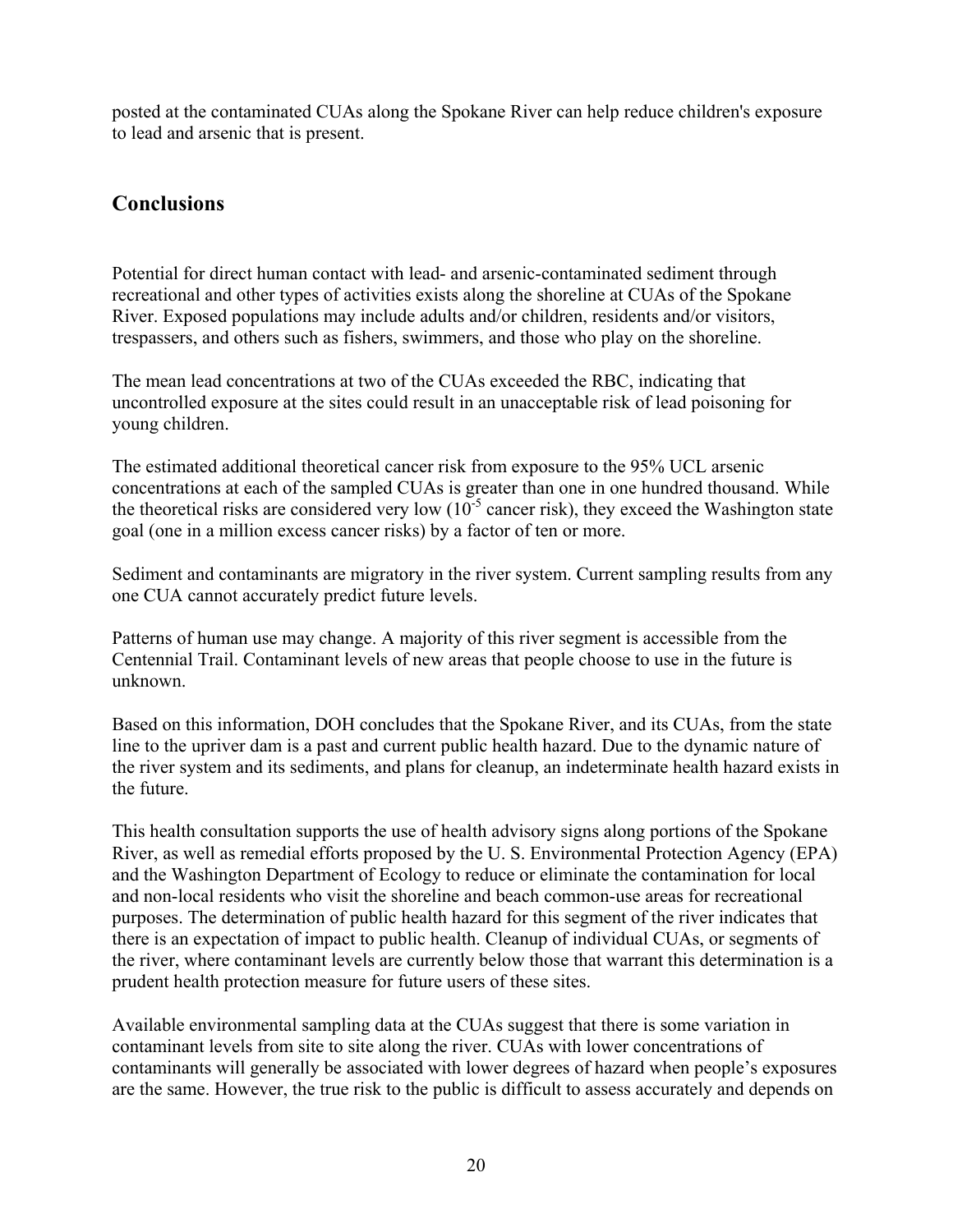the number of people who use each site, each person's exposure-related behaviors, and other site-related factors. Site-specific information about soil ingestion rates, frequency of visitation, and bioavailability of contaminants could improve the accuracy of this health evaluation but is not available. Further, sedimentation trends are difficult to predict and how the levels will change over time.

# **Recommendations**

- 1. Maintain current advisory. Children and adults may be exposed to lead and arsenic in the CUAs along the Spokane River. DOH recommends that the current sediment contact health advisory remain in place for the river until remediated. This advisory should recommend simple ways to limit contact and ingestion of contaminated sediments.
- 2. Progress with cleanup actions. Because lead and arsenic are present in beach sediments along shoreline recreation areas at levels of health concern, DOH recommends that actions be taken to reduce or eliminate exposure to the contaminants. Permanent actions that effectively reduce or eliminate exposure are preferable to actions that are less effective or permanent. Where appropriate removal of contaminated soil is the most effective and permanent method to eliminate exposure. Due to the level of public education about this issue along the river, DOH is more comfortable with an extended cleanup timeline of 24 months.

# **Public Health Action Plan**

- 1. The Spokane Regional Health District (SRHD) is responsible for maintaining the health advisory signs posted along the Spokane River up stream of Upriver Dam to avoid human exposure to contaminants that remain on-site.
- 2. DOH will consult with EPA, the Washington Department of Ecology, and the SRHD on the appropriateness and efficacy of future remedial actions.
- 3. DOH is prepared to assist the SRHD and Ecology to create updated fact sheets as needed and distribute them to concerned citizens who recreate along the Spokane River. If any citizen has additional information or health concerns regarding the CUAs along the Spokane River, please contact the Spokane Regional Health District at 509-324-1500 or DOH, Office of Environmental Health Assessments, at 1-877- 485-7316.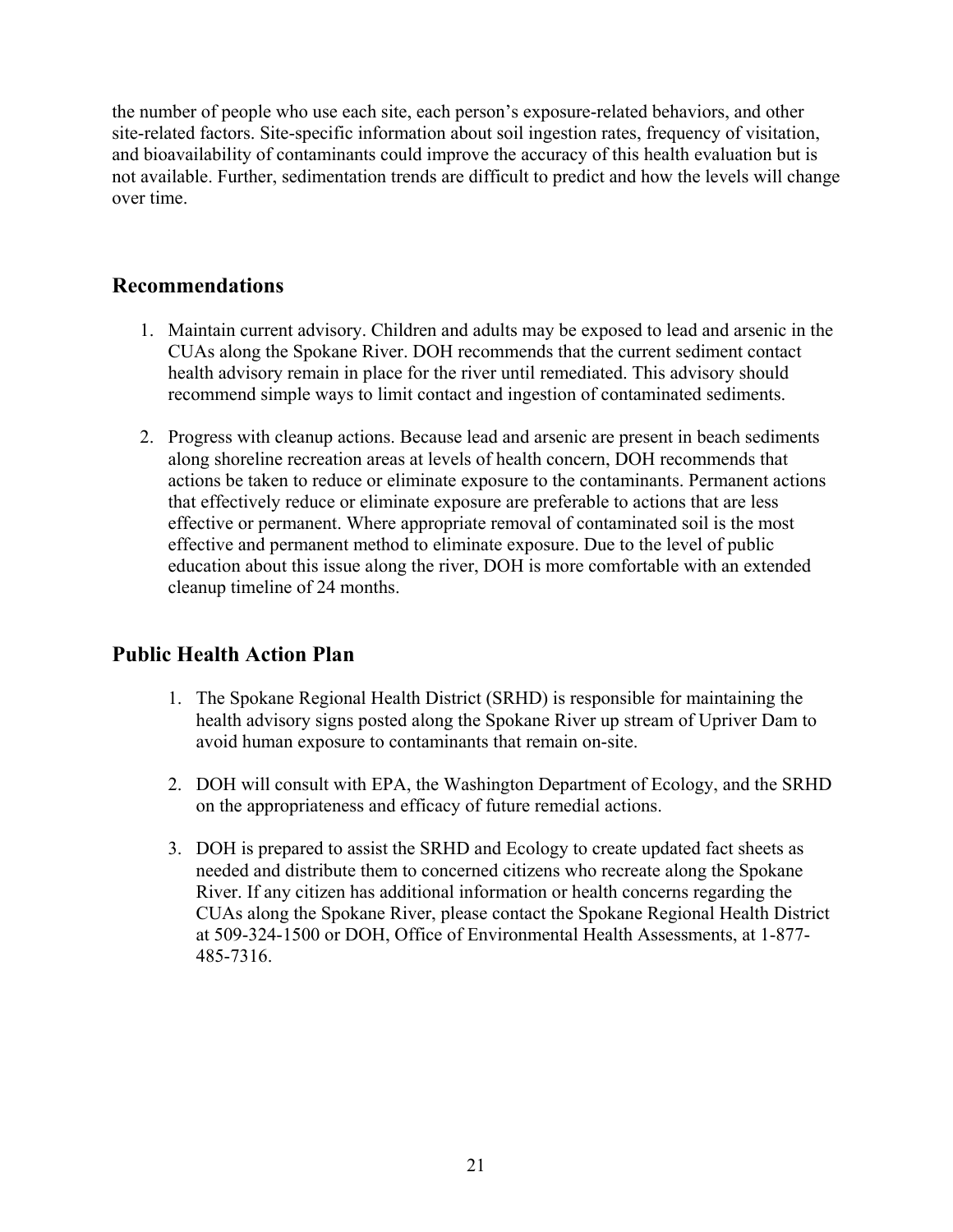

# **ATTENTION**

# **LEAD AND ARSENIC IN SHORELINE SOILS**

Frequent contact with shoreline soils along the Spokane River from State Line to Plantes Ferry Park may be unsafe, particularly for young children. Follow these steps to limit your exposure to lead and arsenic in these soils.

- Avoid muddy soil that might cling to clothing, toys, or hands or feet.
- Wash your hands and face, especially before eating.
- Avoid dry, loose, or dusty soils that you might breathe.
- Wash anything that has come in contact with shoreline soils before entering your home.

For more information contact the Spokane Regional Health District at:

 $(509)$  324-1574

**Figure 1. Health Advisory Sign for lead and arsenic contamination along the Spokane River, Spokane, Washington.**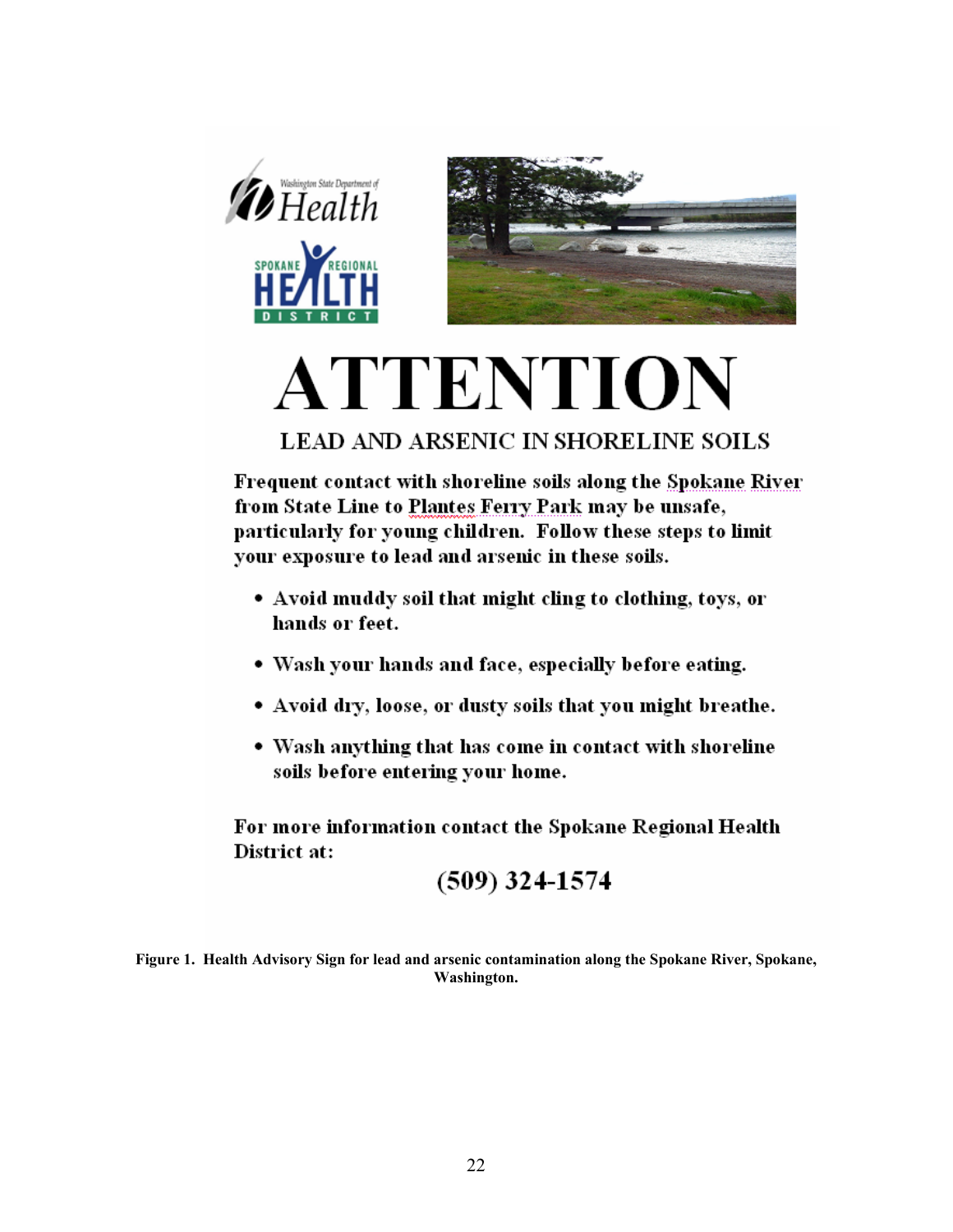

**Figure 2. Upper Coeur d'Alene Basin and major tributary rivers.**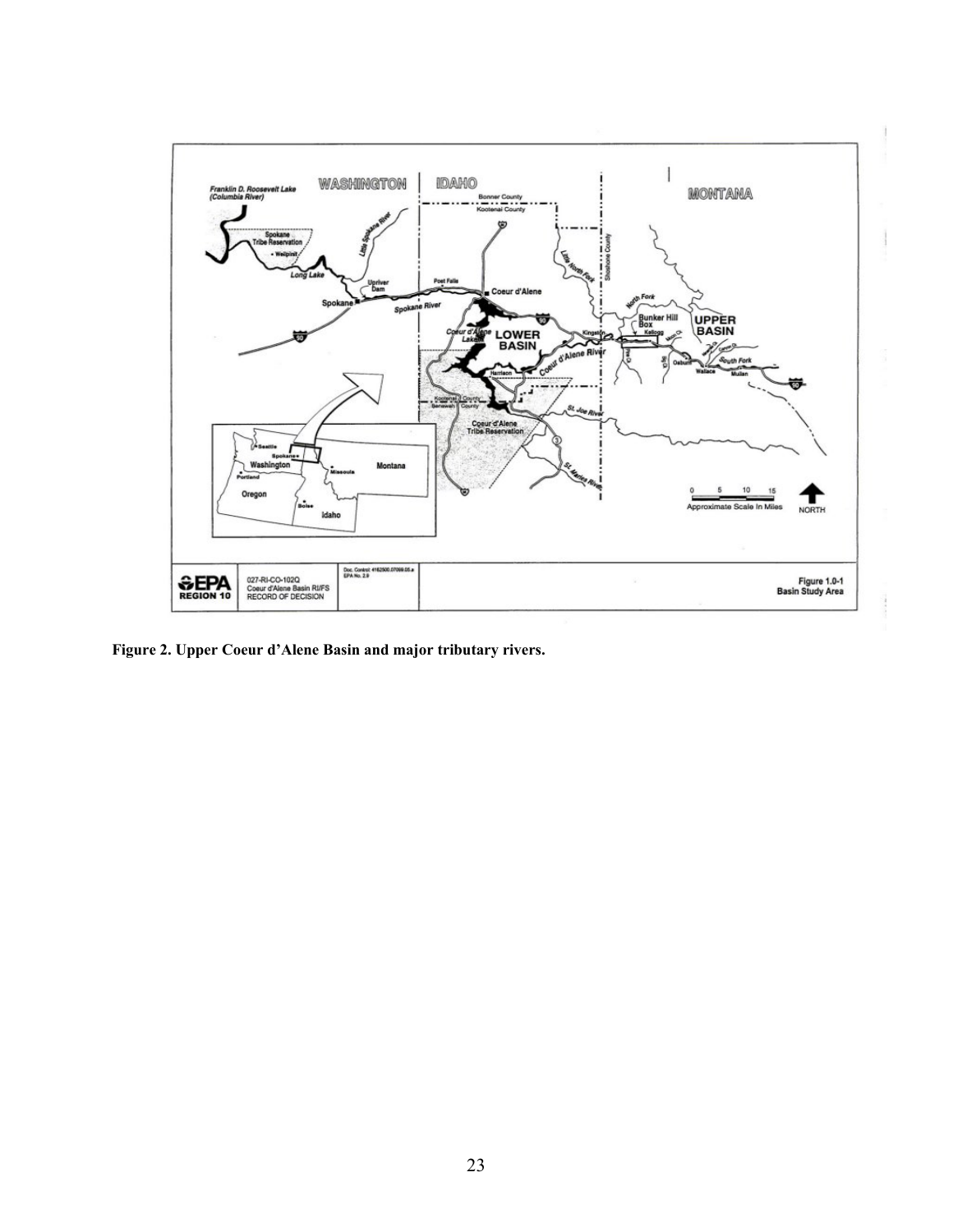

**Figure 3. Common Use Area River Road 95 at Star Road Spokane River, Spokane, Washington.**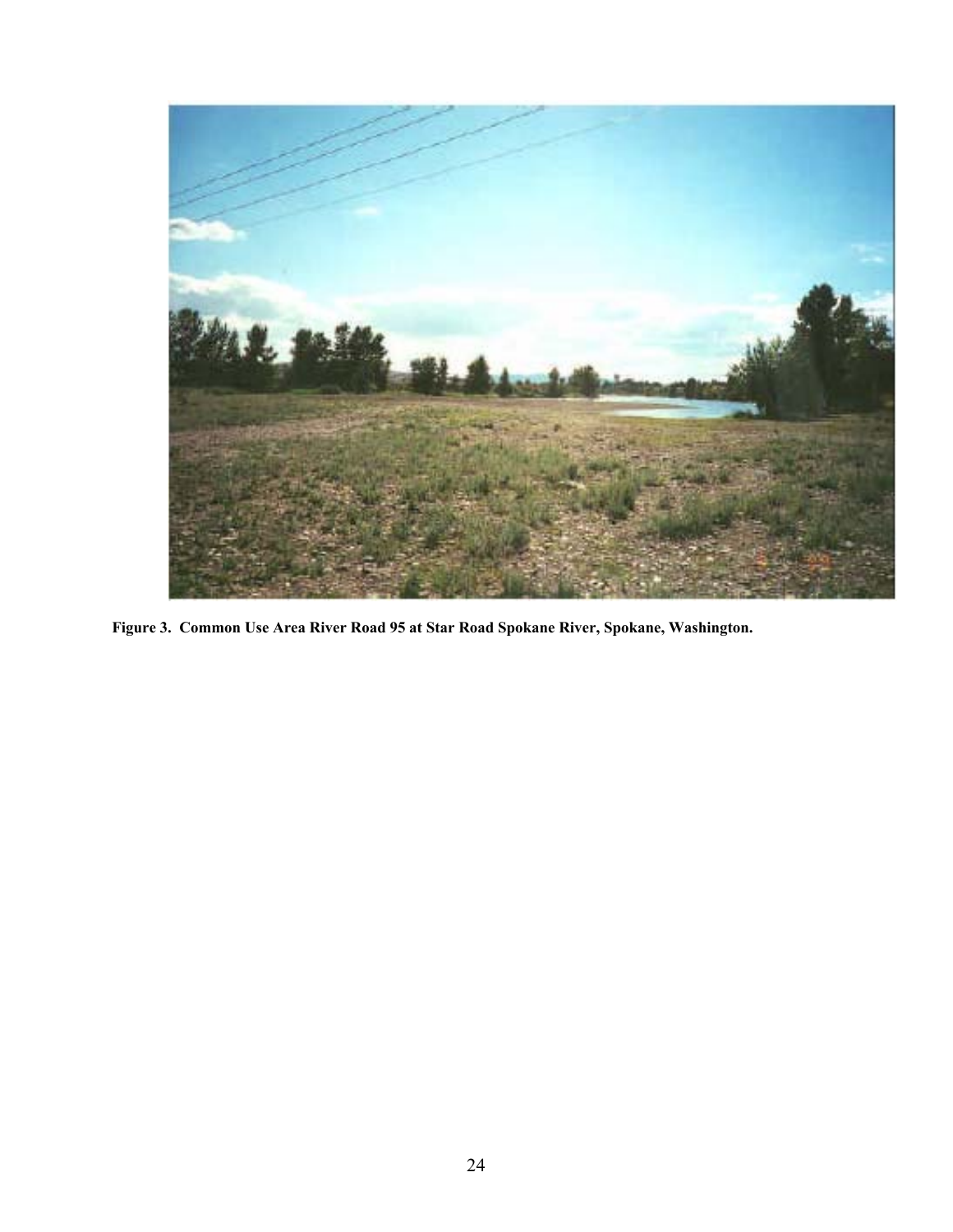# **Preparer of Report**

Elmer Diaz Washington State Department of Health Office of Environmental Health Assessments Site Assessment Section

### **Designated Reviewer**

Wayne Clifford, Manager Site Assessment Section Office of Environmental Health Assessments Washington State Department of Health

# **ATSDR Technical Project Officer**

Alan Parham Division of Health Assessment and Consultation Agency for Toxic Substances and Disease Registry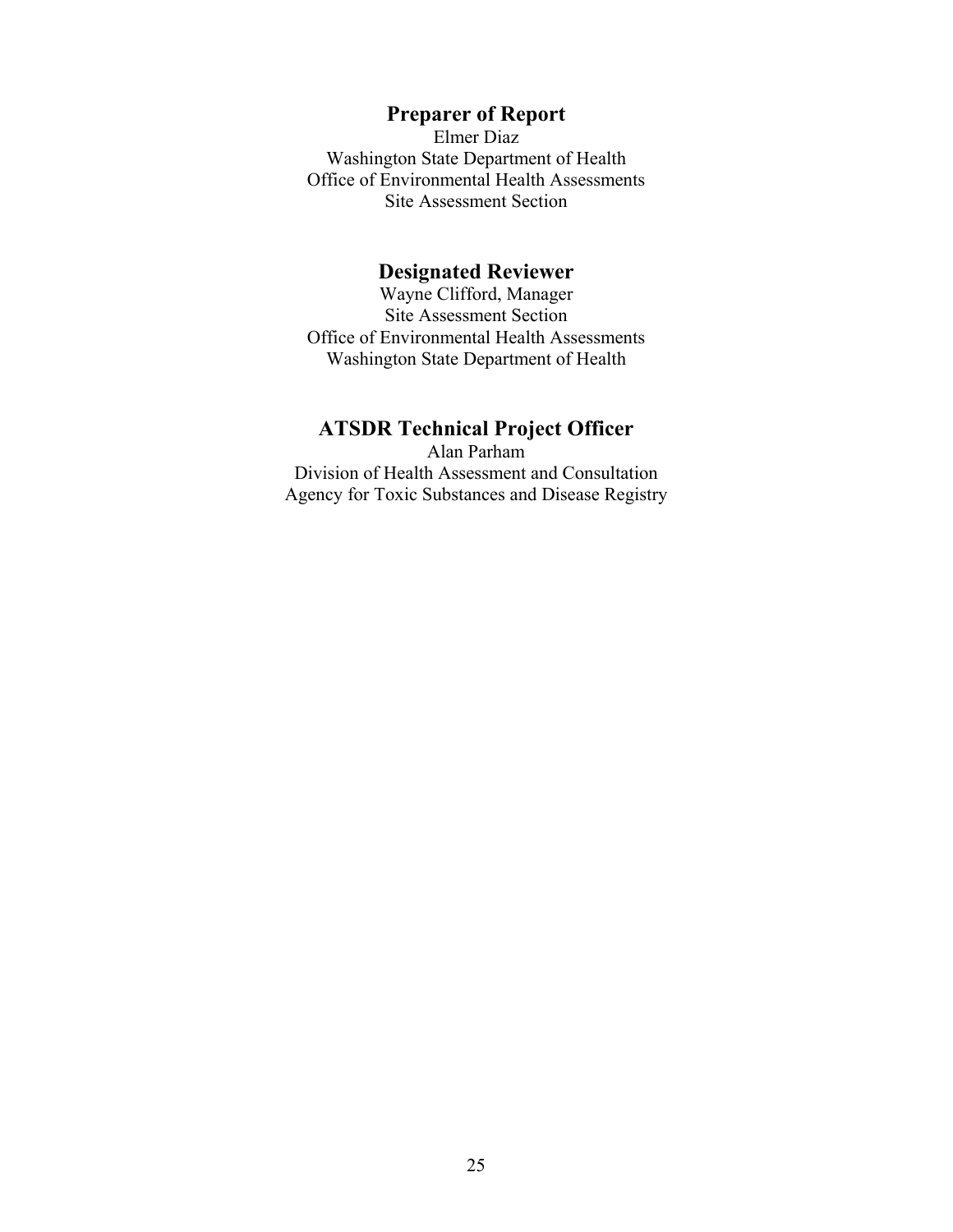# **References**

- 1. RAC, EPA Region 10. Draft Final Screening Level HHRA. 5-31-2000. 027-RI-CO-102Q.
- 2. URS Greiner Inc. Final Field Sampling Plan for the Coeur d'Alene Basin-Wide RI/FS, Addendum No. 15, Spokane River - Washington State Common Use Area Sediment Characterization. 8-30-1999.
- 3. RAC, EPA Region 10. Draft Final Screening Level HHRA Spokane River, Washington. Coeur d'Alene Basin RI/FS. 5-31-2000. 027-RI-CO-102Q.
- 4. Friends of the Centennial Trial. 1-4-2006. Spokane Centennial Trial. http://www.spokanecentennialtrail.org/
- 5. USEPA Region 10. Final Field Sampling Plan Addendum No. 18, Fall 2000 Field Screeening of Sediment in Spokane River Depositional Areas, Summary of Results Revision 1. 1-1-2001. URS DCN 4162500.06116.05.a EPA Site File 2.8.
- 6. U.S.Environmental Protection Agency. 1997. Generic Field Sampling Plan and Generic Quality Assurance Project Plan for the Bunker Hill Facility.Section 4.2.3.-
- 7. Kissel, J. C., Richter, K. Y., and Fenske, R. A. 1996. Factors affecting soil adherence to skin in hand-press trials. Bull.Environ Contam Toxicol. 56:722-728.
- 8. U.S.Environmental Protection Agency. Contract Laboratory Program Statement of Work for Inorganic Analysis, Multimedia, Multiconcentration. 1990. ILMO 4.0.
- 9. Washington State Department of Ecology Toxics Cleanup Program. Cleanup Levels and Risk Calculations under the Model Toxics Control Act Cleanup regulation CLARC. 1-11- 2001. 94-145.
- 10. Washington State Department of Ecology. Model toxics control act cleanup regulation. 2- 12-2001. Chapter 173-340 WAC.
- 11. (Roland, J., Stifellman, M., Duff, R., White, J., Wayne, C., and Diaz, E., Washington State Department of Ecology and Washington State Department of Health, personal communication, 2-24-2006)
- 12. Toxics Cleanup Program Washington State Department of Ecology. Natural Background Soil Metals Concentrations in Washington State. 2004. 94-115.
- 13. U.S.Deparment of Health and Human Services, Agency for Toxic Substances and Disease Registry. 1999. Toxicological Profile for Lead (update) PB/99/166704. http://www.atsdr.cdc.gov/toxprofiles/tp13.html.
- 14. Agency for Toxic Substances and Disease Registry. Analysis Paper: Impact of Lead-Contaminated Soil on Public Health. U.S. Department of Health and Human Services. 1992.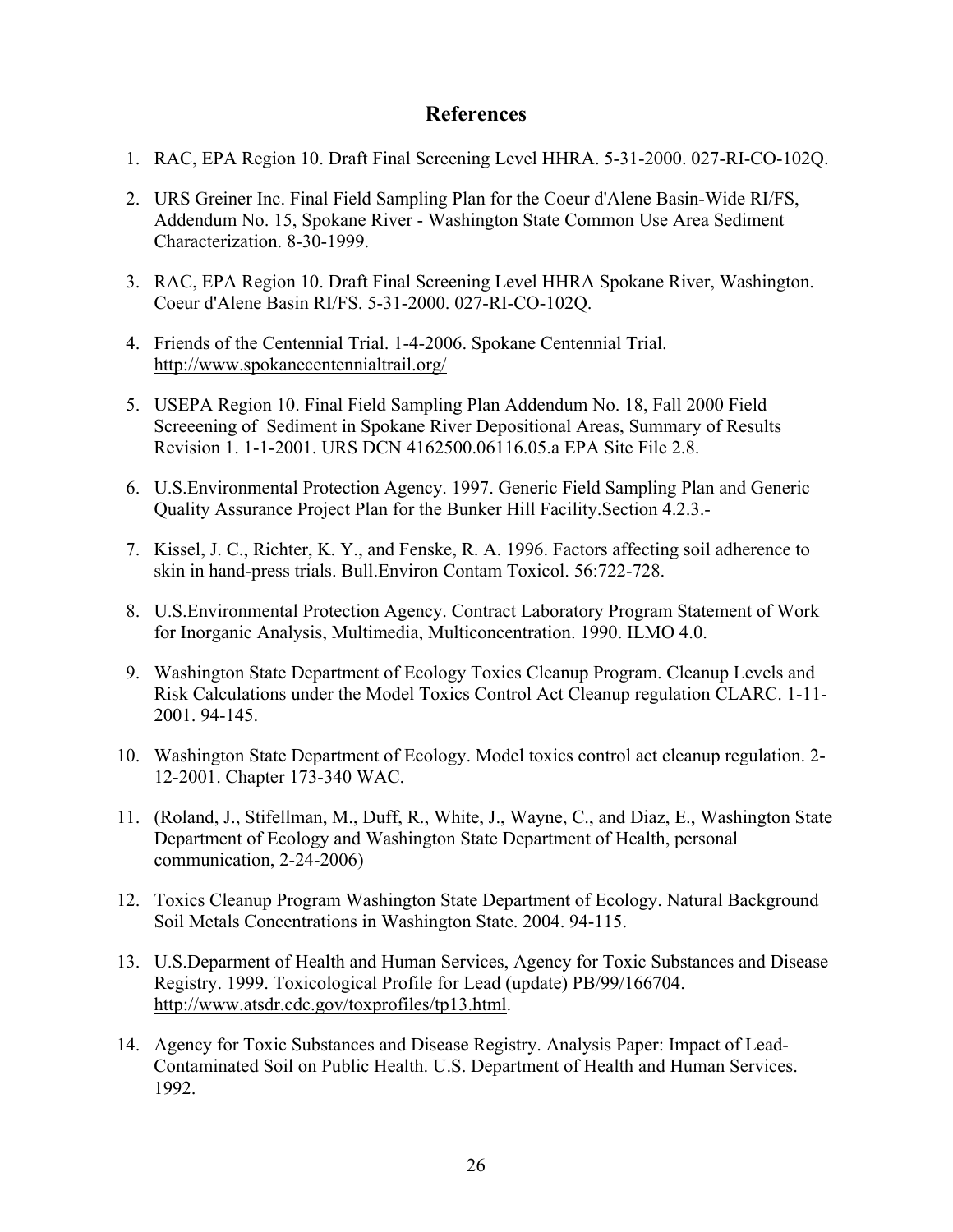- 15. Centers for Disease Control and Prevention. Preventing lead poisoning in young children: a statement by the Centers for Disease Control. 1991.
- 16. Canfield, R. L., Henderson, C. R., Jr., Cory-Slechta, D. A., Cox, C., Jusko, T. A., and Lanphear, B. P. 4-17-2003. Intellectual impairment in children with blood lead concentrations below 10 microg per deciliter. N.Engl.J Med. 348:1517-1526.
- 17. Canfield, R. L., Gendle, M. H., and Cory-Slechta, D. A. 2004. Impaired neuropsychological functioning in lead-exposed children. Dev.Neuropsychol. 26:513-540.
- 18. Bellinger, D., Sloman, J., Leviton, A., Rabinowitz, M., Needleman, H. L., and Waternaux, C. 1991. Low-level lead exposure and children's cognitive function in the preschool years. Pediatrics. 87:219-227.
- 19. National Health and Nutrition Examination Surveys (NHANES) Centers for Disease Control and Prevention. Surveillance for Elevated Blood Lead Levels Among Children --- United States, 1997--2001 (PDF). 2001.
- 20. National Toxicology Program, Department of Heath and Human Services. 11<sup>th</sup> Report on Carcinogens (RoC), Lead and Lead Compounds. 1-31-2005. 11th.
- 21. Agency for Toxic Substances and Disease Registry. 2000. Lead Toxicity (Case studies in environmental medicine course) SS3059.
- 22. U.S.Environmental Protection Agency. 2002. Integrated Exposure Uptake Biokinetic Model for Lead in Children 2002.
- 23. White, P. D., Van, Leeuwen P., Davis, B. D., Maddaloni, M., Hogan, K. A., Marcus, A. H., and Elias, R. W. 1998. The conceptual structure of the integrated exposure uptake biokinetic model for lead in children. Environ Health Perspect. 106 Suppl 6:1513-1530.
- 24. Hogan, K. A., Marcus, R. S., and White, P. 1998. Integrated Exposure, Uptake, biokinetic Model for Lead in Children: Empirical Comparison with Epidemiological Data. Environ.Health Perspect. 1557-1567.
- 25. Jacobs Engineering, ICAIR Life Systems Inc. and Terragraphics. Human Health Risk Assessment: Protocol for the Populated Areas of the Bunker Hill Superfund Site. 1989. Contract No. 68-01-7351.
- 26. National Center for Environmental Assessment. 1997. Exposure Factors Handbook Volume 1. Washington, D.C.: Office of Research and Development, U.S. EPA.
- 27. The National Academy of Sciences. The National Academy of Sciences Report on Superfund and Mining Megasites: Lessons from the Coeur d'Alene River Basin. 1-12-2005.
- 28. Casteel, S. W., Cowart, R. P., Weis, C. P., Henningsen, G. M., Hoffman, E., Brattin, W. J., Guzman, R. E., Starost, M. F., Payne, J. T., Stockham, S. L., Becker, S. V., Drexler, J. W., and Turk, J. R. 1997. Bioavailability of lead to juvenile swine dosed with soil from the Smuggler Mountain NPL Site of Aspen, Colorado. Fundam.Appl.Toxicol. 36:177-187.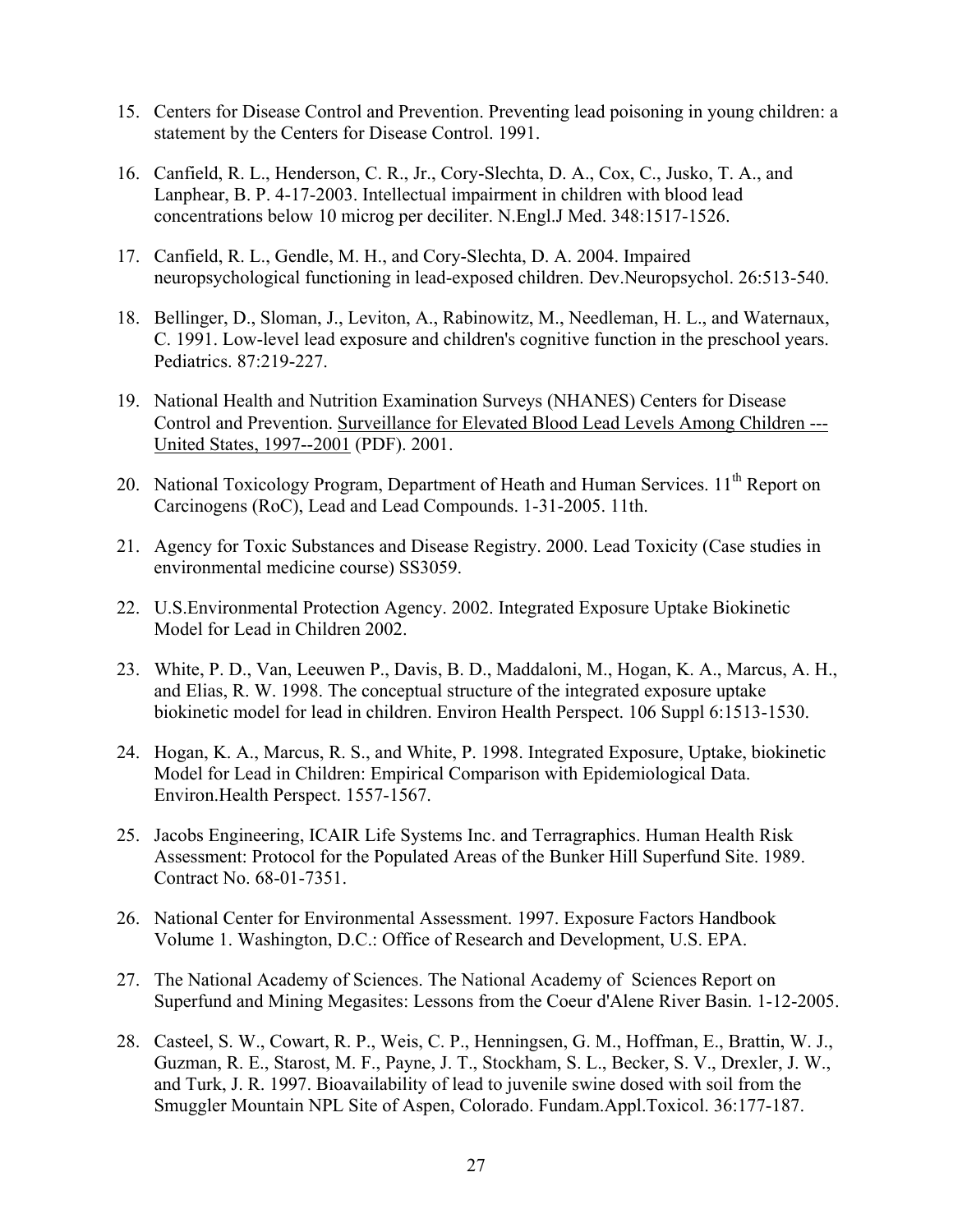- 29. Casteel, S. W., Weis, G. W., Henningson E.H., Brattin, W. J., and Hammon T.L. Bioavailability of Lead in a Soil Sample from the Butte NPL Site Butte, Montana. 1-6- 1998. 04800-030-0165.
- 30. National Academy of Sciences. Human Health Risk Assessment: Lead Exposure and Uptake - Use of the IEUBK Model. In: Superfund and Mining Megasites - Lessons from the Coeur d'Alene River Basin , National Research Council of the National Academies. The National Academies Press: Washington D.C.; 7-14-2005. p. -363.
- 31. Centers for Disease Control and Prevention. Preventing lead poisoning in young children: a statement by the Centers for Disease Control. 1991.
- 32. Canfield, R. L., Henderson, C. R., Jr., Cory-Slechta, D. A., Cox, C., Jusko, T. A., and Lanphear, B. P. 4-17-2003. Intellectual impairment in children with blood lead concentrations below 10 microg per deciliter. N.Engl.J Med. 348:1517-1526.
- 33. Agency for Toxic Substances and Disease Registry (ATSDR). 1-9-2000. Toxicological profiles for Arsenic, Health Effects. http://www.atsdr.cdc.gov/toxprofiles/tp2.html.http://www.atsdr.cdc.gov/toxprofiles/tp2 c2.pdf
- 34. U.S.Environmental Protection Agency. 5-1-1992. Supplemental Guidance to RAGS: Calculating the Concentration Term. http://www.deq.state.or.us/wmc/tank/documents/epaucls.pdf
- 35. Environmental Protection Agency. Supplemental Guidance for Assessing Susceptibility from Early-Life Exposure to Carcinogens. 1-3-2005. EPA/630/R-03/003F.
- 36. Washington State Department of Ecology. Natural Background Soil Metals Concentrations in Washington State. 1994. 94-115.
- 37. Agency for Toxic Substances and Disease Registry (ATSDR). 7-1-1999. Toxicological Profile for Cadmium. http://www.atsdr.cdc.gov/toxprofiles/tp5.html
- 38. U.S.Environmental Protection Agency. 2-1-1994. Integrated Risk Information System for Cadmium. http://www.epa.gov/iris/subst/0141.htm
- 39. van Wijnen, J. H., Clausing, P., and Brunekreef, B. 1990. Estimated soil ingestion by children. Environ Res. 51:147-162.
- 40. Environmental Protection Agency. 2004. Risk Assessment Guidance for Superfund Volume I: Human Health Evaluation Manual (Part E, Supplemental Guidance for Dermal Risk Assessment). http://www.epa.gov/oswer/riskassessment/ragse/pdf/2004\_1101\_part\_e.pdf
- 41. U.S.Environmental Protection Agency. 1997. Exposure Factors Handbook Update, 1997a.
- 42. U.S.Environmental Protection Agency. Risk Assessment Issue Paper for: Derivation of a Provisional RfD for Iron. 1-1-1999. CASRN 7439-89-6.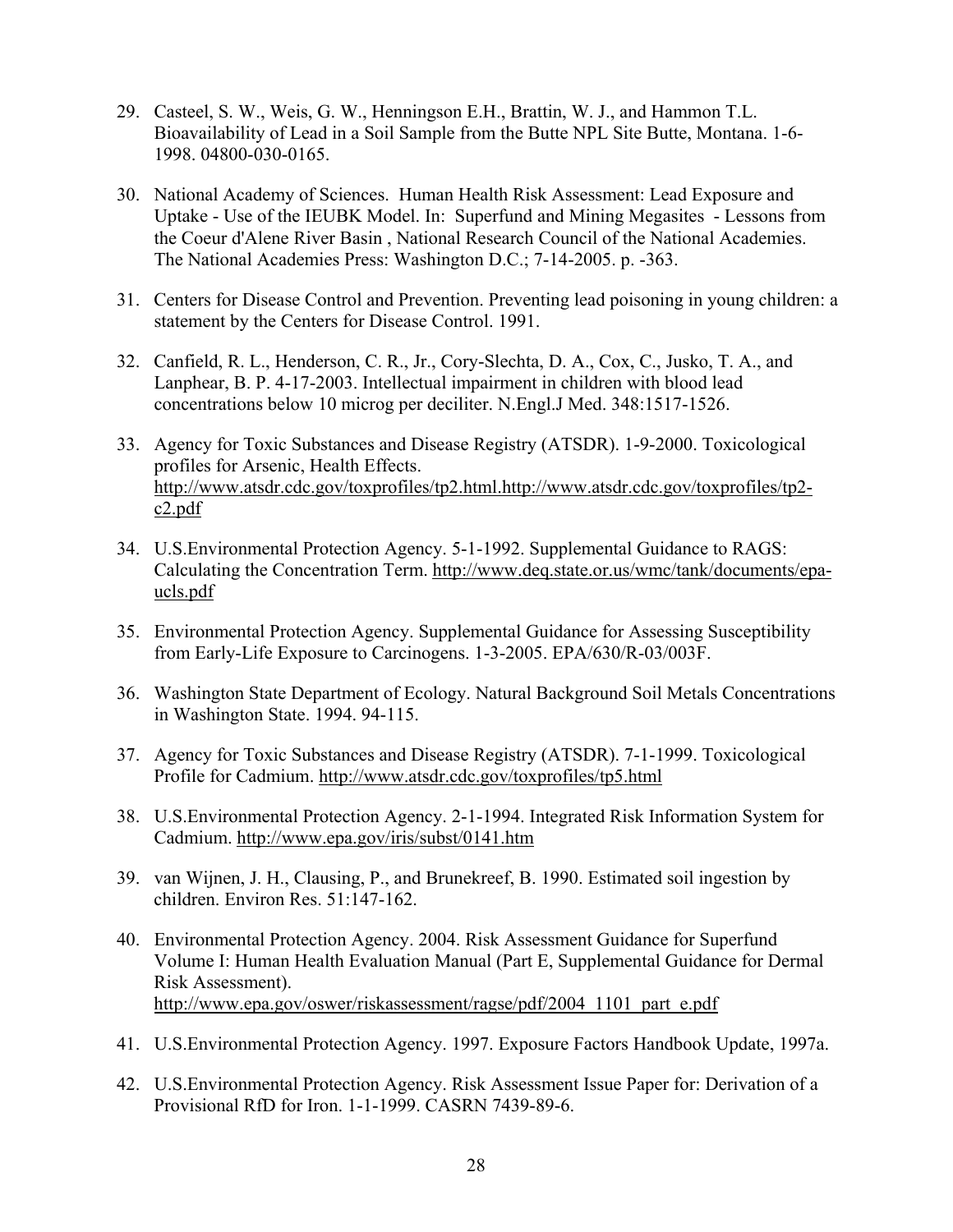- 43. TerraGraphics, URS Greiner, and CH2M Hill. Final Human Health Risk Assessment for the Coeur d'Alene Basin Extending from Harrison to Mullan on the Coeur d'Alene River and Tributaries, Remedial Investigation/Feasibility Study. 2001.
- 44. U.S. Environmental Protection Agency. Technical Support Document: Parameters and Equations Used in the Integrated Exposure Uptake Biokinetic (IEUBK) Model for Lead in Children (v 0.99d). 1994. EPA/540/R-94/040; OSWER 9285.7-22; PB94-963505.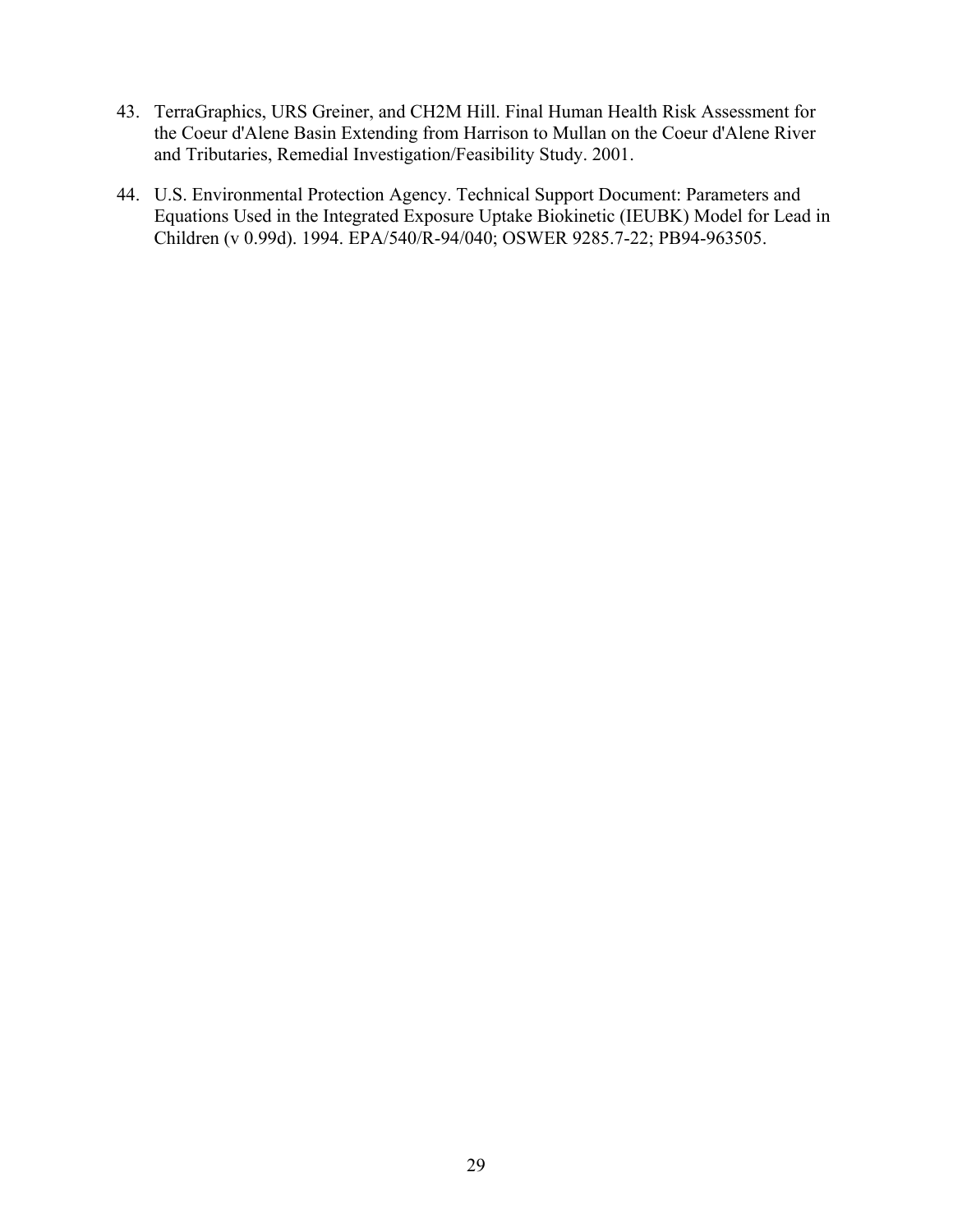# **Appendix A**

Lead and arsenic were investigated as the primary contaminants of concern at the CUAs River Road 95 and Barker Road North respectively, although arsenic and cadmium were present at other CUAs the levels pose sufficiently low health risk to children when they become exposed with an exposure frequency of 2 days/week.

**Table A1.** Summary of maximum and 95% UCLs levels of arsenic detected in common use areas that exceed MTCA, RBCs and ATSDR comparison values at Spokane River, Washington.

| Common<br><b>Use Area</b><br>(CUA)<br>ID | <b>Arsenic</b><br>(mg/kg) |                   | Non-<br>Cancer<br>CV<br>(mg/kg) | Cancer<br>C <sub>V</sub><br>(mg/kg) | <b>RBC</b><br>(mg/kg) | <b>MTCA</b><br><b>Method</b><br>B<br>(mg/kg) |
|------------------------------------------|---------------------------|-------------------|---------------------------------|-------------------------------------|-----------------------|----------------------------------------------|
|                                          | Max.                      | <b>UCL</b><br>95% |                                 |                                     |                       |                                              |
| River Road 95                            | 35.1                      | 29.3              |                                 |                                     |                       |                                              |
| Harvard Road<br>North                    | 23.6                      | 20.2              |                                 |                                     |                       |                                              |
| Harvard Road<br>South                    | 31.7                      | 15.1              |                                 |                                     |                       |                                              |
| <b>Barker Road</b><br>North              | 45.6                      | 36.2              |                                 |                                     |                       |                                              |
| North Flora<br>Road                      | 24.8                      | 21.4              |                                 |                                     |                       |                                              |
| Plante Ferry<br>Park                     | 16.5                      | 14.5              |                                 |                                     |                       |                                              |
| <b>Boulder Beach</b>                     | 7.7                       | 6.9               |                                 |                                     |                       |                                              |
| People's Park                            | 25.2                      | 16                |                                 |                                     |                       |                                              |
| Riverside Park                           | 9.7                       | 11.75             | 20 <sup>a</sup>                 | $0.5^{\rm b}$                       | 10                    | $0.67^{\circ}$                               |
| Wynecoop<br>Landing                      | 11.5                      | 10.4              |                                 |                                     |                       |                                              |
| Coyote Spit                              | 10.4                      | 9.9               |                                 |                                     |                       |                                              |
| The Docks                                | 13.3                      | 9.7               |                                 |                                     |                       |                                              |
| Jackson Cove                             | 22.9                      | 15.6              |                                 |                                     |                       |                                              |
| Porcupine Bay                            | 13                        | 10.8              |                                 |                                     |                       |                                              |
| "No name"<br>Campground                  | 11.1                      | 10.5              |                                 |                                     |                       |                                              |
| Horseshoe Point                          | 18.3                      | 13.9              |                                 |                                     |                       |                                              |
| Pierre<br>Campground                     | 12.2                      | 9                 |                                 |                                     |                       |                                              |
| Fort Spokane<br>Park                     | 8.5                       | 6.7               |                                 |                                     |                       |                                              |

**Note: Bold** contaminant indicates that the maximum and UCL 95% concentrations exceeds both MTCA and RBC and therefore is considered a contaminant of concern

a. EMEG – ATSDR's Reference Dose Media Evaluation Guide (child)

b. CREG – ATSDR's Cancer Risk Evaluation Guide (child)

c. Ecology's Cleanup Levels and Risk Calculations under the Model Toxics Control Act Cleanup Regulation  $(CLARC).<sup>9</sup>$ 

RBC: EPA's Risk-Based Screening Concentration

Max: Maximum value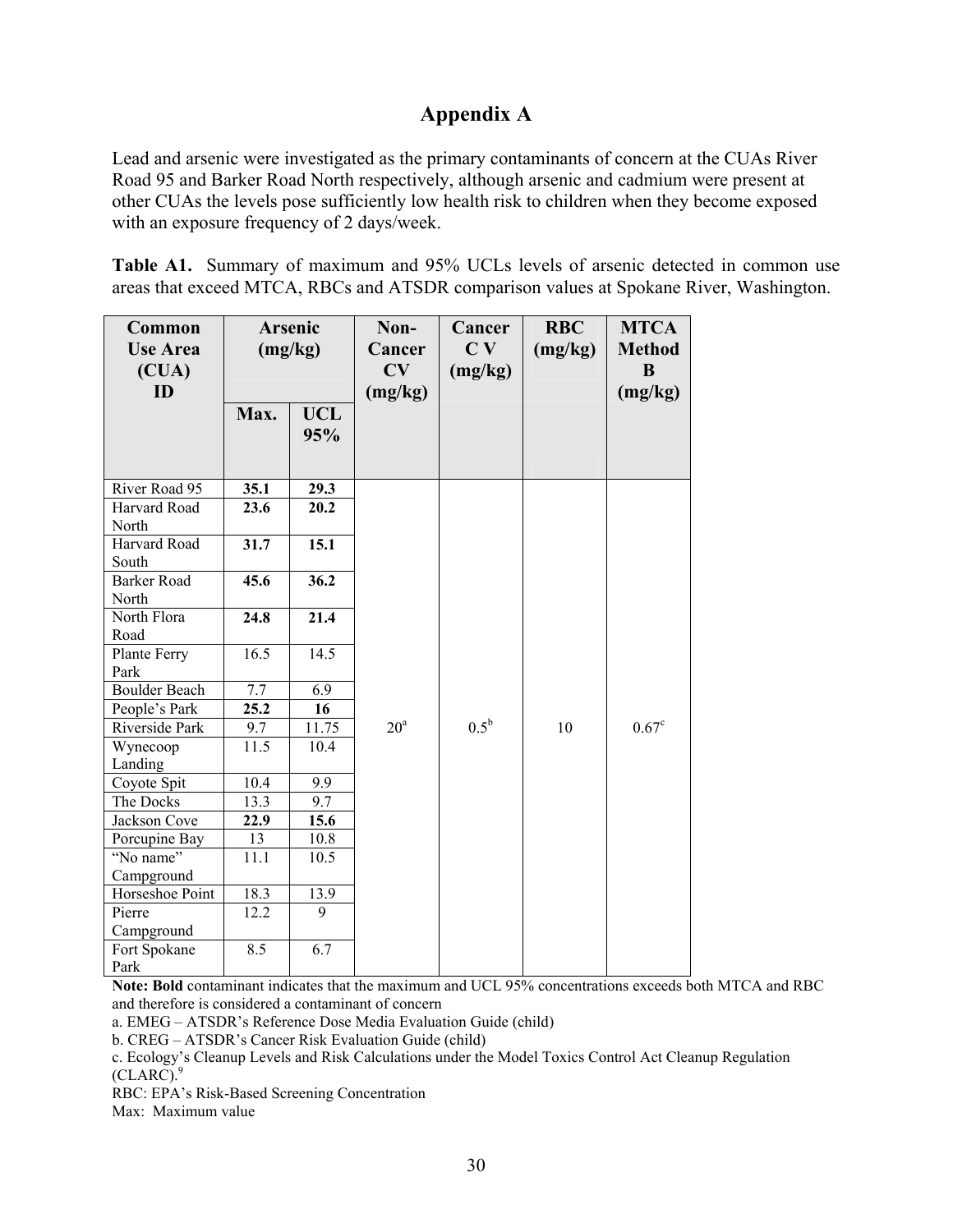**Table A2.** Summary of levels of lead detected in common use areas that exceed MTCA and RBCs at Spokane River, Washington.

| Common<br><b>Use Area</b><br>(CUA)<br><b>ID</b> | Lead<br>(mg/kg) |                 | Non-<br>Cancer<br>CV<br>(mg/kg) | Cancer<br>C <sub>V</sub><br>(mg/kg) | <b>RBC</b><br>(mg/kg) |
|-------------------------------------------------|-----------------|-----------------|---------------------------------|-------------------------------------|-----------------------|
|                                                 | Avg.            | Max.            |                                 |                                     |                       |
| River Road 95                                   | 1,410           | 2,360           |                                 |                                     |                       |
| Harvard Road<br>North                           | 424             | 534             |                                 |                                     |                       |
| Harvard Road<br>South                           | 367             | 1,070           |                                 |                                     |                       |
| <b>Barker Road</b><br>North                     | 478             | 822             |                                 |                                     |                       |
| North Flora<br>Road                             | 706             | 1,040           |                                 |                                     |                       |
| Plante Ferry<br>Park                            | 107             | 174             |                                 |                                     |                       |
| <b>Boulder Beach</b>                            | 31              | $\overline{55}$ |                                 |                                     |                       |
| People's Park                                   | 17              | 27              |                                 |                                     |                       |
| Riverside Park                                  | 81              | $110\,$         | NA                              | NA                                  | 700                   |
| Wynecoop<br>Landing                             | 16              | 17              |                                 |                                     |                       |
| Coyote Spit                                     | 20              | 25              |                                 |                                     |                       |
| The Docks                                       | 19              | 24              |                                 |                                     |                       |
| Jackson Cove                                    | 15              | 20              |                                 |                                     |                       |
| Porcupine Bay                                   | 15              | 20              |                                 |                                     |                       |
| "No name"<br>Campground                         | 14              | 17              |                                 |                                     |                       |
| Horseshoe Point                                 | 12              | 15              |                                 |                                     |                       |
| Pierre<br>Campground                            | 11              | 15              |                                 |                                     |                       |
| Fort Spokane<br>Park                            | $\overline{9}$  | $\overline{12}$ |                                 |                                     |                       |

**Note: Bold** contaminant indicates that the average and maximum concentrations exceeds both MTCA and RBC and therefore is considered a contaminant of concern

RBC: EPA's Risk-Based Screening Concentration

Avg: Average

Max: Maximum value

NA: No available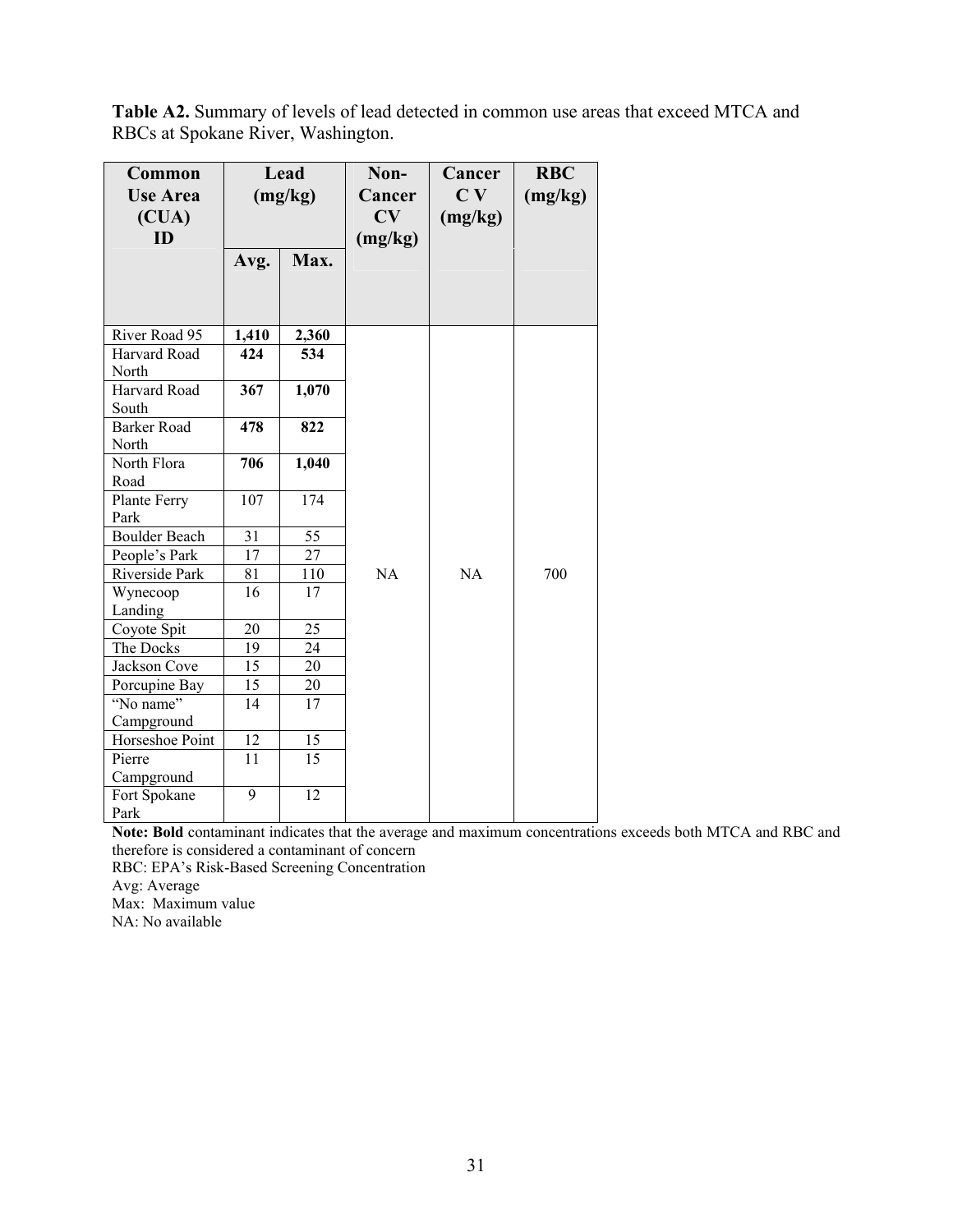| Table A3. Summary of levels of cadmium detected in common use areas that exceed MTCA and |
|------------------------------------------------------------------------------------------|
| ATSDR's non-cancer values at Spokane River, Washington.                                  |

| Common<br><b>Use Area</b><br>$\overline{\text{CUA}}$<br>ID |                  | Cadmium<br>(mg/kg) | Non-<br>Cancer<br>CV<br>(mg/kg) | Cancer<br>CV<br>(mg/kg) | <b>MTCA</b><br><b>Method A</b><br>(mg/kg) | <b>RBC</b><br>(mg/kg) | <b>EPA</b><br><b>Region</b><br>9<br>(mg/kg) |
|------------------------------------------------------------|------------------|--------------------|---------------------------------|-------------------------|-------------------------------------------|-----------------------|---------------------------------------------|
|                                                            | Max.             | <b>UCL</b><br>95%  |                                 |                         |                                           |                       |                                             |
| River Road 95                                              | 21               | 17.6               |                                 |                         |                                           |                       |                                             |
| Harvard Road<br>North                                      | 13.6             | 10.6               |                                 |                         |                                           |                       |                                             |
| Harvard Road<br>South                                      | 11.4             | 7.5                |                                 |                         |                                           |                       |                                             |
| <b>Barker Road</b><br>North                                | 15.5             | 13.1               |                                 |                         |                                           |                       |                                             |
| North Flora<br>Road                                        | 10.1             | $\overline{8.7}$   |                                 |                         |                                           |                       |                                             |
| Plante Ferry<br>Park                                       | $\overline{2.5}$ | 1.6                |                                 |                         |                                           |                       |                                             |
| <b>Boulder</b> Beach                                       | < 0.26           | $\mathbf b$        |                                 |                         |                                           |                       |                                             |
| People's Park                                              | < 0.2            | $\mathbf b$        |                                 |                         |                                           |                       |                                             |
| Riverside Park                                             | 2.5              | 1.8                | $10^a$                          | NA                      | $\overline{2}$                            | NA                    | 37                                          |
| Wynecoop<br>Landing                                        | < 0.2            | $\mathbf b$        |                                 |                         |                                           |                       |                                             |
| Coyote Spit                                                | 0.27             | $\mathbf c$        |                                 |                         |                                           |                       |                                             |
| The Docks                                                  | 0.24             | 0.1                |                                 |                         |                                           |                       |                                             |
| Jackson Cove                                               | < 0.2            | $\mathbf b$        |                                 |                         |                                           |                       |                                             |
| Porcupine Bay                                              | < 0.12           | $\mathbf b$        |                                 |                         |                                           |                       |                                             |
| "No name"                                                  | < 0.21           | $\mathbf b$        |                                 |                         |                                           |                       |                                             |
| Campground                                                 |                  |                    |                                 |                         |                                           |                       |                                             |
| Horseshoe Point                                            | < 0.2            | $\mathbf b$        |                                 |                         |                                           |                       |                                             |
| Pierre<br>Campground                                       | < 0.2            | $\mathbf b$        |                                 |                         |                                           |                       |                                             |
| Fort Spokane<br>Park                                       | < 0.12           | $\mathbf b$        |                                 |                         |                                           |                       |                                             |

**Note: Bold** contaminant indicates that the 95% UCL concentrations exceeds MTCA and only River Road 95, Harvard Road North, and Barker Road North exceeds non-cancer ATSDR comparison values and therefore are considered a contaminant of concern.

RBC: EPA's Risk-Based Screening Concentration

a. EMEG – ATSDR's Reference Dose Media Evaluation Guide (child)

b. No average or UCL95% was calculated because the chemical was not detected in any sample at this CUA.

c. No average or UCL 95% was calculated because the chemical was detected in only one sample at this CUA. Max: Maximum value

NA: No available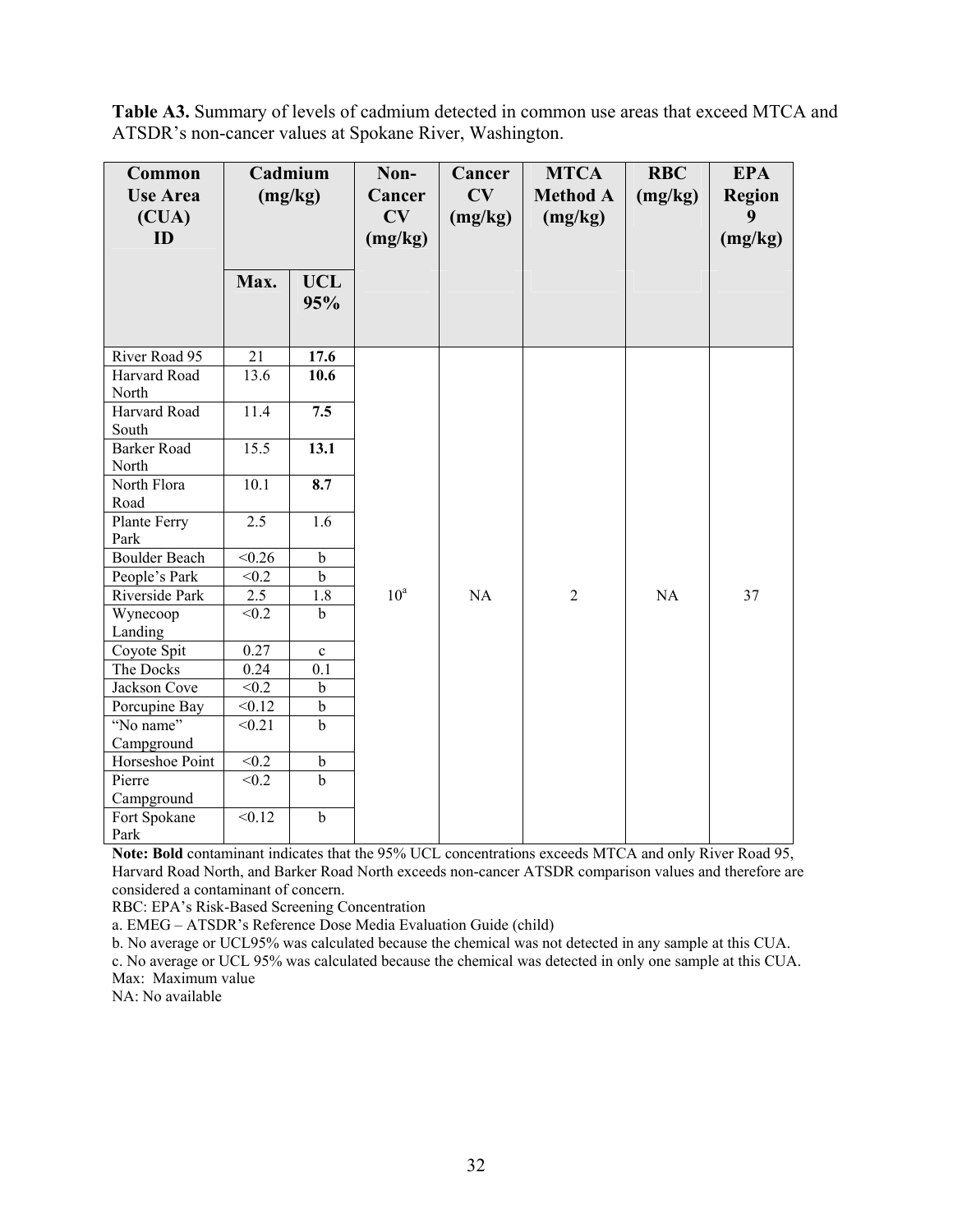# **Appendix B**

This section provides inputs for the IEUBK model. The following inputs to the model were used to account for exposures at the CUA River Road 95, Spokane River, Washington.

The fraction of hours the child is exposed for each location (beach and home) was calculated as follows:

Apportioning exposure across locations according to hours of exposure:

*F* beach =  $\frac{10 \text{ hours/day} \times 2 \text{ days/week}}{14 \text{ hours/day} \times 7 \text{ days/week}} = \frac{20}{98} = 0.204$ 14 hours/day x 7 days/week

0.204 represents the fraction of seasonal exposure, and 10 hours/day indicates the amount of time a child spends at both the beach an at home (indoor area). The 0.204 fraction is used for seasonal exposure because 1) BLLs are known to increase during the summer; and 2) there is no clear time frame associated with adverse health effects of elevated BLLs.

The home fraction was calculated by subtracting the fraction of hours spent at other locations from 1.0; thus, the remaining time spent at home is:

$$
F_{home} = (1.0 - 0.2) = 0.8
$$

Deriving a weighted soil concentration from school and home DOH used the following equation:

$$
PbSw=EFbeach \times [(fbeach \times PbSbeach) + (fhome \times PbShome)]+(EFhome \times PbShome)
$$

Where:

PbS  $w =$  Weighted soil lead concentration (ppm).

PbS *beach* = Average soil lead concentration at an exposure unit on the site (ppm).

PbS *home* = Average soil lead concentration near home (ppm). (**Default value = 200 mg/kg**)

f *home* = Fraction of daily outdoor time at local background soil lead concentration (usually near  $home) = 1-f_{beach} (unitless).$ 

EF *beach* = Exposure frequency expressed as fraction of the months/year child visits the secondary location during the exposure period.

EF *home* = Exposure frequency expressed as fraction of the months/year child does not visit the secondary location during the exposure period  $= 1$ -EF beach.

f *beach* = Fraction of daily outdoor time spent at the secondary location on days when the site is visited (dimensionless).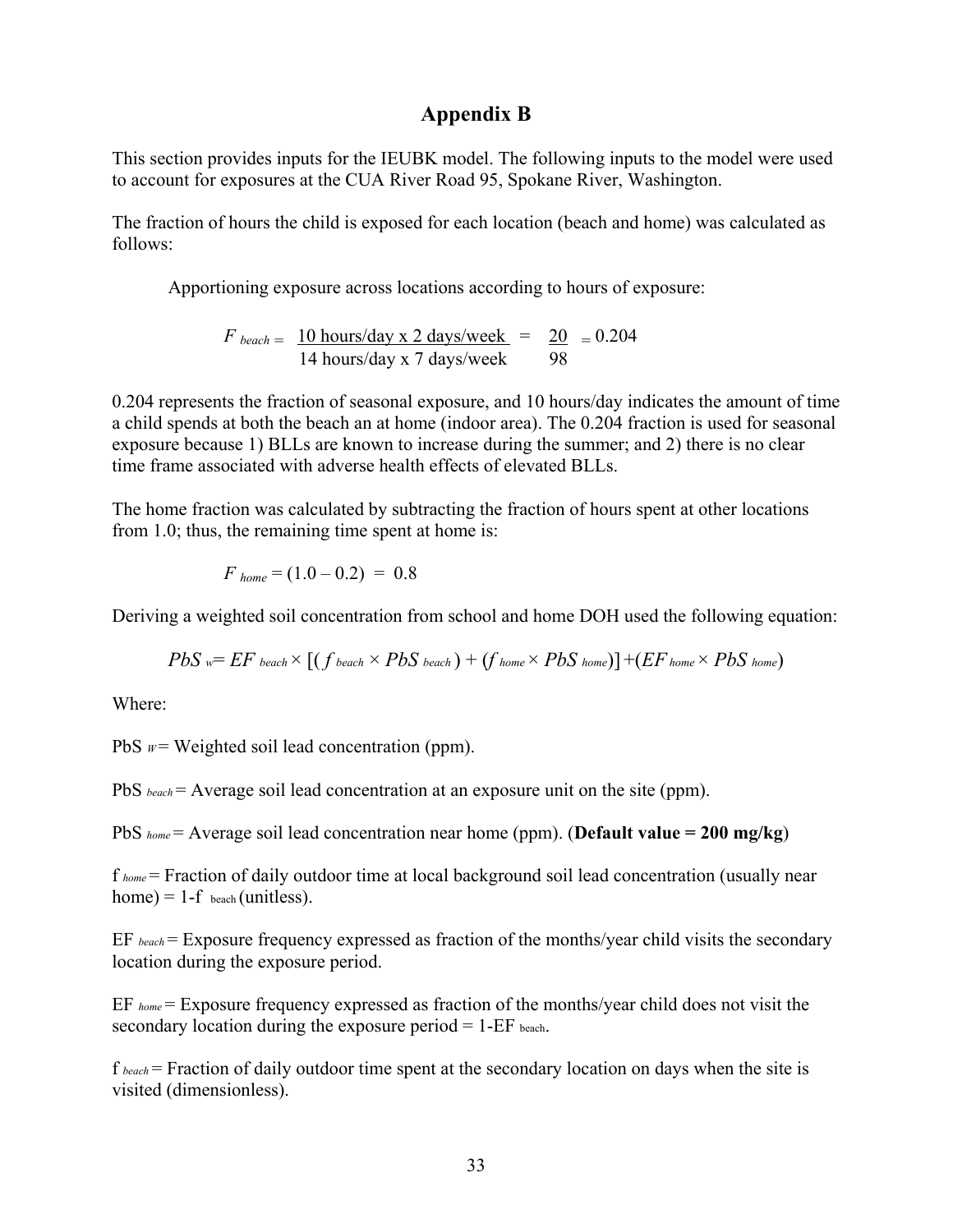The weighted soil lead concentration results in 377.93 mg/kg (Table B1). This number was used to run the IEUBK Model.

**Table B1.** IEUBK parameters used to calculate the weighted soil lead concentration from children exposed for 2 days a week for 16 weeks (for a total of 35 days of exposure) as a typical frequency of seasonal contact with the CUAs at the Spokane River.

| <b>IEUBK</b> input |             | <b>Values used for CUA</b> |
|--------------------|-------------|----------------------------|
| parameters         |             | <b>River Road 95</b>       |
| Derived Weight     |             | 377.93 <sup>a</sup>        |
| soil concentration |             |                            |
| (PbS W)            |             |                            |
| PbS beach          | 1,410 mg/kg | h                          |
| PbS home           | $200$ mg/kg | c                          |
| $EF$ beach         | 0.204       |                            |
| $EF$ home          | 0.796       |                            |
| $\int$ beach       | 0.204       |                            |
| f home             | 0.8         |                            |
| Exposure period    | 35 days     |                            |

<sup>a</sup>This is the weighted soil lead concentration based on the mean sediment lead concentration (1,410 mg/kg).

<sup>b</sup> Corresponds to the mean sediment lead value.

c Corresponds to indoor dust lead levels (constant value).

**Table B2.** Blood lead concentration values that exceed 10µg/dl within different age ranges at the CUA River Road 95, Spokane, Washington.

| <b>IEUBK Output</b> |            |            |  |  |  |
|---------------------|------------|------------|--|--|--|
| Age range           | <b>GM</b>  | $\% > 10$  |  |  |  |
| (months)            | <b>PbB</b> | $\mu$ g/dL |  |  |  |
| $0 - 84$            | 4.5        | 4.5        |  |  |  |
| $6 - 12$            | 5.0        | 7.0        |  |  |  |
| $12 - 24$           | 5.6        | 10.8       |  |  |  |
| 24-36               | 5.2        | 8.4        |  |  |  |
| 36-48               | 5.0        | 6.9        |  |  |  |
| 48-60               | 4.2        | 3.1        |  |  |  |
| 60-72               | 3.6        | 1.5        |  |  |  |
| 72-84               | 3.2        | 0.8        |  |  |  |

GM PbB: Blood lead geometric mean

**Bold** indicates blood lead concentrations are greater than 5 %.

5 % refers to the percentage of children that exceeds EPA's target cleanup goal of having no more than 5 % of the community with BLLs above 10 µg/dL.

Children's intake of lead from soil and dust sources exhibit blood lead levels greater than 10µg/dl for different age ranges at the CUA River Road 95, Spokane, Washington (Table B2).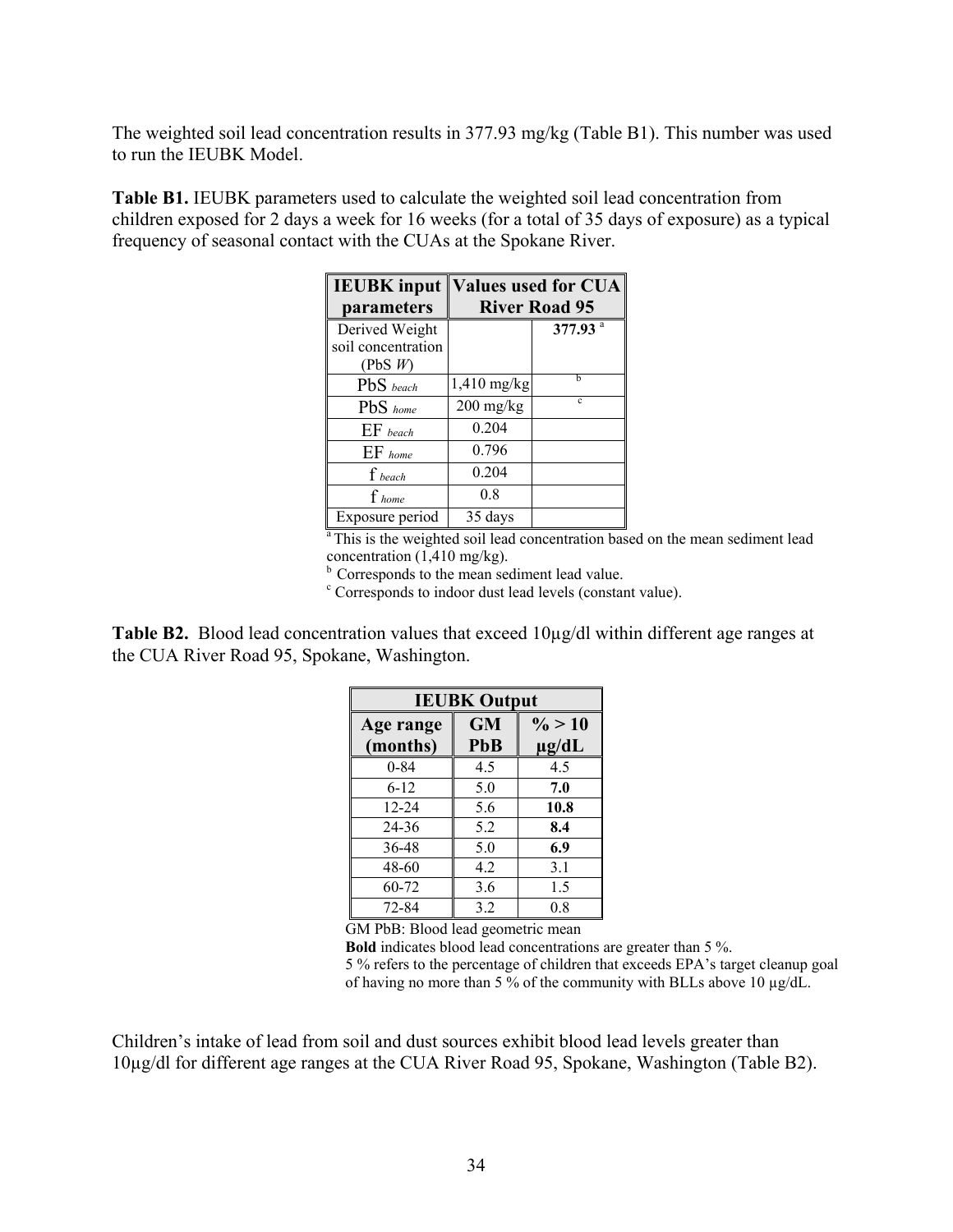**Table B3.** IEUBK parameters used to calculate the weighted soil lead concentration from children exposed for 2 days a week for 16 weeks (for a total of 35 days of exposure) as a typical frequency of seasonal contact with the CUAs at the Spokane River. The EPA's RBCs value was used to calculate the weighed soil lead concentration.

| <b>IEUBK</b> input<br>parameters                | <b>Values used for</b><br><b>CUAs using RBC</b><br>value |               |  |  |  |
|-------------------------------------------------|----------------------------------------------------------|---------------|--|--|--|
|                                                 |                                                          |               |  |  |  |
| Derived Weight<br>soil concentration<br>(PbS W) |                                                          | 348.35 $^{a}$ |  |  |  |
| PbS beach                                       | 700 mg/kg                                                | h             |  |  |  |
| $PbS$ home                                      | $200$ mg/kg                                              | c             |  |  |  |
| $EF$ beach                                      | 0.204                                                    |               |  |  |  |
| $EF$ home                                       | 0.796                                                    |               |  |  |  |
| $f_{\textit{ beach}}$                           | 0.204                                                    |               |  |  |  |
| $f_{home}$                                      | 0.8                                                      |               |  |  |  |
| Exposure period                                 | 35 days                                                  |               |  |  |  |

<sup>a</sup>This is the weighted soil lead concentration based on the mean sediment lead concentration (700 mg/kg).

<sup>b</sup> Corresponds to the mean sediment lead value.

<sup>c</sup> Corresponds to indoor dust lead levels (constant value).

**Table B4.** Blood lead concentration values that exceed 10µg/dl within different age ranges at the CUAs using the RBC value, Spokane, Washington.

| <b>IEUBK Output</b> |            |            |  |  |  |  |  |  |
|---------------------|------------|------------|--|--|--|--|--|--|
| Age range           | <b>GM</b>  | $\% > 10$  |  |  |  |  |  |  |
| (months)            | <b>PbB</b> | $\mu$ g/dL |  |  |  |  |  |  |
| $0 - 84$            | 4.4        | 3.9        |  |  |  |  |  |  |
| $6 - 12$            | 49         | 6.2        |  |  |  |  |  |  |
| $12 - 24$           | 5.4        | 9.7        |  |  |  |  |  |  |
| 24-36               | 5.1        | 7.5        |  |  |  |  |  |  |
| 36-48               | 4.8        | 6.0        |  |  |  |  |  |  |
| 48-60               | 4.0        | 2.7        |  |  |  |  |  |  |
| 60-72               | 3.5        | 12         |  |  |  |  |  |  |
| 72-84               | 3.1        | 0.7        |  |  |  |  |  |  |

GM PbB: Blood lead geometric mean

**Bold** indicates blood lead concentrations are greater than 5 %.

5 % refers to the percentage of children that exceeds EPA's target cleanup goal of having no more than 5 % of the community with BLLs above 10 µg/dL.

Children's intake of lead from soil and dust sources exhibit BLLs greater than 10µg/dl for different age ranges at the CUAs using the RBC value, Spokane, Washington (Table B4).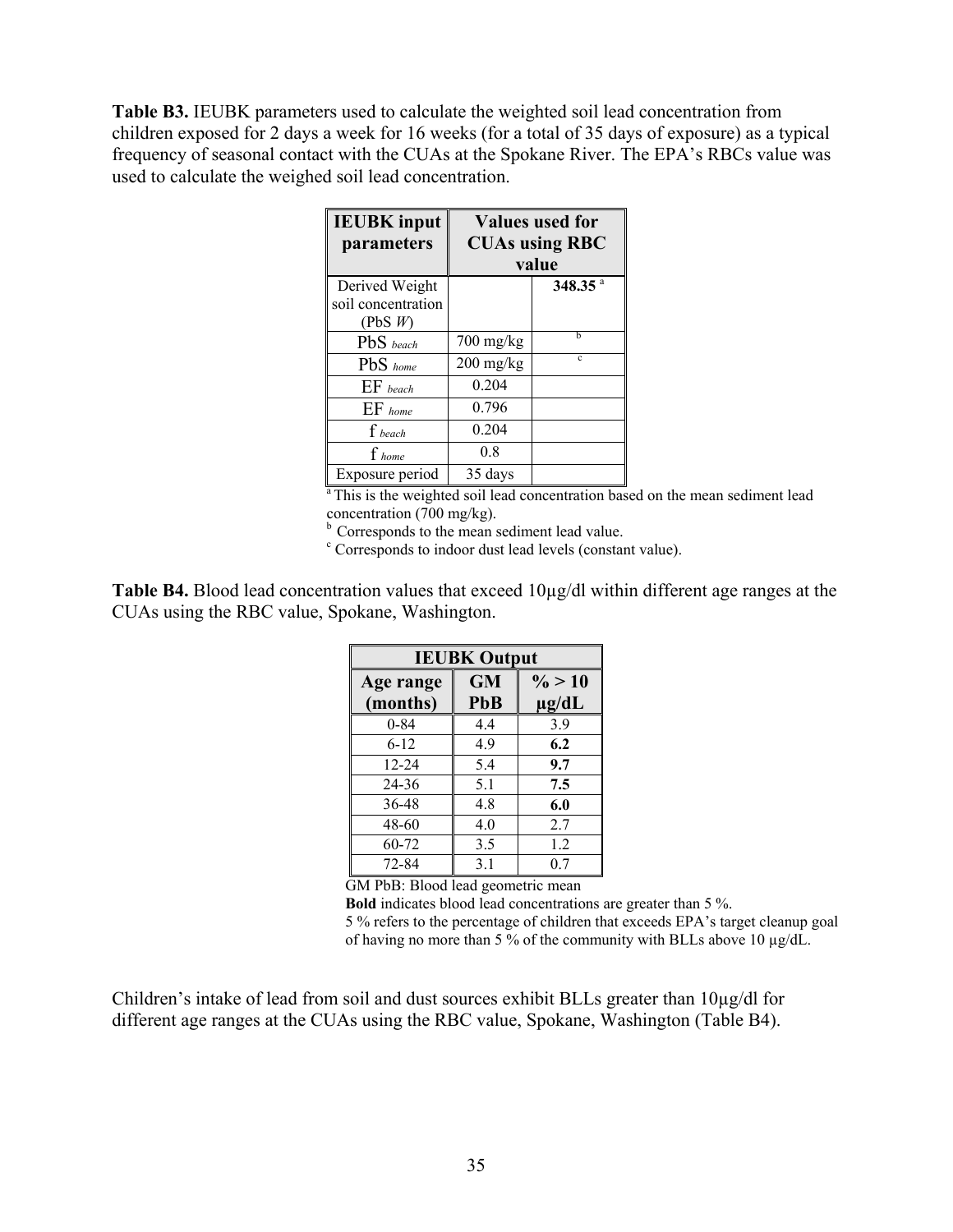# **Appendix C**

This section provides calculated exposure doses and assumptions used for exposure to chemicals in soil at Spokane River Sediment. Three different exposure scenarios were developed to model exposures that might occur at the site. These scenarios were devised to represent exposures to 1) a child (0-2 yrs old), 2) an older child (3-15 yrs old) and 3) an adult. The following exposure parameters and dose equations were used to estimate exposure doses from direct contact with chemicals in soil.

#### **Exposure to chemicals in soil via ingestion, inhalation, and dermal absorption.**

**Total dose (non-cancer) = Ingested dose + inhaled dose + dermally absorbed dose** 

#### **Ingestion Route**

 $Dose_{(non-cancer (mg/kg-day))} = C \times CF \times IR \times EF \times ED$  $BW \times AT_{non-cancer}$ 

Cancer Risk =  $C x CF x IR x EF x CPF x ED$  $BW \times AT_{cancer}$ 

#### **Dermal Route**

Dermal Transfer (DT)=  $C x AF x ABS x AD x CF$ ORAF

 $Dose_{(non\text{-}cancer (mg/kg-day)} = DT x SA x EF x ED$  $BW \times AT_{non-cancer}$ 

Cancer Risk =  $DT x SA x EF x CPF x ED$  $BW \times AT_{\text{cancer}}$ 

#### **Inhalation of Particulate from Soil Route**

Dose<sub>non-cancer (mg/kg-day)</sub> =  $C \times SMF \times IHR \times EF \times ED \times 1/PEF$  $BW \times AT$ <sub>non-cancer</sub>

Cancer Risk =  $C x$  SMF x IHR x EF x ED x CPF x 1/PEF  $BW \times AT_{cancer}$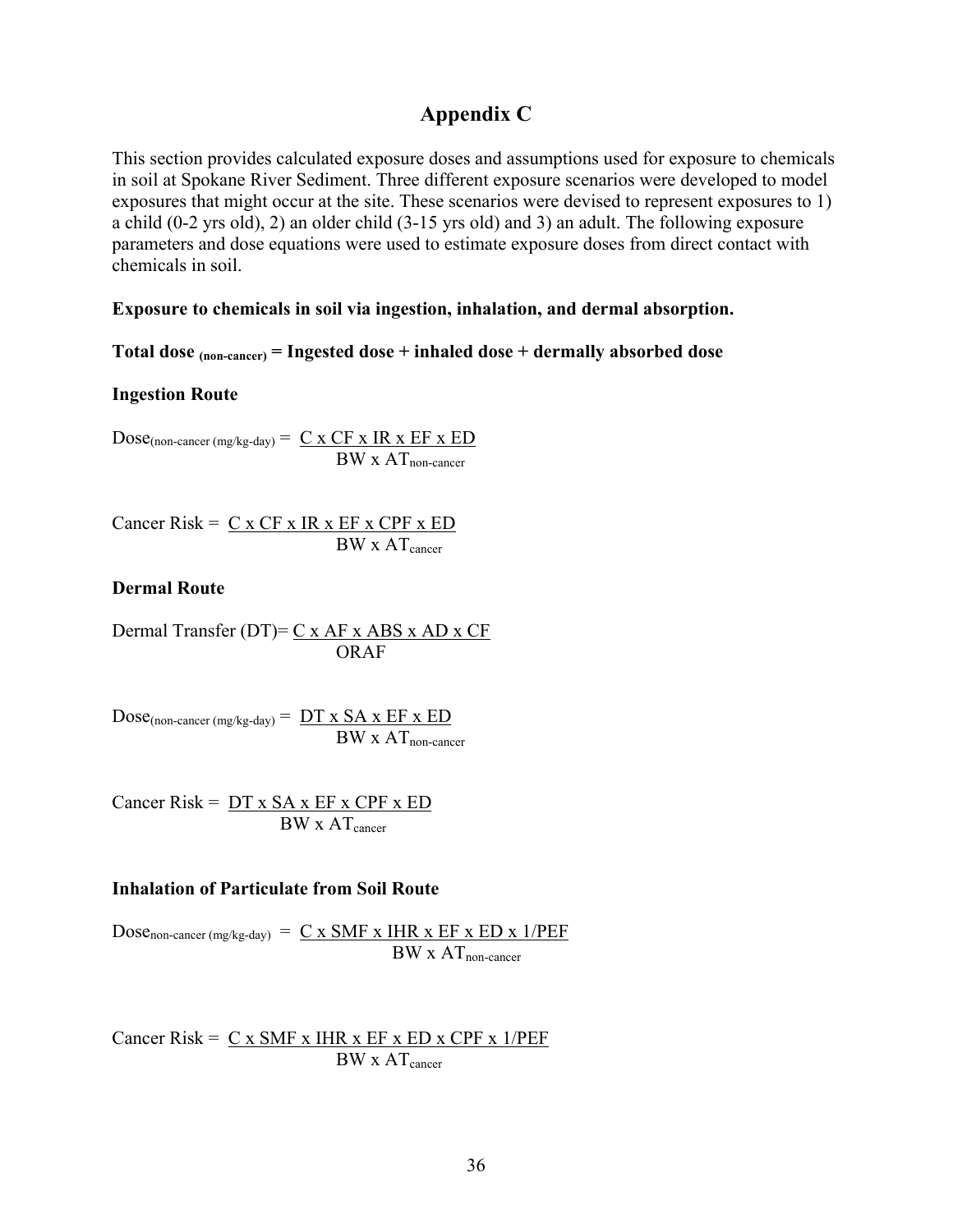**Table C1.** Exposure assumptions for exposure to contaminants (arsenic and cadmium) in sediment at the Spokane River Sediment – Spokane, Washington.

| Value                      | Unit                                     | <b>Comments</b>                                                                                            |
|----------------------------|------------------------------------------|------------------------------------------------------------------------------------------------------------|
| variable                   | mg/kg                                    | 95% UCL concentration                                                                                      |
| 0.000001                   | kg/mg                                    | Converts contaminant concentration from<br>milligrams (mg) to kilograms (kg)                               |
| $100*$                     |                                          |                                                                                                            |
| 300*                       | mg/day                                   | Estimated Soil ingestion rate by children for As<br>and Cd. $39$                                           |
| 300*                       |                                          |                                                                                                            |
| 35                         | days/year                                | Average days exposed to beach sediment                                                                     |
| (4, 9, 15)                 | years                                    | Number of years at one residence (child, older<br>child, adult years)                                      |
| 70                         |                                          | Adult mean body weight                                                                                     |
| 41                         | kg                                       | Older child mean body weight                                                                               |
| 19                         |                                          | 3-6 year-old child average body weight                                                                     |
| 5700                       |                                          |                                                                                                            |
| 2900                       |                                          | Risk Assessment Guidance (EPA) <sup>40</sup>                                                               |
| 2900                       |                                          |                                                                                                            |
| 3285                       | days                                     | Child 7-15 years                                                                                           |
| 27375                      | days                                     | 75 years                                                                                                   |
| As: 4.5E+00<br>Cd: 3.8E-01 | $mg/kg$ -day <sup>-1</sup>               | Source: EPA: CPF are presented in Appendix C,<br>Tables C4, C5 and C6                                      |
| 0.03                       | unitless                                 | Source: EPA Chemical Specific<br>Arsenic $-0.03$ Cadmium $-0.001$<br>Inorganic $-0.001$<br>Organic $-0.01$ |
| $\mathbf{1}$               | unitless                                 | Non-cancer (nc) / cancer (c) - default                                                                     |
| $\mathbf{1}$               | days                                     | Source: EPA                                                                                                |
| 0.2                        | mg/cm <sup>2</sup>                       | Child, older child<br>Adult                                                                                |
|                            |                                          |                                                                                                            |
|                            |                                          | Exposure Factors Handbook <sup>41</sup>                                                                    |
|                            |                                          |                                                                                                            |
|                            |                                          | Non-cancer $(nc)$ / cancer $(c)$ - default                                                                 |
|                            |                                          | <b>Model Parameters</b>                                                                                    |
|                            | 0.07<br>15.2<br>14<br>8.3<br>$1.45E + 7$ | $\text{cm}^2$<br>$m^3$ /day<br>unitless<br>$m^3/kg$                                                        |

As: Arsenic

Cd: Cadmium

\* For Exposures at the beach, children are assumed to potentially ingest greater amounts of soil/sediment than they would at home; consequently, the soil/sediment ingestion rate selected for the 95% UCL concentration and RBC is 300 mg/day, rather than 200 mg/day.39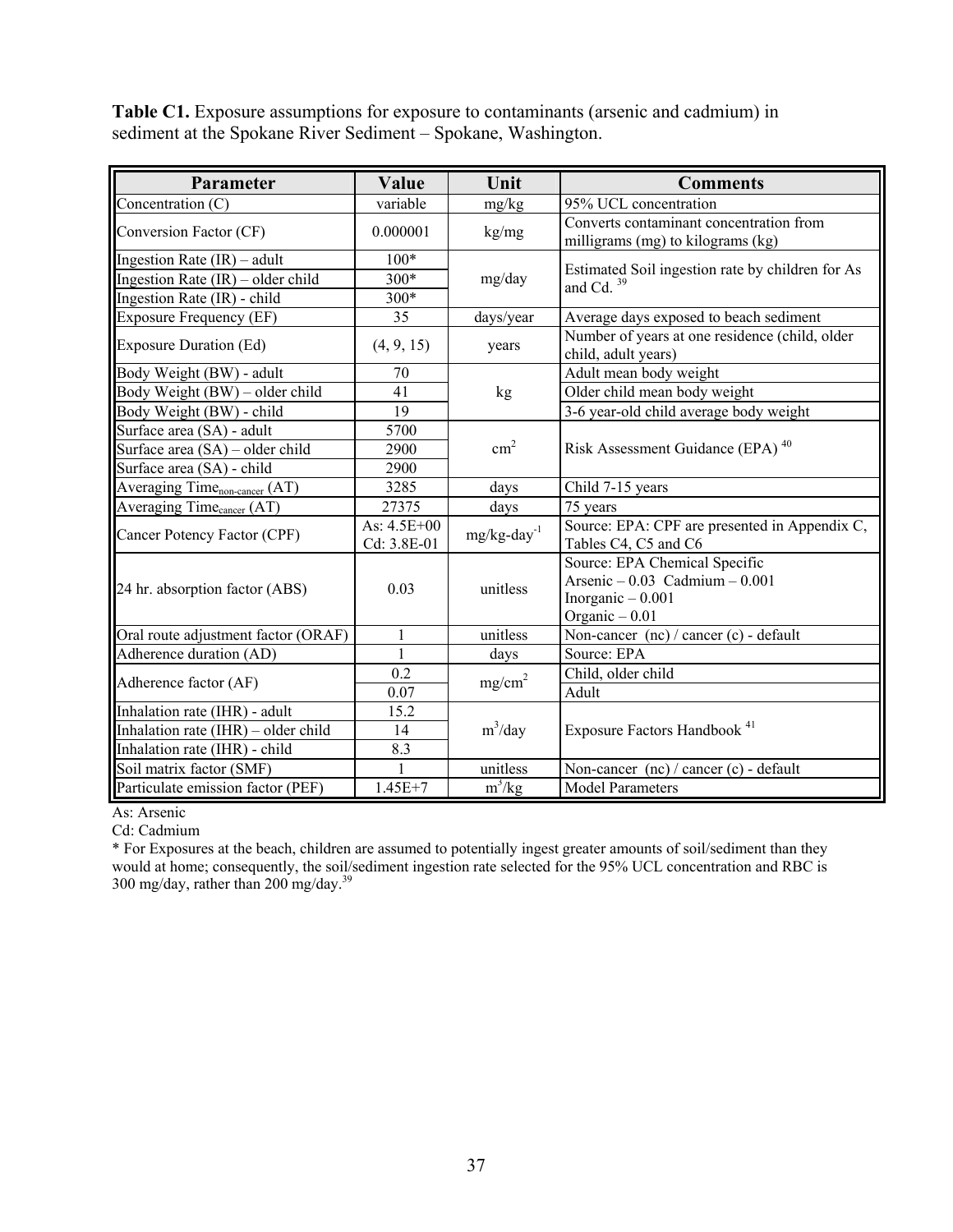# *Soil Ingestion Route of Exposure – Non-cancer*

**Table C2.** Non-cancer hazard calculations resulting from exposure to contaminants in soil at the Spokane River CUAs – Spokane, Washington.

| Contami        | <b>UCL</b>       | <b>Scenarios</b>     |                                    | <b>Estimated Dose</b><br>(mg/kg/day) |                               | <b>Total Dose</b> | <b>RfD</b>  | <b>Hazard</b> |
|----------------|------------------|----------------------|------------------------------------|--------------------------------------|-------------------------------|-------------------|-------------|---------------|
| nant           | 95%<br>(mg/kg)   |                      | Incidental<br>Ingestion of<br>Soil | Dermal<br>Contact<br>with Soil       | Inhalation of<br>Particulates |                   | (mg/kg/day) | quotient      |
| 29<br>Arsenic  | Child<br>$0 - 2$ | 6.95E-05             | 4.03E-06                           | 1.06E-07                             | 7.36E-05                      |                   | 0.25        |               |
|                |                  | Older child<br>$3-6$ | 4.39E-05                           | 2.55E-06                             | 6.55E-08                      | 4.65E-05          | $3E-4$      | 0.16          |
|                |                  | $7 - 15$             | 2.03E-05                           | 1.18E-06                             | 6.55E-08                      | 2.20E-05          |             | 0.07          |
|                |                  | Adult                | 3.97E-06                           | 4.76E-07                             | 4.05E-08                      | 4.49E-06          |             | 0.015         |
| Cadmium<br>131 |                  | Child<br>$0 - 2$     | 3.14E-05                           | 6.06E-08                             | 4.79E-08                      | 3.15E-05          |             | 0.03          |
|                |                  | Older child<br>$3-6$ | 1.98E-05                           | 3.83E-08                             | 1.48E-08                      | 1.99E-05          | $1.0E-03$   | 0.02          |
|                |                  | $7 - 15$             | 9.19E-06                           | 1.77E-08                             | 1.48E-08                      | 9.20E-06          |             | 0.009         |
|                |                  | Adult                | 1.79E-06                           | 7.16E-09                             | 3.66E-08                      | 1.83E-06          |             | 0.002         |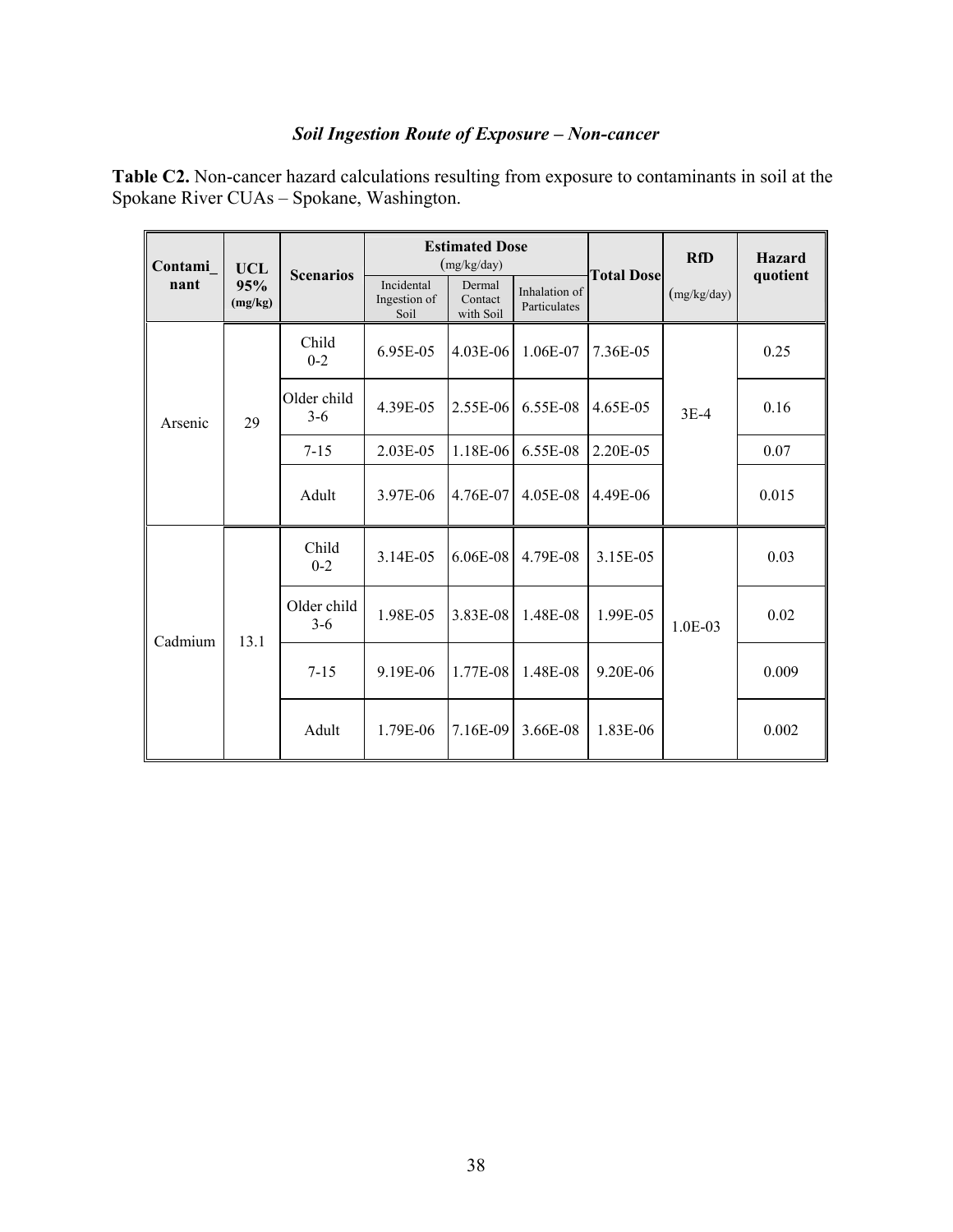**Table C3.** Non-cancer hazard calculations resulting from exposure to contaminants in soil at the Spokane River CUAs – Spokane, Washington.

| Contami         | <b>UCL</b>                          |                        |                                    | <b>Estimated Dose</b><br>(mg/kg/day) |                               |                   | <b>RfD</b>  | Hazard   |
|-----------------|-------------------------------------|------------------------|------------------------------------|--------------------------------------|-------------------------------|-------------------|-------------|----------|
| nant            | 95%<br>Concen<br>tration<br>(mg/kg) | <b>Scenarios</b>       | Incidental<br>Ingestion of<br>Soil | Dermal<br>Contact<br>with Soil       | Inhalation of<br>Particulates | <b>Total Dose</b> | (mg/kg/day) | quotient |
| 36<br>Arsenic   | Child<br>$0 - 2$                    | 8.63E-05               | 5.00E-06                           | 1.32E-07                             | 9.14E-05                      |                   | 0.31        |          |
|                 | Older child<br>$3-6$                | 5.45E-05               | 3.16E-06                           | 8.13E-08                             | 5.77E-05                      | $3E-4$            | 0.19        |          |
|                 |                                     | $7 - 15$               | 2.53E-05                           | 1.47E-06                             | 8.13E-08                      | 2.68E-05          |             | 0.09     |
|                 |                                     | Adult                  | 4.93E-06                           | 5.90E-07                             | 5.03E-08                      | 5.57E-06          |             | 0.019    |
|                 |                                     | Child<br>$0 - 2$       | 4.22E-05                           | 8.15E-08                             | 6.44E-08                      | 4.23E-05          |             | 0.04     |
| Cadmium<br>17.6 |                                     | Older child<br>$3 - 6$ | 2.66E-05                           | 5.15E-08                             | 3.98E-08                      | 2.67E-05          | 1.0E-03     | 0.027    |
|                 |                                     | $7 - 15$               | 1.23E-05                           | 2.39E-08                             | 3.98E-08                      | 1.24E-05          |             | 0.012    |
|                 |                                     | Adult                  | 2.41E-06                           | 9.60E-09                             | 2.46E-08                      | 2.45E-06          |             | 0.003    |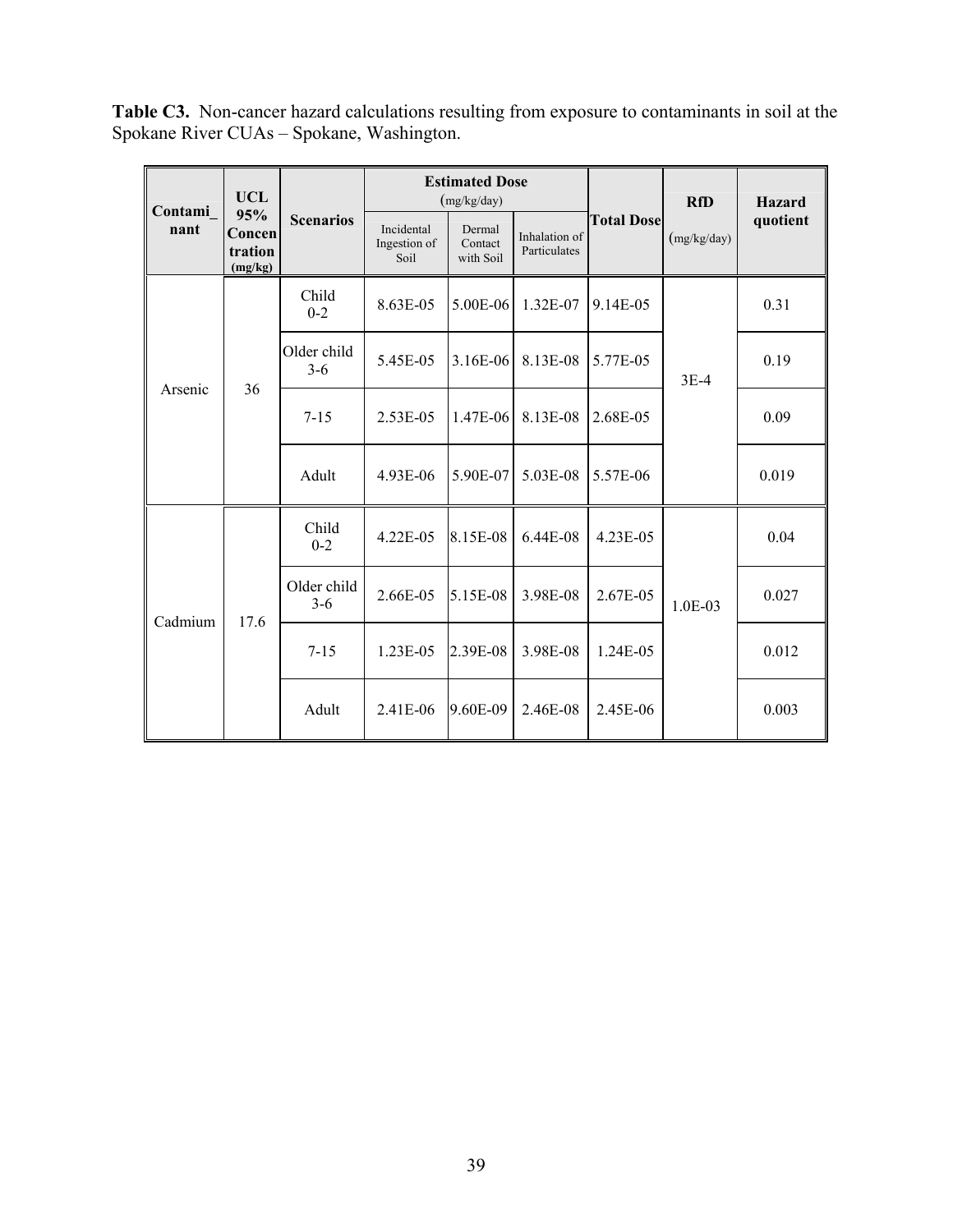#### **Soil Ingestion Route of Exposure - Cancer**

**Table C4**. Theoretical cancer risk resulting from exposure to contaminants of concern in soil samples from Spokane River CUAs – Spokane, Washington.

| 95% UCL<br>Contaminant Concentra cancer<br>tion $(mg/kg)$ Group |    | <b>EPA</b>                   | Cancer<br><b>Potency</b> |                                    | <b>Increased Cancer Risk</b>   |                               |             | <b>Total</b><br>Cancer |
|-----------------------------------------------------------------|----|------------------------------|--------------------------|------------------------------------|--------------------------------|-------------------------------|-------------|------------------------|
|                                                                 |    | Factor<br>$(mg/kg-day^{-1})$ | <b>Scenarios</b>         | Incidental<br>Ingestion of<br>Soil | Dermal<br>Contact<br>with Soil | Inhalation of<br>Particulates | <b>Risk</b> |                        |
| Arsenic                                                         |    |                              | 15                       | Child $0-2$                        | 4.32E-05                       | 2.50E-06                      | 3.95E-08    | 4.57E-05               |
|                                                                 | 36 | A                            | $4.5*$                   | Child $7-15$                       | 1.36E-05                       | 7.90E-07                      | 4.88E-08    | 1.44E-05               |
|                                                                 |    |                              | 1.5                      | Adult                              | 1.48E-06                       | 1.77E-07                      | 4.52E-08    | 1.70E-06               |

| Contaminant Concentral cancer<br>tion $(mg/kg)$ Group | <b>95% UCL</b> | EPA                          | Cancer<br><b>Potency</b> | <b>Scenarios</b>                   | <b>Increased Cancer Risk</b>   |                               |             | <b>Total</b><br>Cancer |
|-------------------------------------------------------|----------------|------------------------------|--------------------------|------------------------------------|--------------------------------|-------------------------------|-------------|------------------------|
|                                                       |                | Factor<br>$(mg/kg-day^{-1})$ |                          | Incidental<br>Ingestion of<br>Soil | Dermal<br>Contact<br>with Soil | Inhalation of<br>Particulates | <b>Risk</b> |                        |
| Arsenic                                               |                | A                            | 15                       | $Child 0-2$                        | 3.48E-05                       | 2.01E-06                      | 3.18E-08    | 3.68E-05               |
|                                                       | 29             |                              | $4.5*$                   | Child 7-15                         | 1.10E-05                       | 6.37E-07                      | 3.93E-08    | 1.16E-05               |
|                                                       |                |                              | 1.5                      | Adult                              | 1.19E-06                       | 1.43E-07                      | $3.64E-08$  | 1.37E-06               |

**\*** For exposures between 2 and < 16 years of age, a 3-fold adjustment was used at Barker Road North and River Road 95 to calculate the cancer potency factor. Cancer potency factors (CPF) were used as follows: for child exposures between 0-2, CPF corresponds to 15 mg/kg-day<sup>-1</sup>, child exposures among 3-6 and 7-15, CPF corresponds to  $4.5$  mg/kg-day<sup>-1</sup>, and adult exposures CPF corresponds to  $1.5$  mg/kg-day<sup>-1</sup>.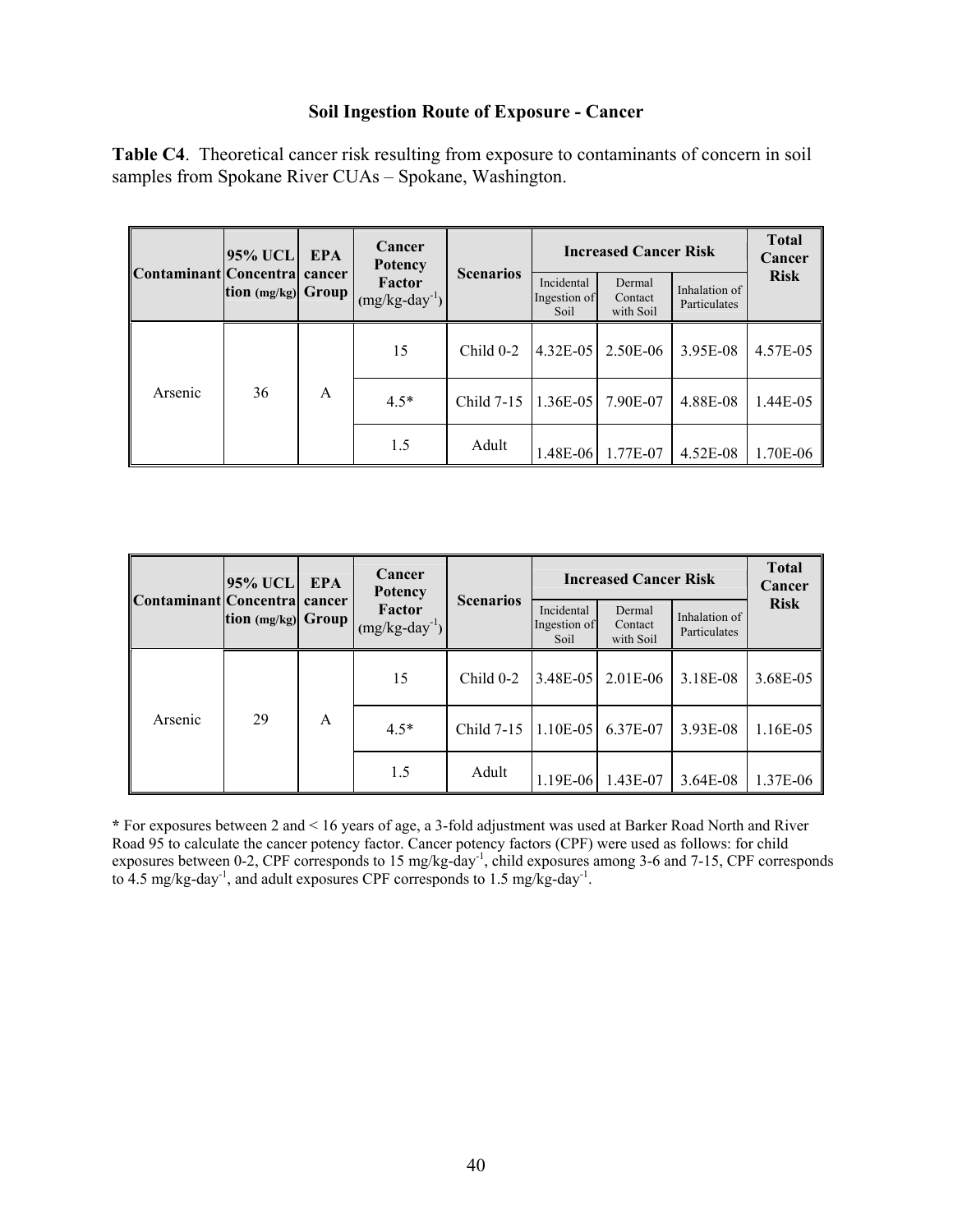**Table C5**. Theoretical cancer risk resulting from exposure to contaminants of concern in soil samples from Spokane River CUAs – Spokane, Washington.

|                                 | UCL<br>95%                                                                   | <b>EPA</b>       | Cancer<br>Potency                  |                                | <b>Increased Cancer Risk</b>  | <b>Total</b><br>Cancer |          |          |
|---------------------------------|------------------------------------------------------------------------------|------------------|------------------------------------|--------------------------------|-------------------------------|------------------------|----------|----------|
| <b>Contaminant</b>              | cancer<br>Concentra<br>Factor<br>Group<br>$(mg/kg-day^{-1})$<br>tion (mg/kg) | <b>Scenarios</b> | Incidental<br>Ingestion of<br>Soil | Dermal<br>Contact<br>with Soil | Inhalation of<br>Particulates | <b>Risk</b>            |          |          |
| 29<br>$\overline{A}$<br>Arsenic |                                                                              |                  | $Child 0-2$                        | 3.48E-05                       | $2.01E-06$                    | 3.18E-08               | 3.68E-05 |          |
|                                 |                                                                              |                  | $4.5E + 00$                        | Older Child<br>$3-6$           | $1.05E-05$                    | 6.11E-07               | 3.93E-08 | 1.12E-05 |
|                                 |                                                                              |                  |                                    | $7 - 15$                       | 1.10E-05                      | 6.37E-07               | 3.93E-08 | 1.16E-05 |
|                                 |                                                                              |                  |                                    | Adult                          | $1.19E-06$                    | 1.43E-07               | 3.64E-08 | 1.37E-06 |
|                                 |                                                                              |                  |                                    | Child 0-2                      | 3.98E-07                      | 7.69E-10               | 1.21E-09 | 4.00E-07 |
| Cadmium                         | 13.1                                                                         | B1               | 3.8E-01                            | Older Child<br>$3-6$           | 4.02E-07                      | 7.77E-10               | 1.50E-09 | 4.04E-07 |
|                                 |                                                                              |                  |                                    | $7 - 15$                       | 4.19E-07                      | 8.10E-10               | 1.50E-09 | 4.21E-07 |
|                                 |                                                                              |                  |                                    | Adult                          | 1.36E-07                      | 5.44E-10               | 1.39E-09 | 1.38E-07 |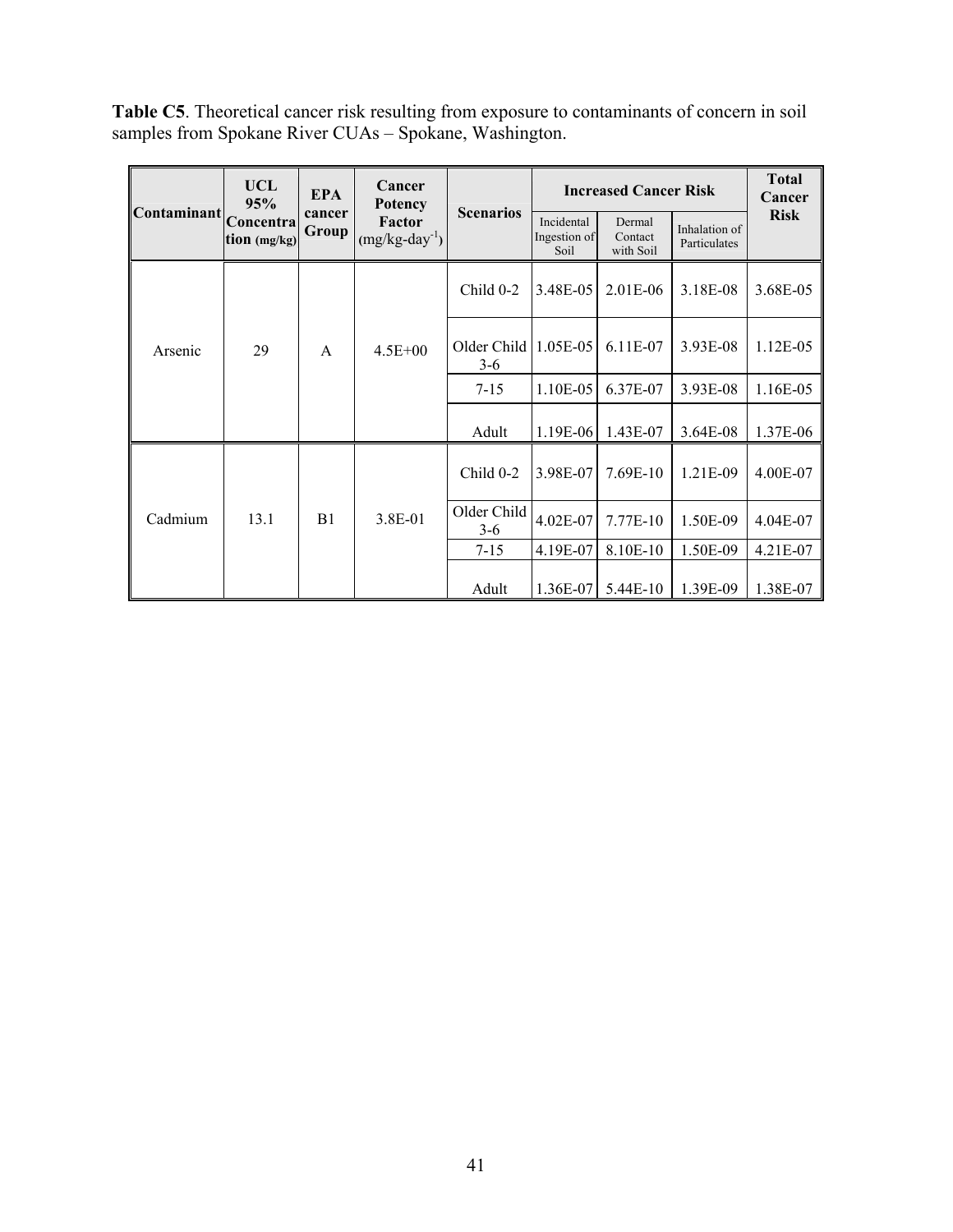**Table C6**. Theoretical cancer risk resulting from exposure to contaminants of concern in soil samples from Spokane River CUAs – Spokane, Washington.

|                              | UCL $95\%$     | <b>EPA</b><br>Group             | Cancer<br><b>Potency</b><br>Factor<br>$(mg/kg-day^{-1})$ |                                | <b>Increased Cancer Risk</b>       |                                |                               | <b>Total</b><br>Cancer |
|------------------------------|----------------|---------------------------------|----------------------------------------------------------|--------------------------------|------------------------------------|--------------------------------|-------------------------------|------------------------|
| Contaminant Concentra cancer | tion $(mg/kg)$ |                                 |                                                          | <b>Scenarios</b>               | Incidental<br>Ingestion of<br>Soil | Dermal<br>Contact<br>with Soil | Inhalation of<br>Particulates | <b>Risk</b>            |
|                              |                |                                 |                                                          | Child 0-2                      | 4.32E-05                           | 2.50E-06                       | 3.95E-08                      | 4.57E-05               |
| 36<br>Arsenic<br>A           | $4.5E + 00$    | Older Child $1.31E-05$<br>$3-6$ |                                                          | 7.59E-07                       | 4.88E-08                           | 1.38E-05                       |                               |                        |
|                              |                |                                 |                                                          | $7 - 15$                       | 1.36E-05                           | 7.90E-07                       | 4.88E-08                      | 1.44E-05               |
|                              |                |                                 | Adult                                                    | 1.48E-06                       | 1.77E-07                           | 4.52E-08                       | 1.70E-06                      |                        |
|                              |                |                                 |                                                          | Child 0-2                      | 5.34E-07                           | 1.03E-09                       | $1.63E-09$                    | 5.37E-07               |
| Cadmium                      | 17.6           | B1                              | 3.8E-01                                                  | Older Child 15.40E-07<br>$3-6$ |                                    | 1.04E-09                       | 2.01E-09                      | 5.43E-07               |
|                              |                |                                 |                                                          | $7-15$                         | 5.63E-07                           | 1.09E-09                       | 2.01E-09                      | 5.66E-07               |
|                              |                |                                 |                                                          | Adult                          | 1.83E-07                           | 7.31E-10                       | 1.87E-09                      | 1.85E-07               |

**Table C7**. EPA's RBCs value for CUAs that exceeds one in a million theoretical cancer risks as a result of exposure to arsenic-contaminated sediment from the Spokane River CUAs – Spokane, Washington.

| <b>Contaminant</b>            | <b>UCL</b><br>95%            | <b>EPA</b>      | Cancer<br><b>Potency</b><br>Factor<br>$(mg/kg-day^{-1})$ | <b>Scenarios</b> | <b>Increased Cancer Risk</b>       | <b>Total</b><br>Cancer         |                               |              |
|-------------------------------|------------------------------|-----------------|----------------------------------------------------------|------------------|------------------------------------|--------------------------------|-------------------------------|--------------|
|                               | Concentra <br>tion $(mg/kg)$ | cancer<br>Group |                                                          |                  | Incidental<br>Ingestion of<br>Soil | Dermal<br>Contact<br>with Soil | Inhalation of<br>Particulates | <b>Risk</b>  |
| 10<br>$\mathsf{A}$<br>Arsenic |                              | $4.5E + 00$     | Child 0-2                                                | 1.20E-05         | 6.95E-07                           | 1.10E-08                       | 1.27E-05                      |              |
|                               |                              |                 | Older Child $ 3.63E-06 $<br>$3-6$                        |                  | 2.10E-07                           | 1.36E-08                       | 3.86E-06                      |              |
|                               |                              |                 |                                                          | $7 - 15$         | 3.79E-06                           | 2.20E-07                       | 1.36E-08                      | $4.02E - 06$ |
|                               |                              |                 |                                                          | Adult            | 4.10E-07                           | 4.90E-08                       | 1.26E-08                      | 4.72E-07     |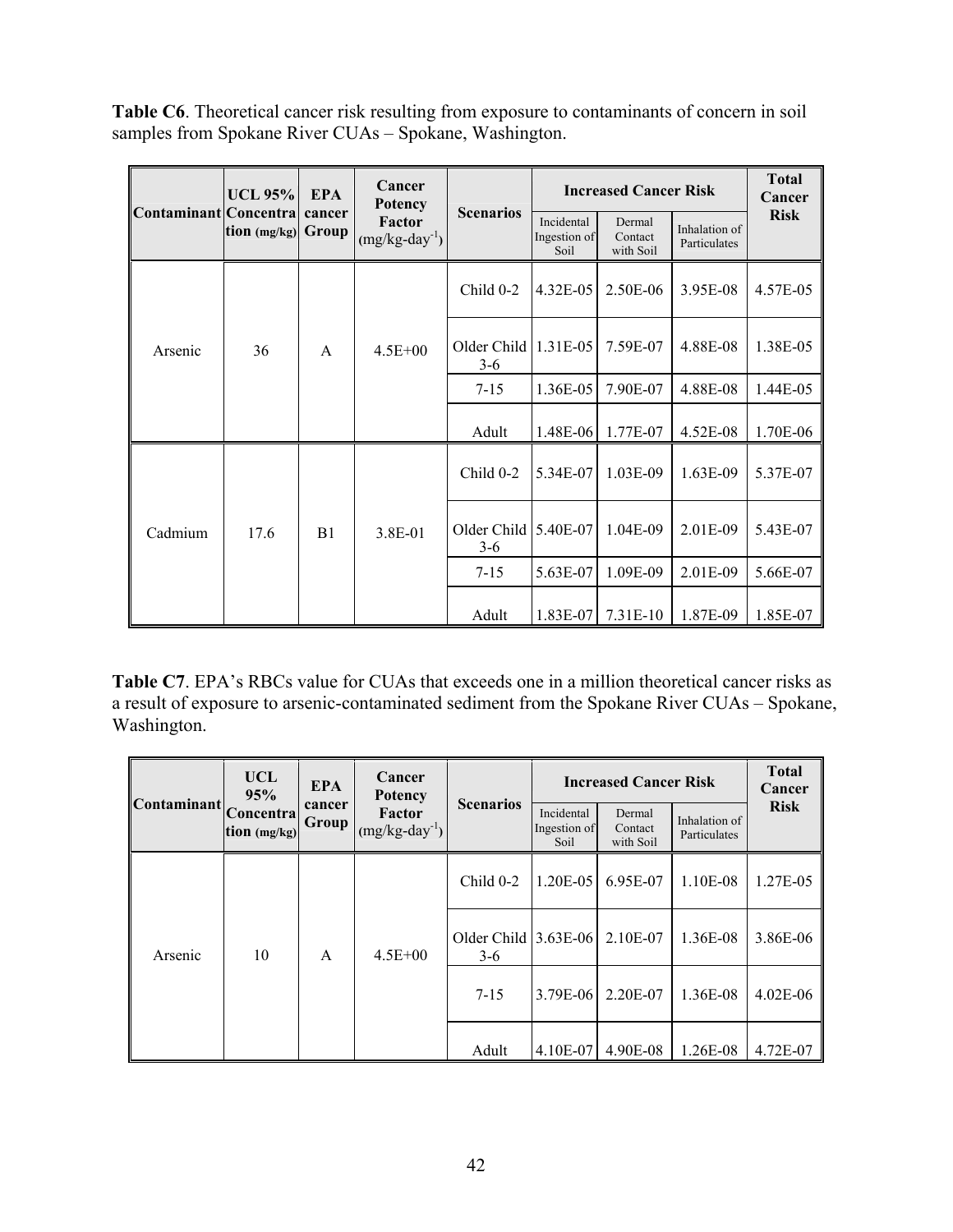# **Appendix D**

Other contaminants of concern found at CUAs, Spokane River, Washington.

**Table D1**. Maximum and 95% UCL concentration of metals detected in the sediment and their respective comparison values at CUAs in the Spokane River Sediment, Spokane, Washington.

| <b>Contaminants</b> | <b>Maximum</b><br>levels at<br><b>CUAs</b><br>(mg/kg) | <b>UCL</b><br>95%<br>levels at<br><b>CUAs</b><br>(mg/kg) | Compari<br>son<br>Value<br>(mg/kg) | <b>EPA</b><br>Cancer<br><b>Class</b> | <b>Comparis</b><br>on Value<br>Reference | <b>RBC</b><br>(mg/kg) | COC              |
|---------------------|-------------------------------------------------------|----------------------------------------------------------|------------------------------------|--------------------------------------|------------------------------------------|-----------------------|------------------|
| Antimony            | 4.1                                                   | 3.21                                                     | $20^{\circ}$                       | D                                    | <b>RMEG</b>                              |                       | No               |
| Cadmium             | 21                                                    | 17.6                                                     | 10                                 | B1                                   | <b>EMEG</b>                              |                       | $Yes^{\dagger}$  |
| Iron                | 49,300                                                | 40,571                                                   | 23,500                             |                                      | Region 9                                 | 27,000                | $No*$            |
| Manganese           | 2,890                                                 | 2,549                                                    | 3000                               | D                                    | <b>RMEG</b>                              |                       | N <sub>0</sub>   |
| Mercury             | 0.55                                                  | 0.38                                                     |                                    | D                                    | <b>MTCA</b>                              |                       | N <sub>0</sub>   |
| Zinc                | 4,880                                                 | 3,809                                                    | 20,000                             | D                                    | <b>IM EMEG</b>                           | 4,880                 | N <sub>0</sub>   |
| Arsenic             | 45.6                                                  | 36.2                                                     | 0.5                                | $\mathbf{A}$                         | <b>CREG</b>                              | 10                    | Yes <sup>T</sup> |
|                     |                                                       |                                                          | 20                                 |                                      | <b>EMEG</b>                              |                       |                  |
| Lead                | 2,360                                                 | $NA^+$                                                   | 250                                |                                      | <b>MTCA</b>                              | 700                   | Yes <sup>†</sup> |

†: Both cadmium and lead values correspond to River Road 95 CUA.

‡: Arsenic value corresponds to Barker Road North CUA.

COC: Contaminant of concern

\* Iron is an essential nutrient. The Recommended Dietary Allowance (RDA) is the average daily dietary intake of a nutrient that is sufficient to meet the requirement of nearly all (97-98%) healthy persons. The RDA for iron is 0.36 to 1.11 mg/kg/day for children age 6 months to 10 years.  $^{42}$  A child exposed to the maximum concentration of iron at a CUA would receive an exposure dose of 0.32 mg/kg/day, which is lower than the RDA.

 $NA^+$ : No available, the mean lead concentration is 1,410 mg/kg.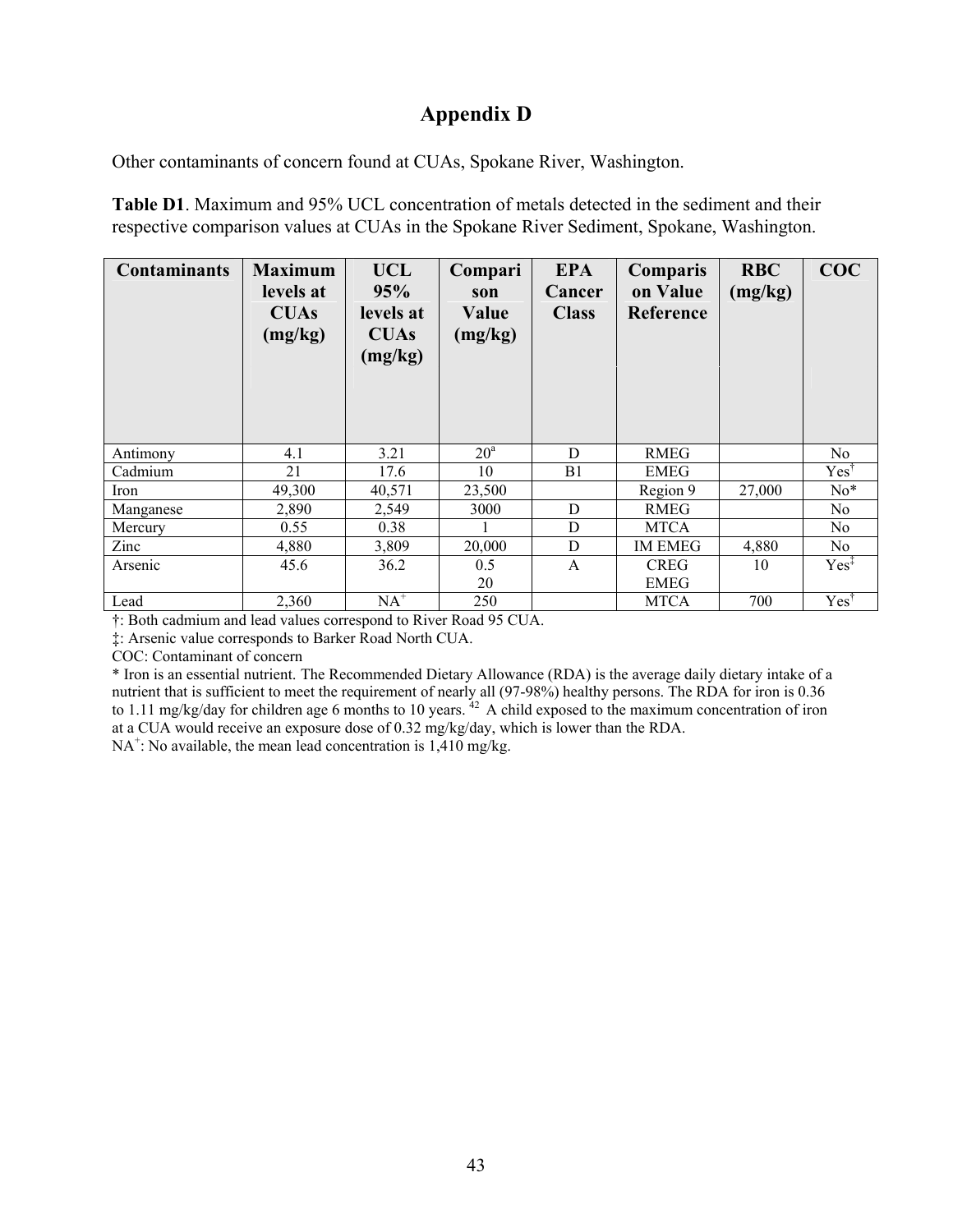# **Appendix E**

|         |                                                        |           |                   | Bioavailability of |  |  |  |  |
|---------|--------------------------------------------------------|-----------|-------------------|--------------------|--|--|--|--|
| Model   | Fraction (%) of Soil/Dust Lead Ingestion Attributed to |           |                   |                    |  |  |  |  |
|         | House Dust                                             | Yard Soil | Neighborhood Soil |                    |  |  |  |  |
| Default | 55.                                                    | 45        |                   | 30                 |  |  |  |  |
| Box     | 40<br>$\cdots$                                         | 30        | 30                | 18                 |  |  |  |  |

Source: TerraGraphics *et al.* 2001.<sup>43</sup>

#### **IEUBK default values for the EPA IEUBK Model:**

Soil lead concentration = dust lead concentration =  $200 \mu$ g lead per gram of soil/dust.

Soil =  $45\%$  of total ingestion, dust =  $55\%$  of total ingestion.

Diet and water bioavailability =  $50\%$ , soil and dust bioavailability =  $30\%$ .

Note: Bioavailability is not constant. Absolute bioavailability decreases as lead intake increases and uptake saturation is reached.<sup>44</sup>